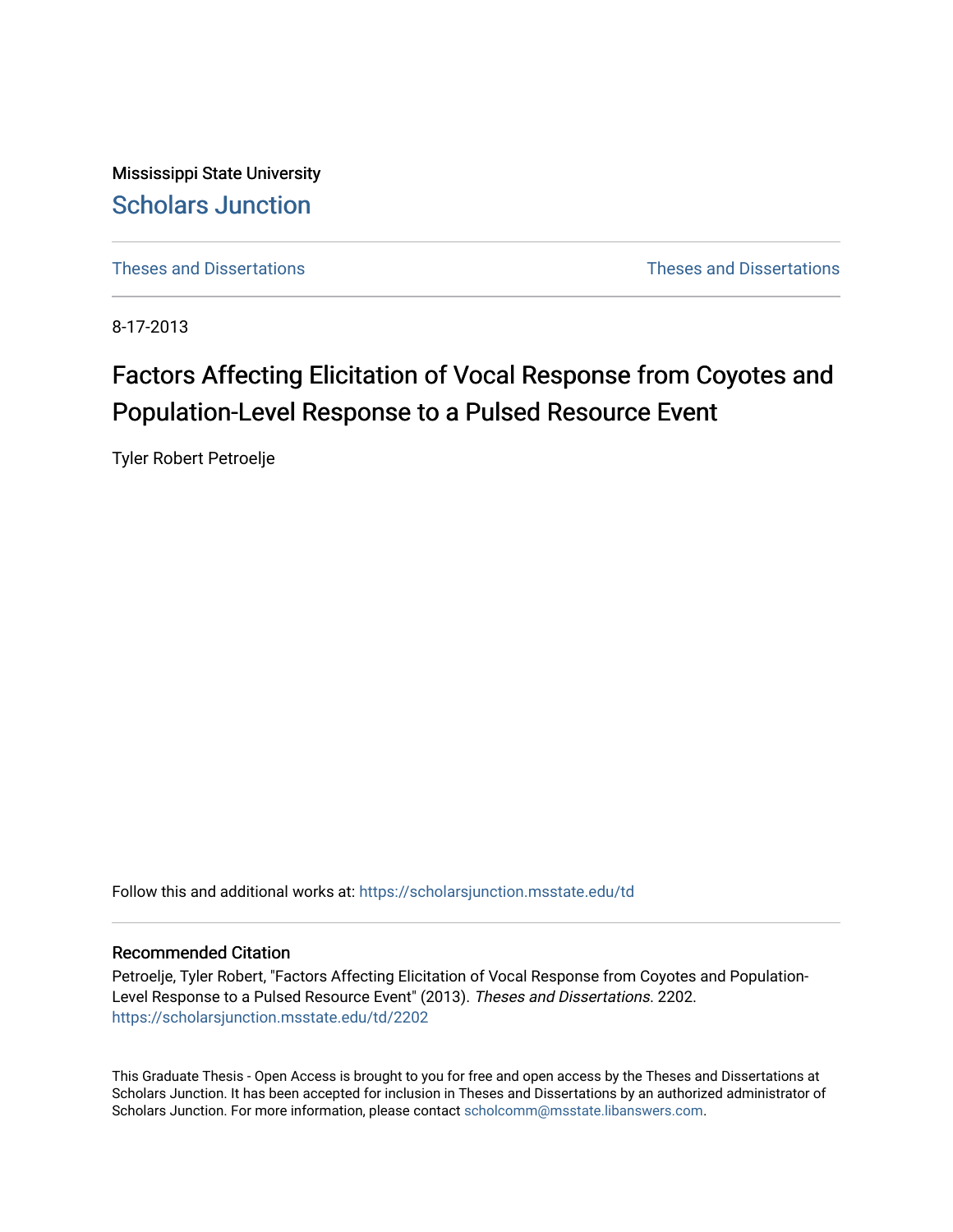Factors affecting elicitation of vocal response from coyotes and population-level response

to a pulsed resource event

By

Tyler Robert Petroelje

# A Thesis

 Submitted to the Faculty of Mississippi State University in Partial Fulfillment of the Requirements for the Degree of Master of Science in Wildlife, Fisheries and Aquaculture Science in the Department of Wildlife, Fisheries and Aquaculture

Mississippi State, Mississippi

August 2013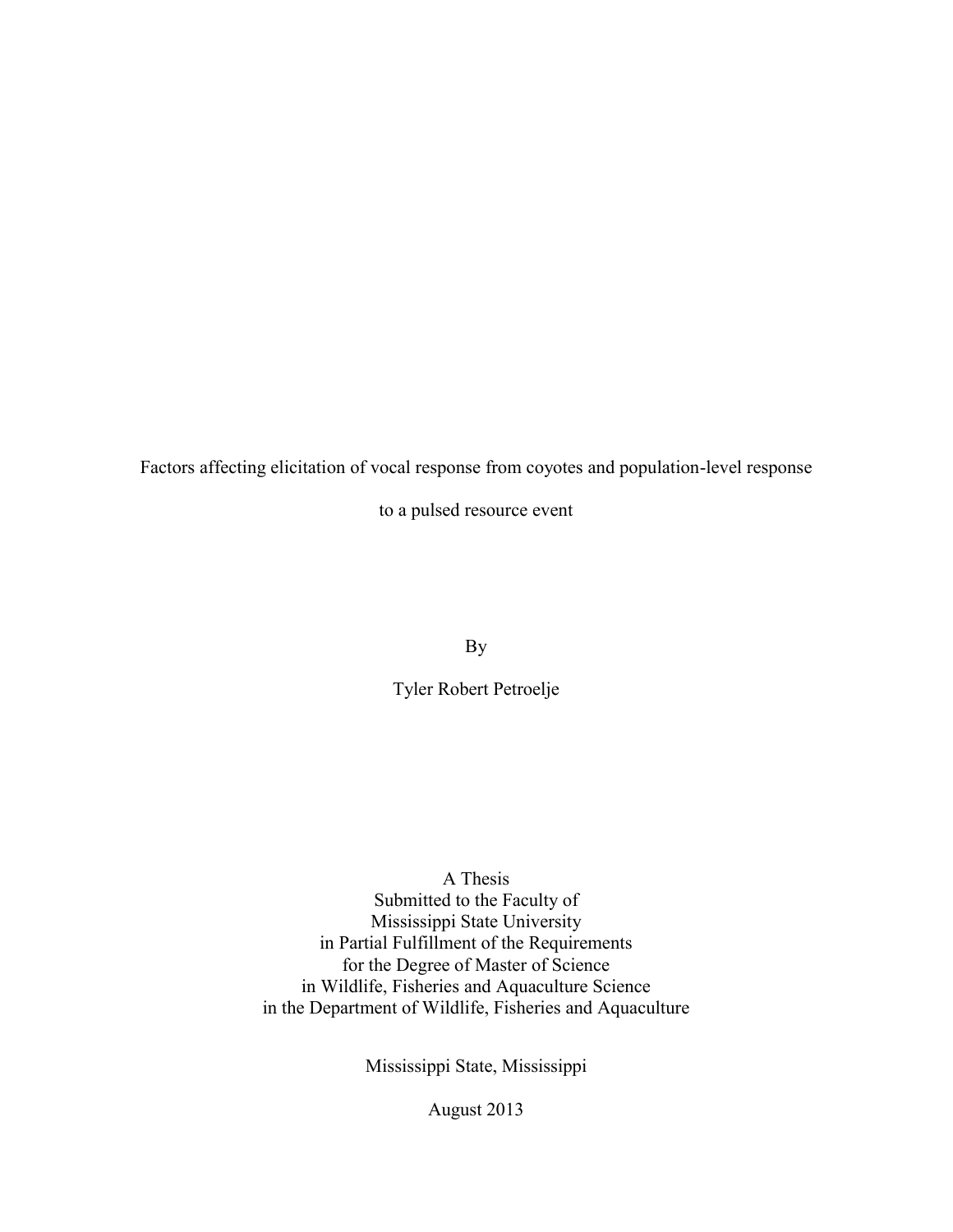Copyright by

Tyler Robert Petroelje

2013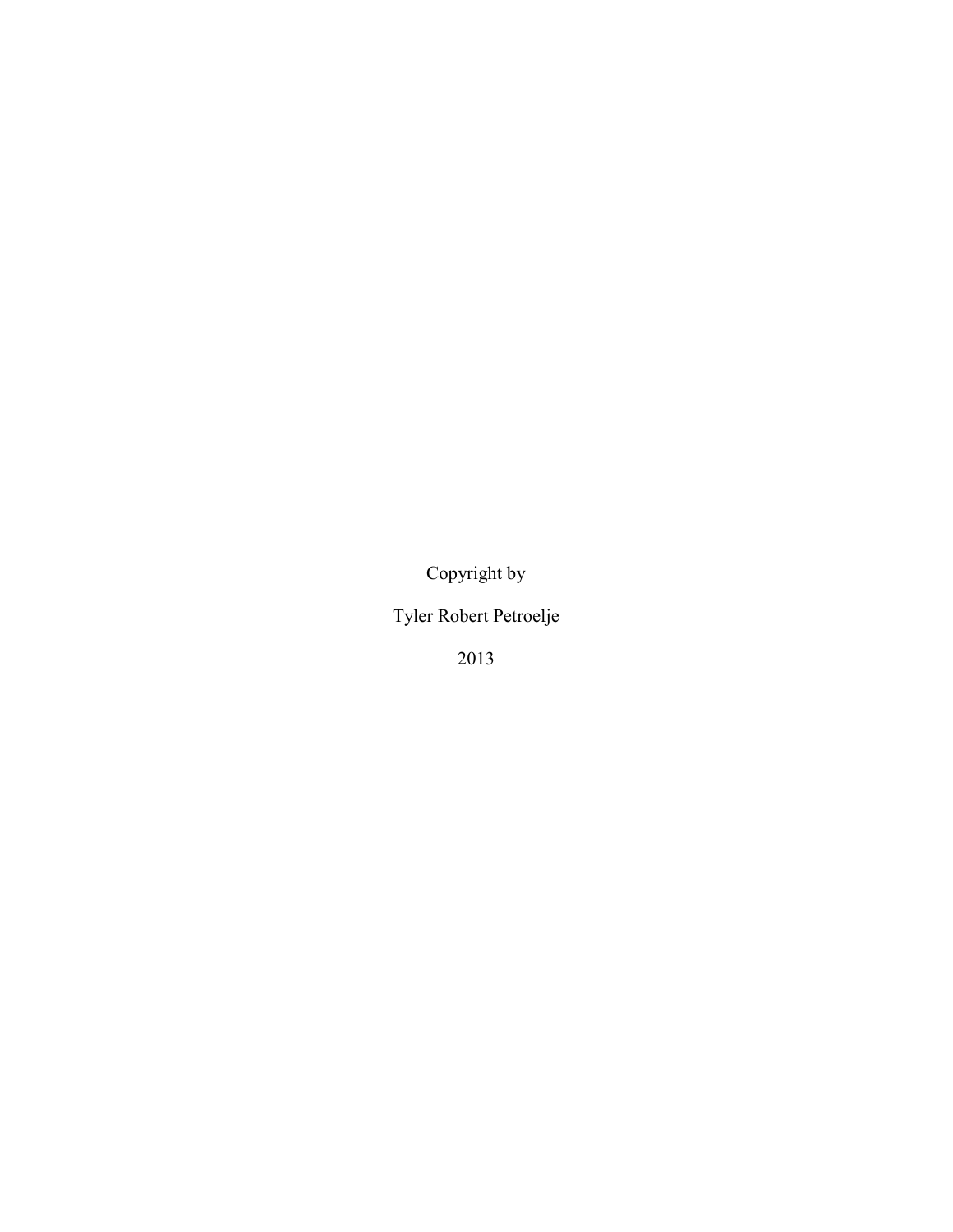Factors affecting elicitation of vocal response from coyotes and population-level response

to a pulsed resource event

By

# Tyler Robert Petroelje

 $\_$  , and the set of the set of the set of the set of the set of the set of the set of the set of the set of the set of the set of the set of the set of the set of the set of the set of the set of the set of the set of th

 $\_$  , and the set of the set of the set of the set of the set of the set of the set of the set of the set of the set of the set of the set of the set of the set of the set of the set of the set of the set of the set of th

Approved:

Jerrold L. Belant Dean E. Beyer Jr.<br>Associate Professor Research Biologist Associate Professor Wildlife Ecology and Management (Director of Thesis) Natural Resources

Michigan Department of (Committee Member)

Professor Associate Professor  $\_$  , and the set of the set of the set of the set of the set of the set of the set of the set of the set of the set of the set of the set of the set of the set of the set of the set of the set of the set of the set of th Bruce D. Leopold Guiming Wang (Committee Member) (Committee Member)

Wildlife Ecology and Management<br>
(Committee Member) (Committee Member)

Eric D. Dibble George M. Hopper Aquatic Sciences (Graduate Coordinator)

Professor Dean of the College of Forest Resources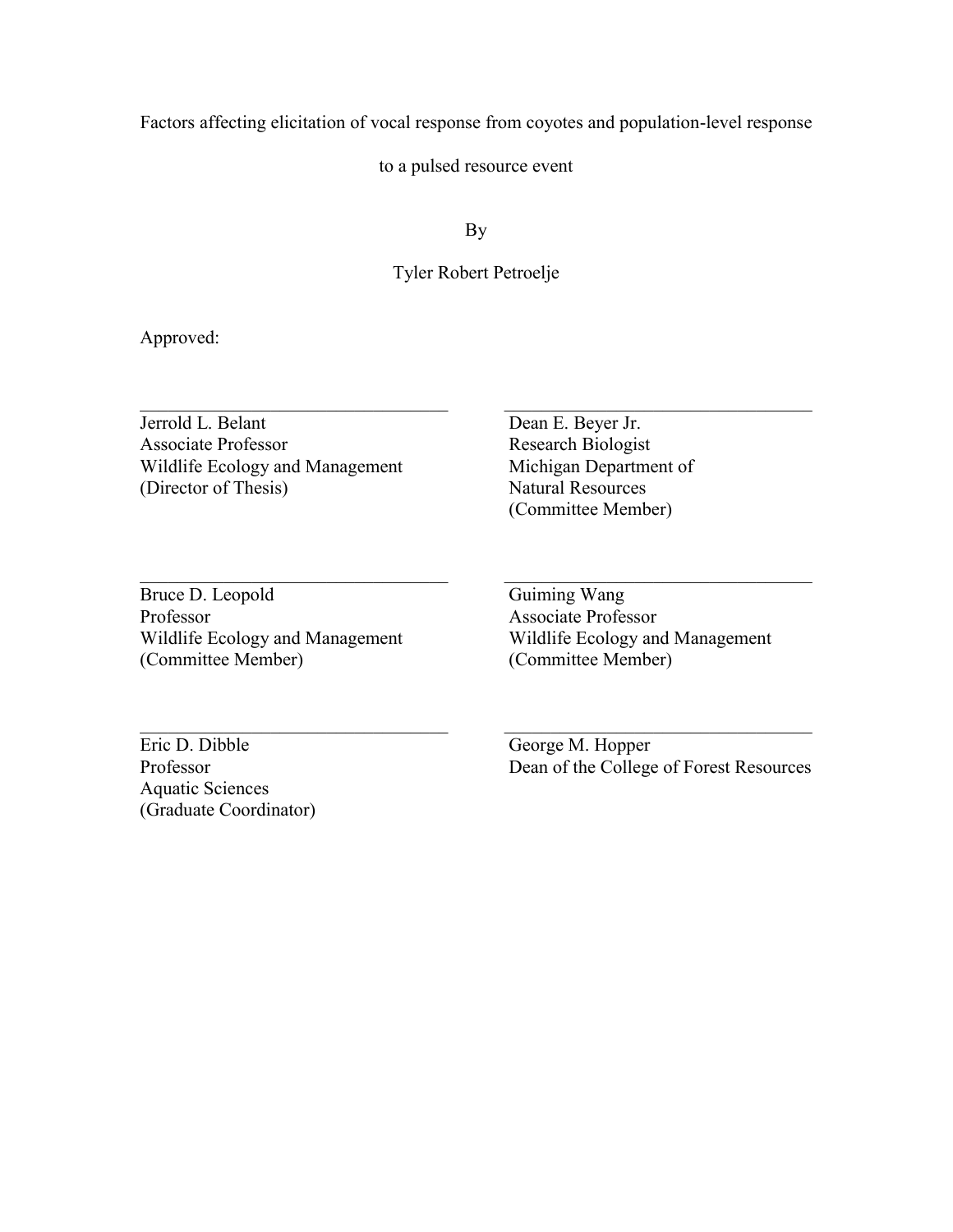Name: Tyler Robert Petroelje

Date of Degree: August 17, 2013

Institution: Mississippi State University

Major Field: Wildlife, Fisheries and Aquaculture Science

Major Professor: Jerrold L. Belant

 population-level response to a pulsed resource event Title of Study: Factors affecting elicitation of vocal response from coyotes and

Pages in Study: 52

Candidate for Degree of Master of Science

 among individuals. I evaluated efficacy of broadcasted coyote (*Canis latrans*) group-yip Long-distance vocalizations by canids play an important role in communication calls and gray wolf (*C. lupus*) lone howls to elicit vocal responses from 18 GPS-collared coyotes on 144 occasions. I concluded that eliciting coyote vocalizations where wolves are present will not bias responses, and recommend eliciting coyote vocalizations using recorded coyote group-yip howls during July–September to estimate species' presence or density.

 prey availability increases. I estimated densities for coyotes, adult deer, and fawns, and From foraging theory, generalist predators should increase consumption of prey if collected coyote scat to estimate occurrence and biomass of adult and fawn deer consumed by coyotes during 2 periods. I suggest that consumption rates of coyotes was associated positively with increases in fawn density, and fawn consumption by coyotes follows predictions of foraging theory during this pulsed resource event.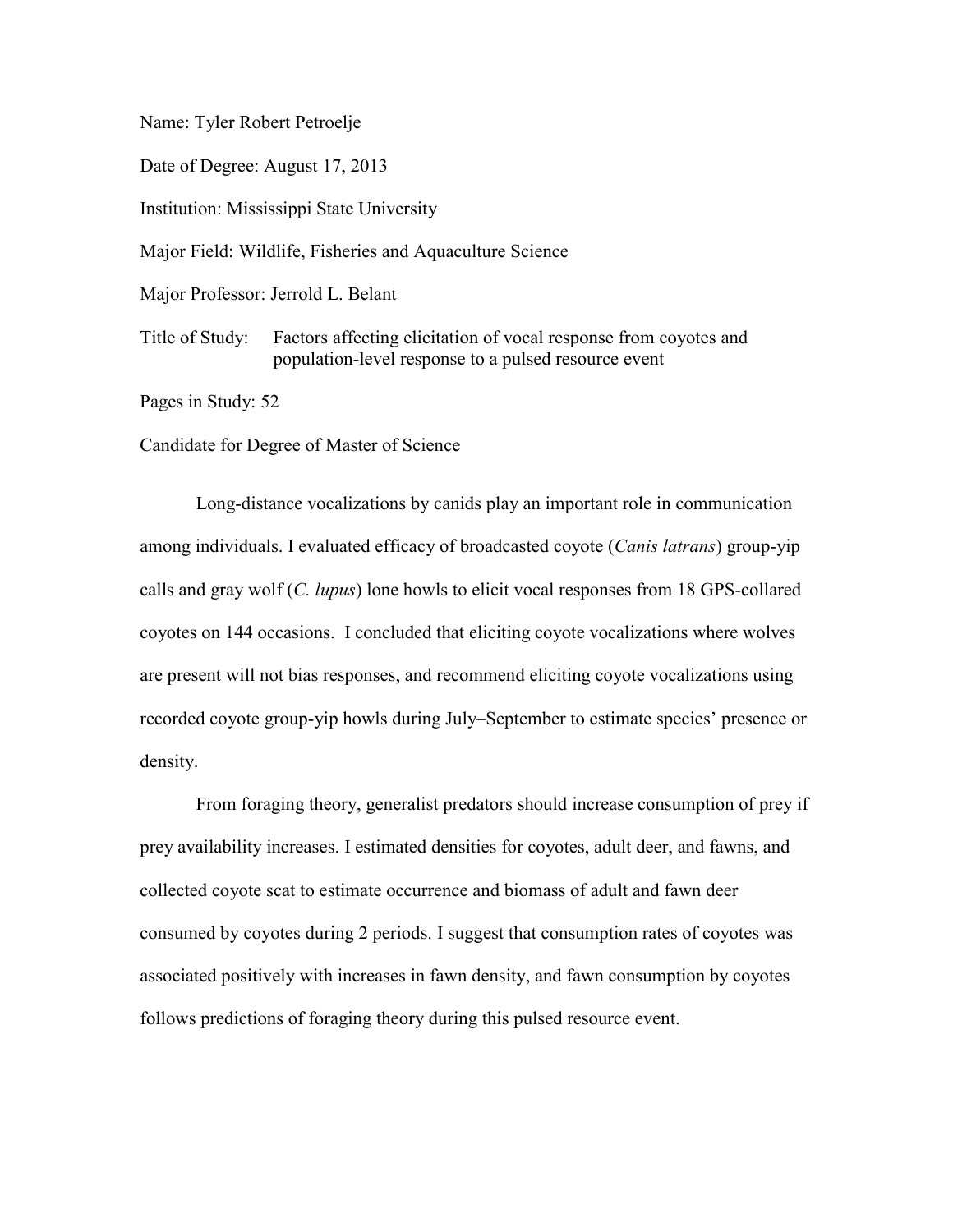Key words: *Canis latrans*, *Canis lupus*, coyote, consumption, density estimation,

functional response, gray wolf, howling, Michigan, *Odocoileous virginianus*, white-tailed deer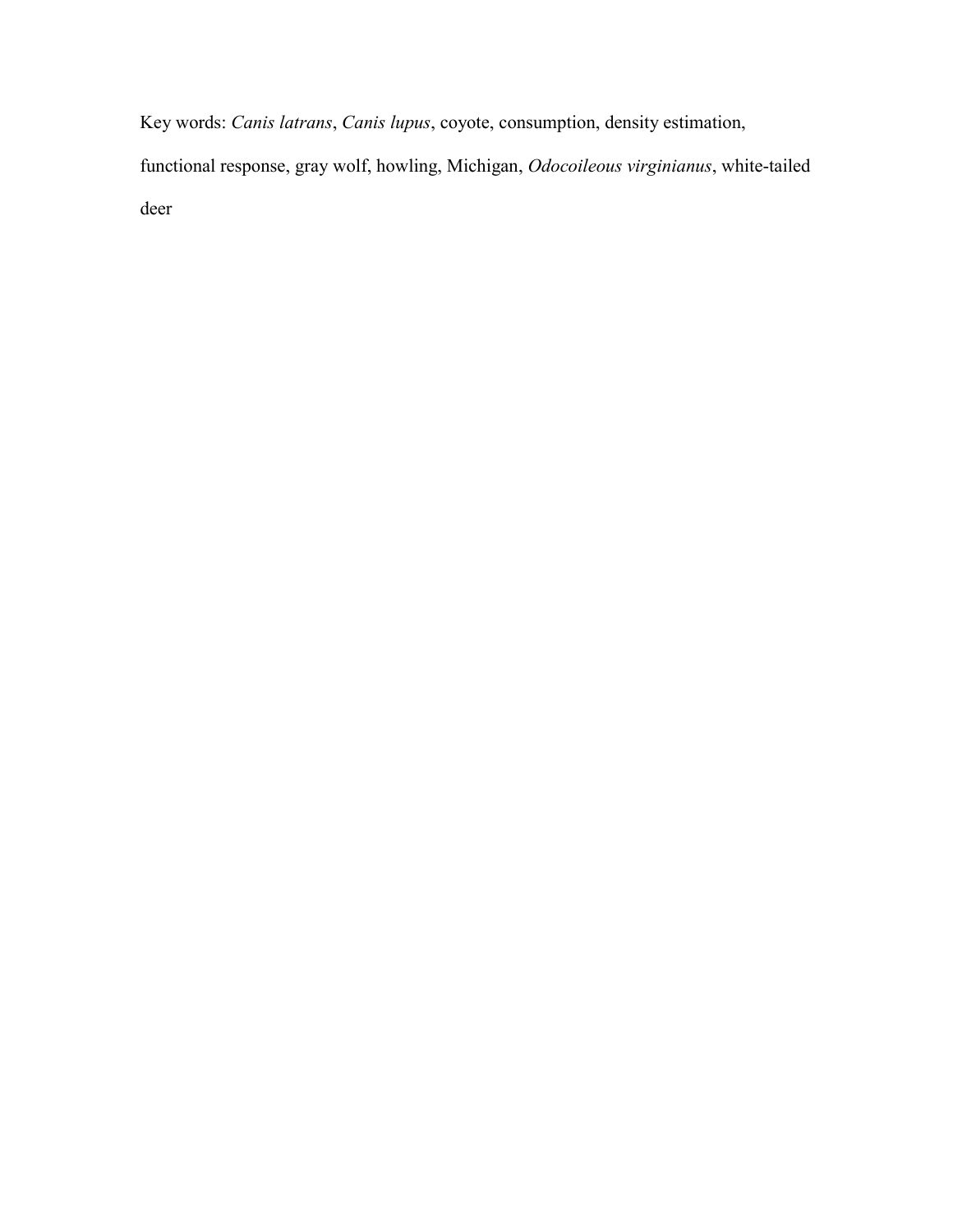# DEDICATION

<span id="page-6-0"></span> graduate school; and to my grandparents Robert and Georgia Arends for sharing with me I dedicate this research to my parents Kerry and Connie Petroelje for instilling me with a drive to work hard, and supporting my decisions through undergraduate and their interest in the natural world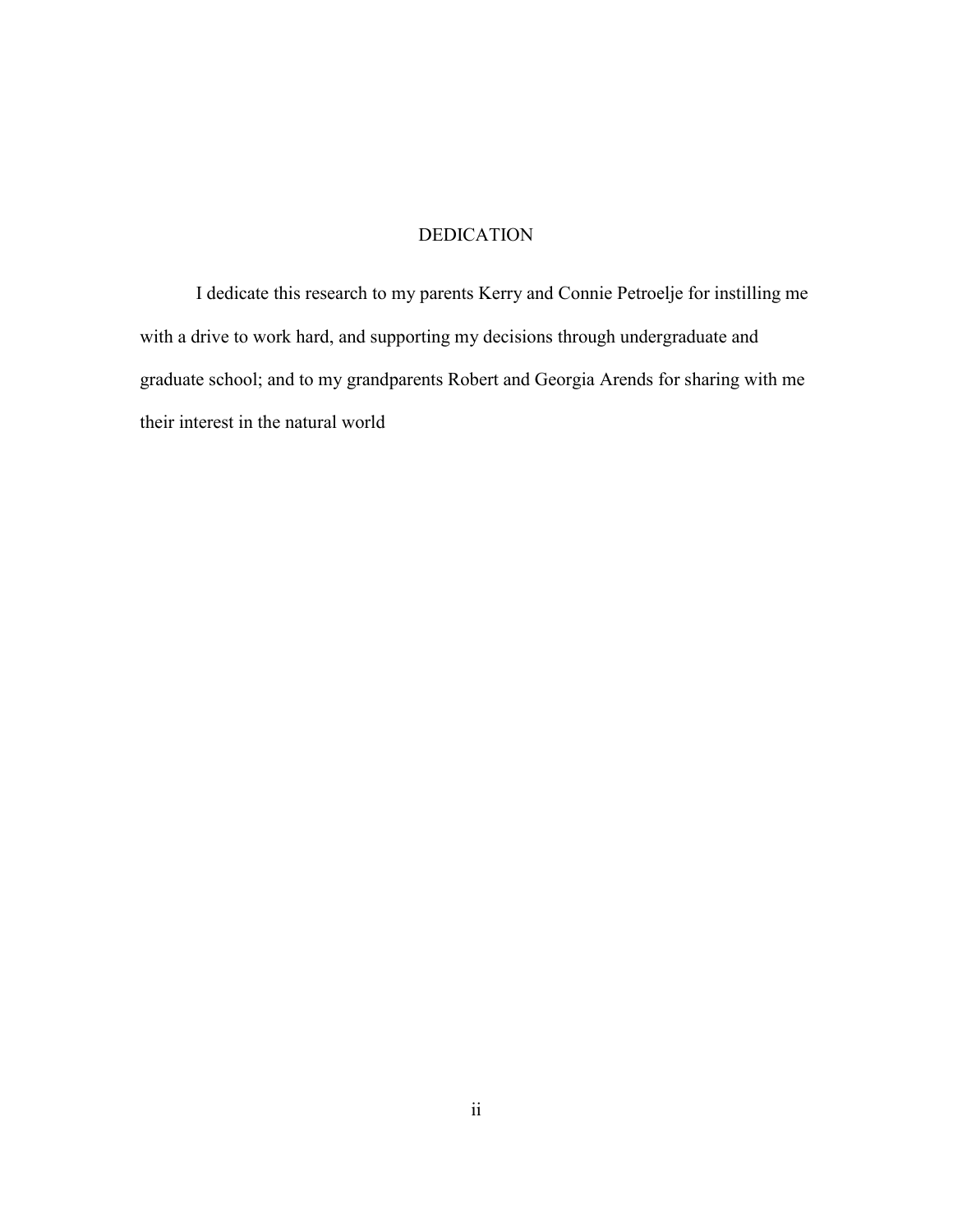## ACKNOWLEDGEMENTS

<span id="page-7-0"></span>I thank my major advisor, Dr. Jerrold Belant for his guidance and dedication to my education and research; and my graduate committee Dr. Dean Beyer Jr., Dr. Bruce Leopold, and Dr. Guiming Wang for reviewing my thesis and for their advice and suggestions throughout my research. I am grateful for the funding provided by the Michigan Department of Natural Resources and Safari Club International (SCI) Foundation as well as the SCI Michigan Involvement Committee; without their financial support this project would not have been possible.

 I am very appreciative of support from Jared Duquette and Nathan Svoboda; they provided great knowledge, friendship, and humor that was encouraging throughout my studies. I am very thankful for Caitlin Ott-Conn and the love, encouragement, and support she provided throughout my research. I am also grateful for the support and friendship of Joshua Fosdick, Chris Ayers, Clay Wilton, Heather Stricker, and all of the Michigan Predator-Prey field technicians that assisted in scat collection and howling surveys, I would not have completed this without your assistance.

Finally, I thank Mississippi State University Department of Wildlife, Fisheries and Aquaculture, and the Forest and Wildlife Research Center for services and support provided to make this thesis come to fruition.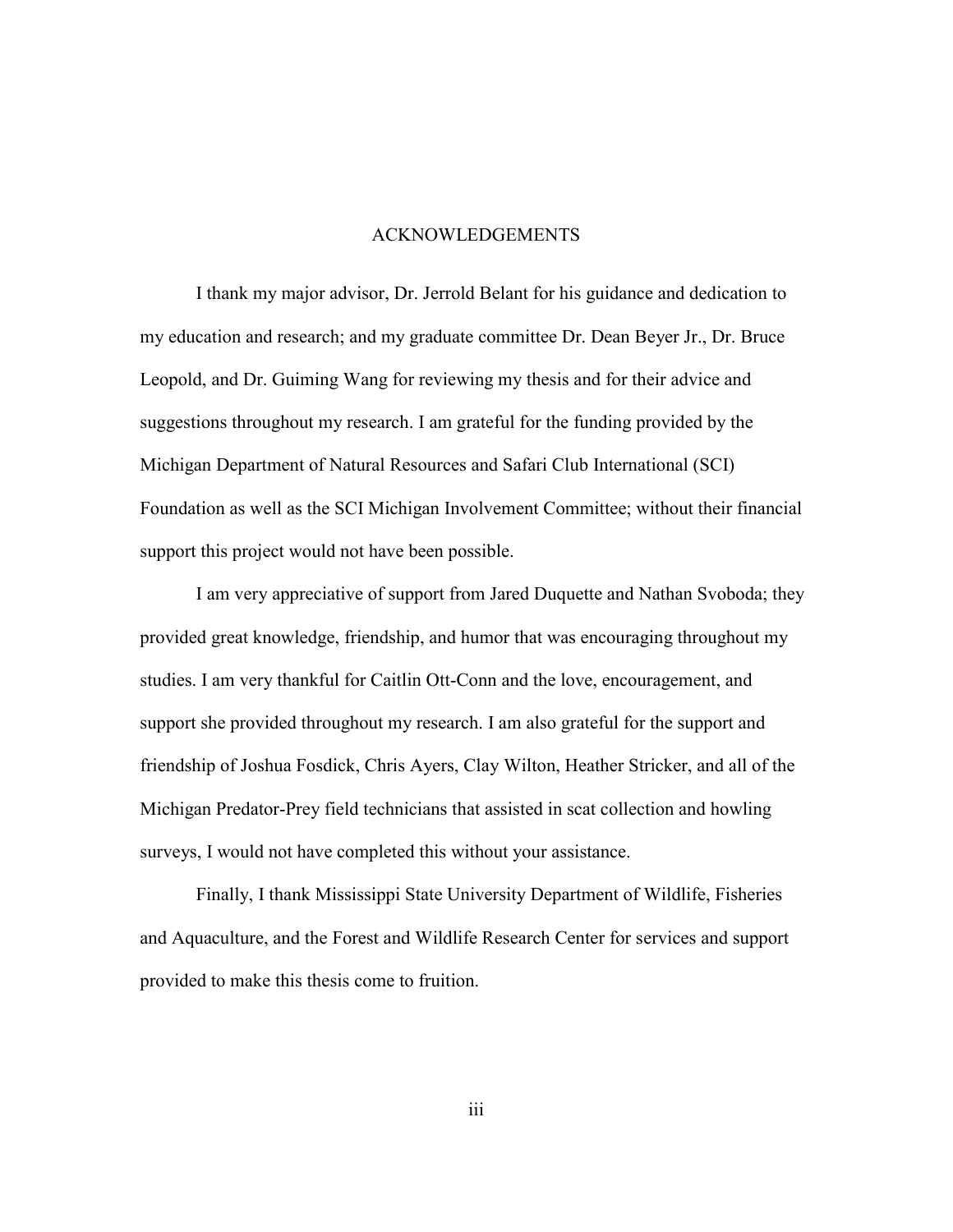# **TABLE OF CONTENTS**

| <b>CHAPTER</b> |                                                           |  |
|----------------|-----------------------------------------------------------|--|
| $\mathbf{I}$ . |                                                           |  |
|                |                                                           |  |
| II.            | FACTORS AFFECTING ELICITATION OF VOCAL RESPONSES          |  |
|                |                                                           |  |
|                |                                                           |  |
| Ш.             | POPULATION-LEVEL RESPONSE OF COYOTES TO A PULSED          |  |
|                |                                                           |  |
|                |                                                           |  |
|                |                                                           |  |
|                | Estimating minimal energy requirements and number of deer |  |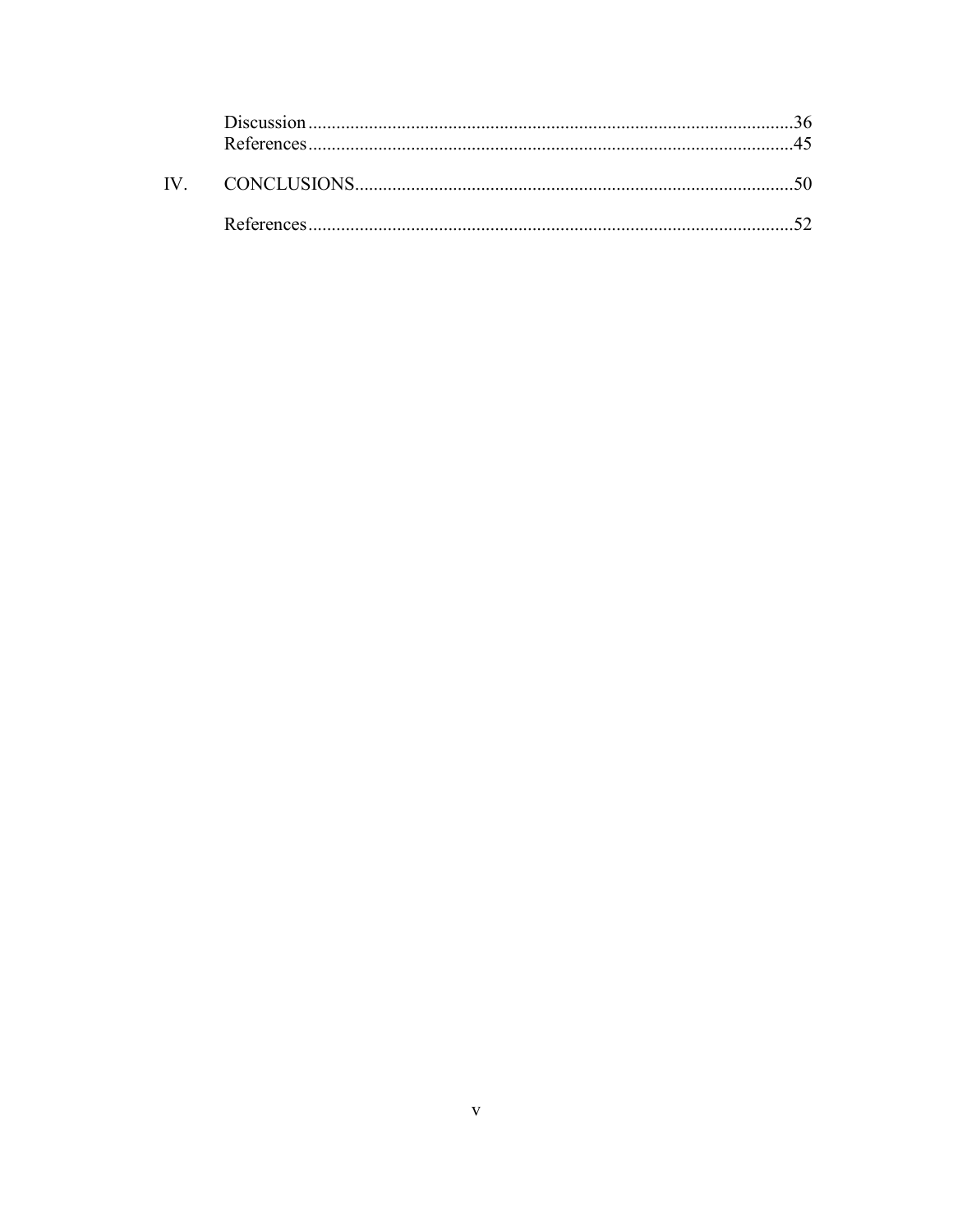# LIST OF TABLES

<span id="page-10-0"></span>

| 1 | Estimated parameter effects on coyote vocal response to broadcasted<br>coyote and gray wolf calls, August–September 2009 and June–                                                                                                                                                                                               |  |
|---|----------------------------------------------------------------------------------------------------------------------------------------------------------------------------------------------------------------------------------------------------------------------------------------------------------------------------------|--|
| 2 | Model selection using Akaike Information Criterion adjusted for small<br>samples $(AICc)$ for factors influencing coyote vocal response to<br>estimate abundance, Upper Peninsula of Michigan, June-<br>.40                                                                                                                      |  |
| 3 | Percentages of coyote scats containing white-tailed deer hair during<br>fawn limited mobility period (LMP, 24 May–30 June) and social<br>mobility period (SMP, 01 July-31 August), Upper Peninsula of<br>40                                                                                                                      |  |
| 4 | Mean white-tailed deer fawn weights at birth, median parturition date<br>(Duquette et al. 2011), and estimated median weights of<br>neonates during fawn limited mobility period (LMP, 24 May–30)<br>June) and social mobility period (SMP, 01 July–31 August)<br>using date of hair in scat, Upper Peninsula of Michigan, 2009– |  |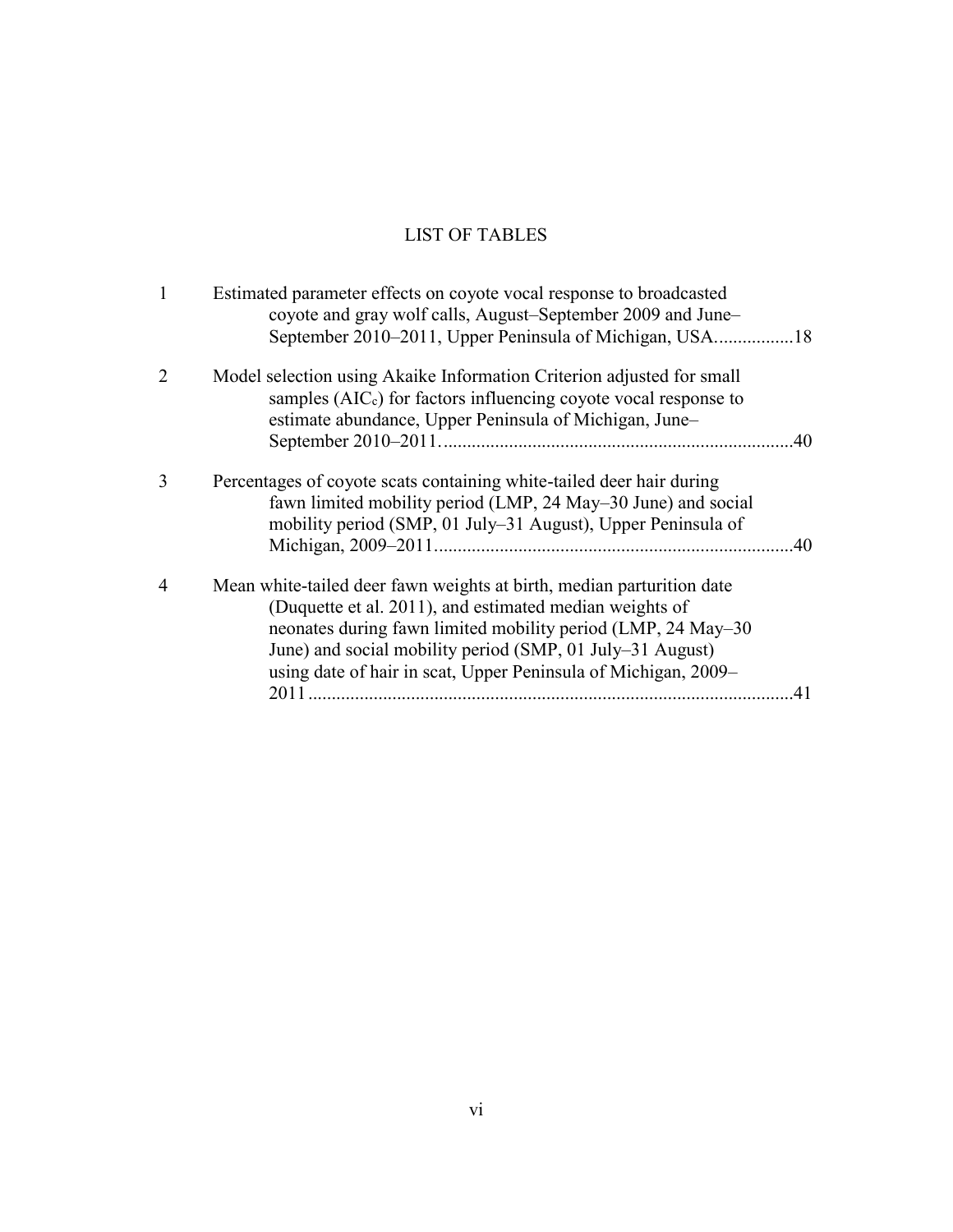# LIST OF FIGURES

<span id="page-11-0"></span>

| $\mathbf{1}$   | Percentage annual population change of black bear, wolf, coyote and<br>white-tailed deer during 1990–2006, Upper Peninsula of                                                                                                                                                                                                                                                                                |     |
|----------------|--------------------------------------------------------------------------------------------------------------------------------------------------------------------------------------------------------------------------------------------------------------------------------------------------------------------------------------------------------------------------------------------------------------|-----|
| $\overline{2}$ | Location of study area (45.6 $\degree$ N, 87.4 $\degree$ E) with inset showing roads,                                                                                                                                                                                                                                                                                                                        |     |
| 3              | Resident (black) and transient (grey) coyote response rates to<br>broadcasted coyote and gray wolf calls (+ standard deviation),<br>August-September 2009 and June-September 2010-2011,                                                                                                                                                                                                                      |     |
| $\overline{4}$ | Proportion of coyote responses to broadcasted coyote (grey) and wolf<br>(black) calls (+ standard deviation), August–September 2009<br>and June–September 2010–2011, Upper Peninsula of Michigan,                                                                                                                                                                                                            |     |
| 5              | Locations of 55 howl survey sites with 2 km buffers for detecting<br>coyote vocal responses in 4 survey sections, Upper Peninsula of                                                                                                                                                                                                                                                                         |     |
| 6              | Percentage of coyote scats with white-tailed deer fawn hair during fawn<br>limited mobility period (LMP, 24 May–30 June) and social<br>mobility period (SMP, 01 July-31 August), Upper Peninsula of                                                                                                                                                                                                          | .42 |
| 7              | Comparison of cumulative percent occurrence of captured white-tailed<br>deer fawns born (grey line [Duquette et al. 2011]) and<br>cumulative percent occurrence of coyote scats with fawn hair by                                                                                                                                                                                                            |     |
| 8              | (a) Estimated percentage of coyote energetic needs acquired from white-<br>tailed deer, (b) estimated biomass of deer consumed by coyotes,<br>and (c) estimated number of deer consumed by coyotes $(+ 95\%$<br>confidence intervals) during fawn limited mobility period (LMP;<br>24 May–30 June) and social mobility period (SMP; 01 July–31<br>August), Upper Peninsula of Michigan, 2010 (grey bars) and | .44 |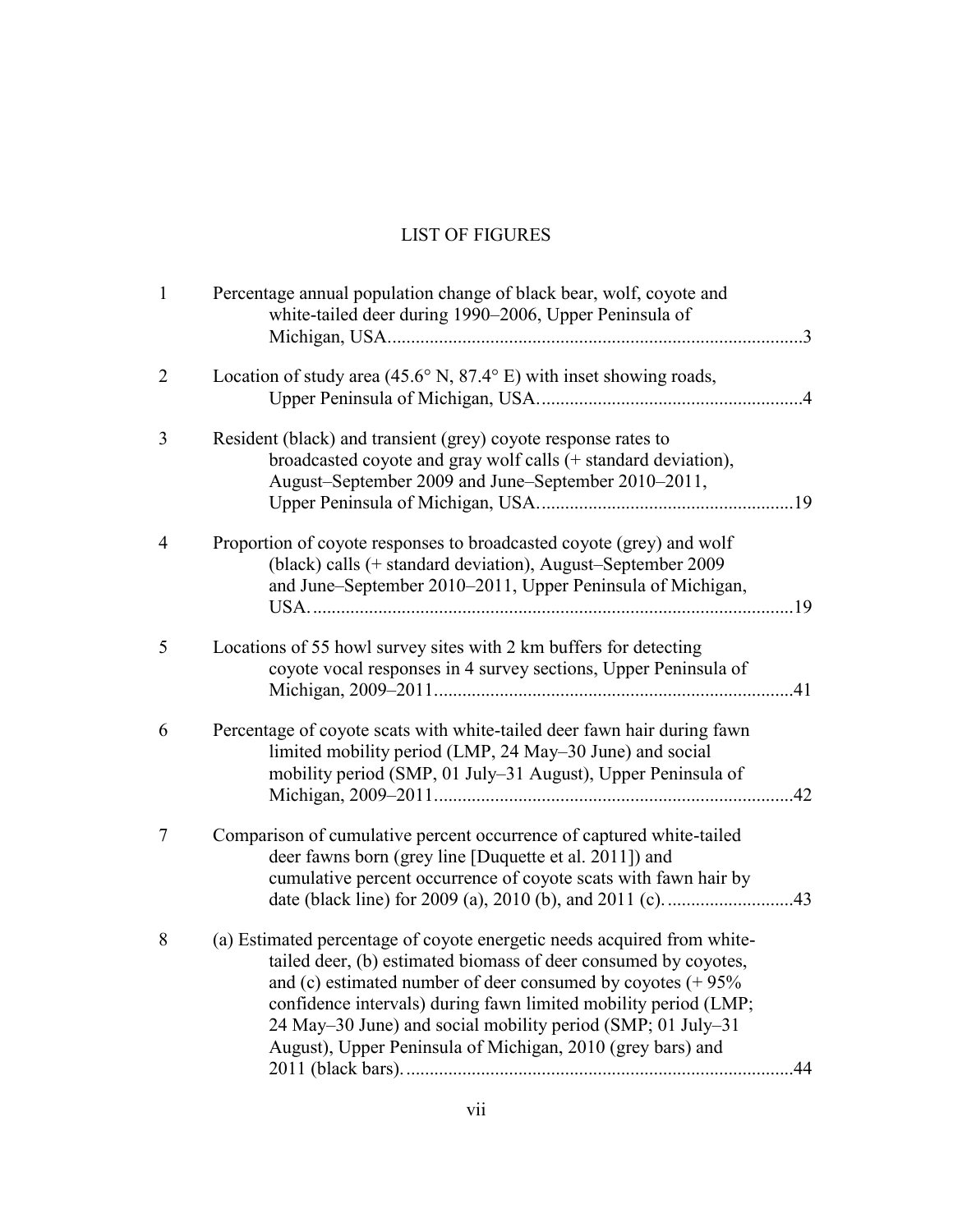# CHAPTER I

# INTRODUCTION

<span id="page-12-1"></span><span id="page-12-0"></span> technique to estimate abundance where coyotes and wolves are sympatric. Evaluating Coyotes (*Canis latrans*) and wolves (*C. lupus, C. lycaon*) are sympatric across portions of their North American ranges (Paquet 1992). In addition to re-colonization of wolves to Michigan's Upper Peninsula in 1989, coyote population trends indicate coyotes are also increasing in abundance (Fig. 1). However, few reliable survey techniques exist to estimate large carnivore abundance (Patterson et al. 2004). Identifying factors that influence vocal responses from coyotes may improve utility of howl surveys as a and improving this survey technique is important for management of coyotes as they may affect prey species such as white-tailed deer (*Odocoileus virginianus*; Ozoga and Harger 1966, Whittaker and Lindzey 1999).

In contrast to coyote populations, white-tailed deer populations appear to be declining in the western Upper Peninsula, and have failed to recover since the severe winters of 1995 and 1996 (Fig. 1). As coyote predation has accounted for up to 80% of fawn white-tailed deer mortality in some areas (Grovenburg et al. 2011), accurate abundance estimates of coyote populations are important to understand the relationships between these 2 populations. Predation by coyotes on white-tailed deer fawns would likely be greater than predation on adults, due to greater vulnerability (Nelson and Woolf 1987) and smaller body size of fawns. The magnitude of predation on white-tailed deer

1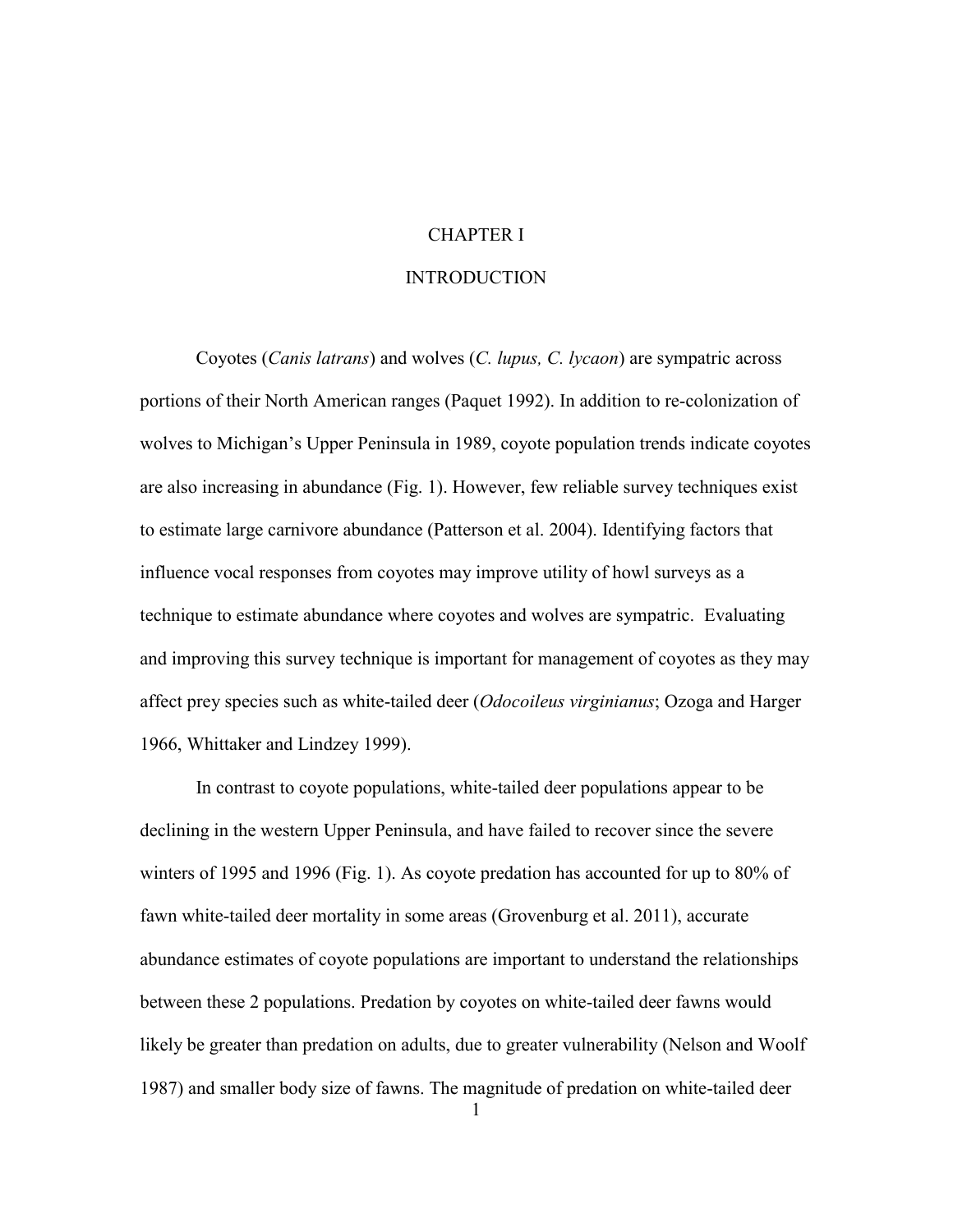fawns and adults is important to understand the affect that coyotes have on deer recruitment in Michigan's Upper Peninsula.

My research was part of a larger study titled "Role of predators, winter weather, and habitat on white-tailed deer fawn survival in the south-central Upper Peninsula of Michigan". Research conducted included estimates of white-tailed deer fawn and adult female survival, assessed cause-specific mortality attributable to black bear (*Ursus americanus*), coyotes, wolves, and bobcat (*Lynx rufus*), and assessed effects of winter severity and habitat condition on predation rates, and white-tailed deer parturition and recruitment rates. My objectives were to quantify factors influencing elicitation of vocal responses from coyotes, estimate coyote abundance in the south-central Upper Peninsula of Michigan (Fig. 2) using howling surveys, and estimate coyote consumption rates of white-tailed deer during 2009–2011.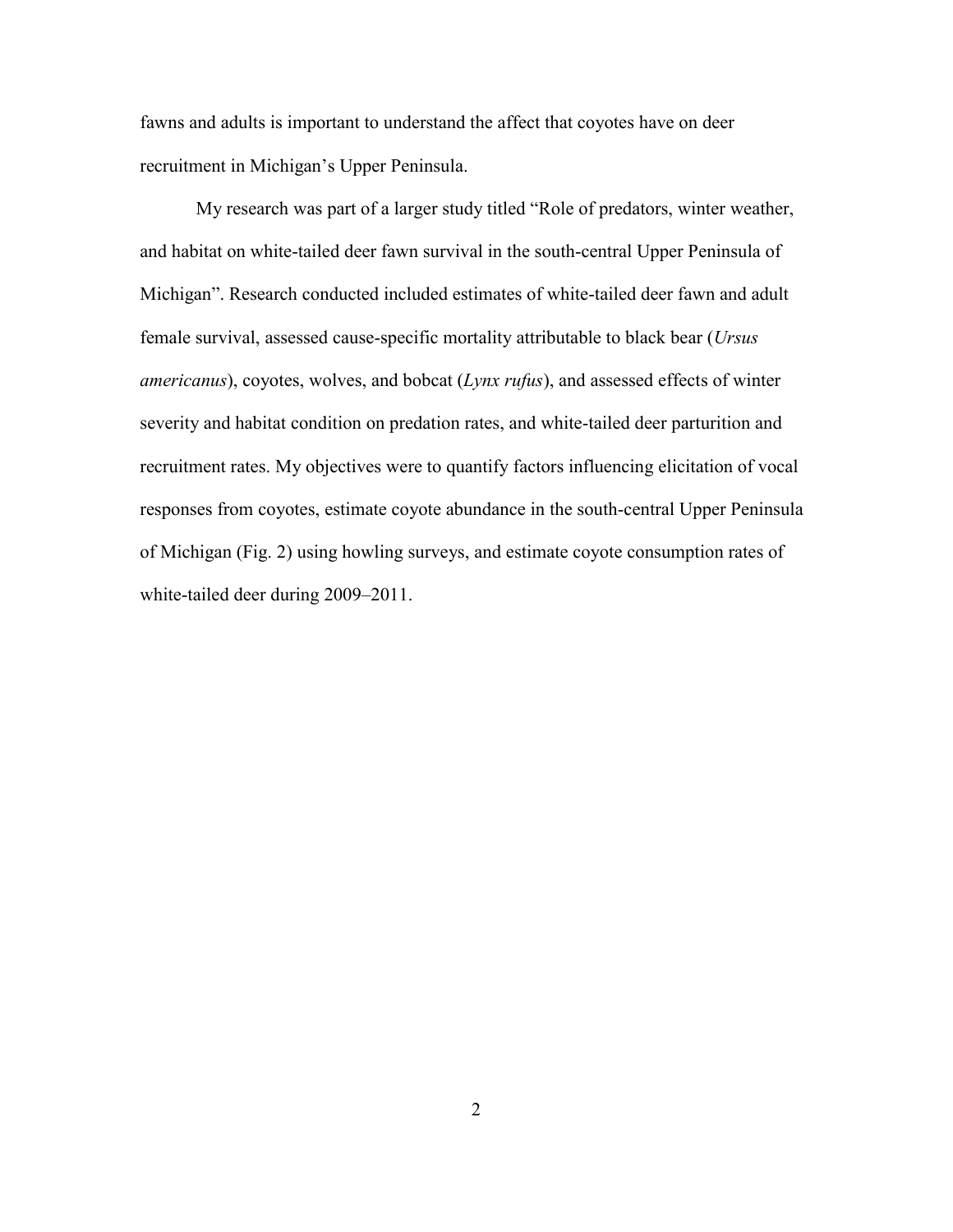

<span id="page-14-0"></span>Figure 1 Percentage annual population change of black bear, wolf, coyote and white-tailed deer during 1990–2006, Upper Peninsula of Michigan, USA.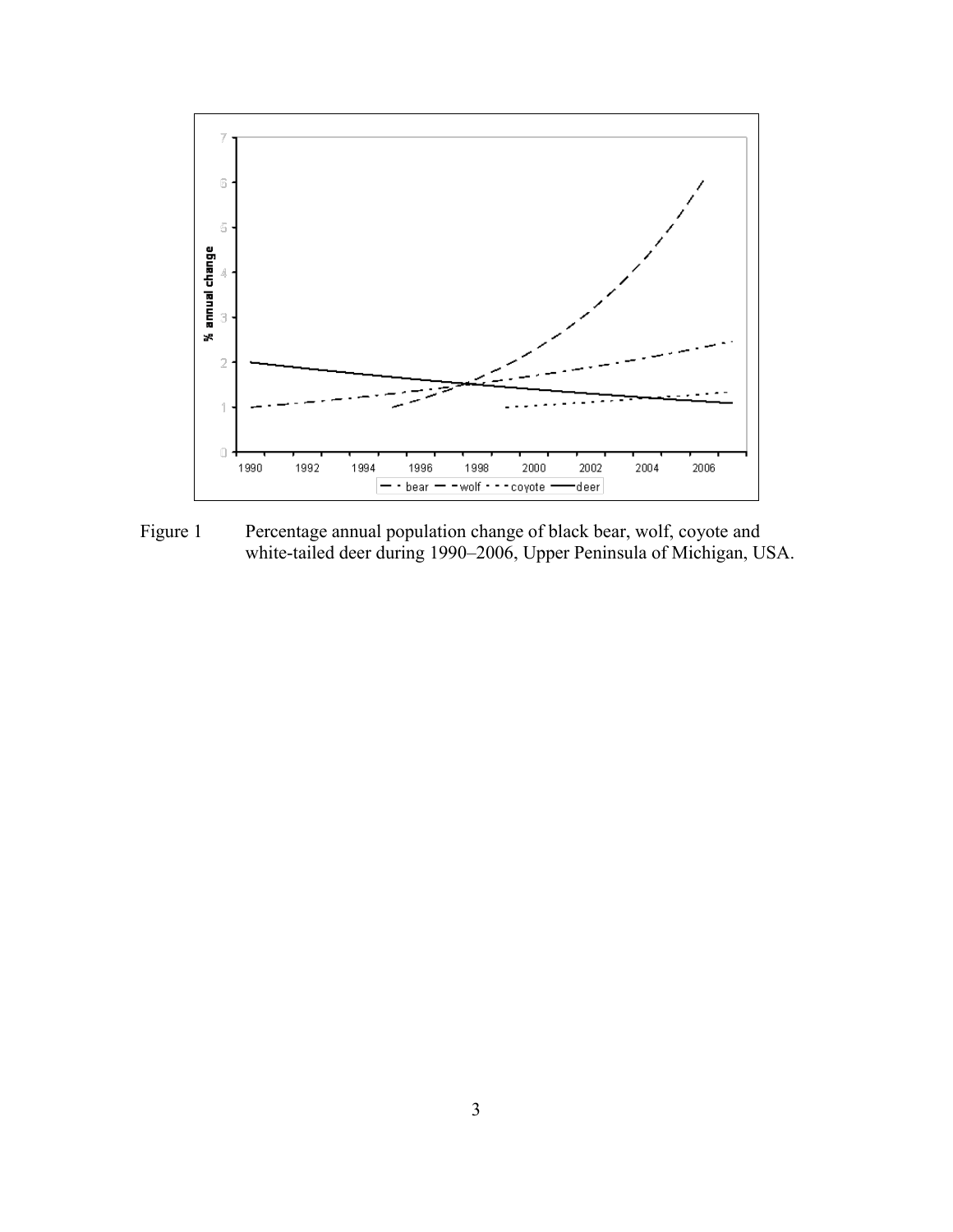

<span id="page-15-0"></span>Figure 2 Location of study area (45.6° N, 87.4° E) with inset showing roads, Upper Peninsula of Michigan, USA.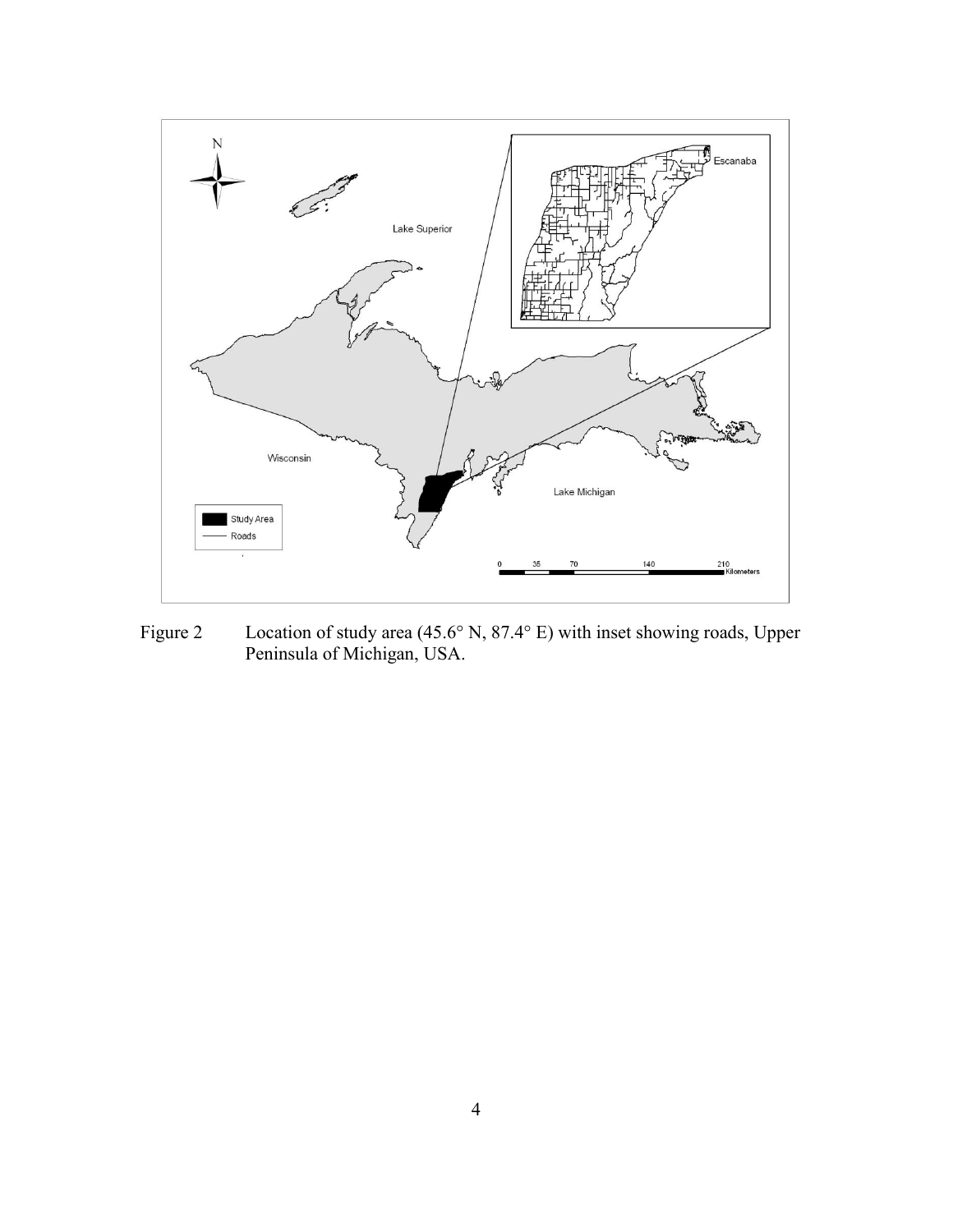## **References**

- <span id="page-16-0"></span>Grovenburg TW, Swanson CC, Jacques CN, Klaver RW, Brinkman TJ, Burris BM, Deperno CS, Jenks JJ (2011) Survival of white-tailed deer neonates in Minnesota and South Dakota. Journal of Wildlife Management 75:213–220
- Nelson TA, Woolf A (1987) Mortality of white-tailed deer fawns in southern Illinois. Journal of Wildlife Management 51:326–329
- Ozoga JJ, Harger EM (1966) Winter activities and feeding habits of Northern Michigan coyotes. Journal of Wildlife Management 30:809–818
- Paquet P (1992) Prey use strategies of sympatric wolves and coyotes in Riding Mountain National Park, Manitoba. Journal of Mammalogy 73:337–343
- Patterson BR, Benjamin LK, Messier F (1998) Prey switching and feeding habits of eastern coyotes in relation to snowshoe hare and white-tailed deer densities. Canadian Journal of Zoology 76:1885–1897
- Whittaker DG, Lindzey FG (1999) Effect of coyote predation on early fawn survival in sympatric deer species. Wildlife Society Bulletin 27:256–262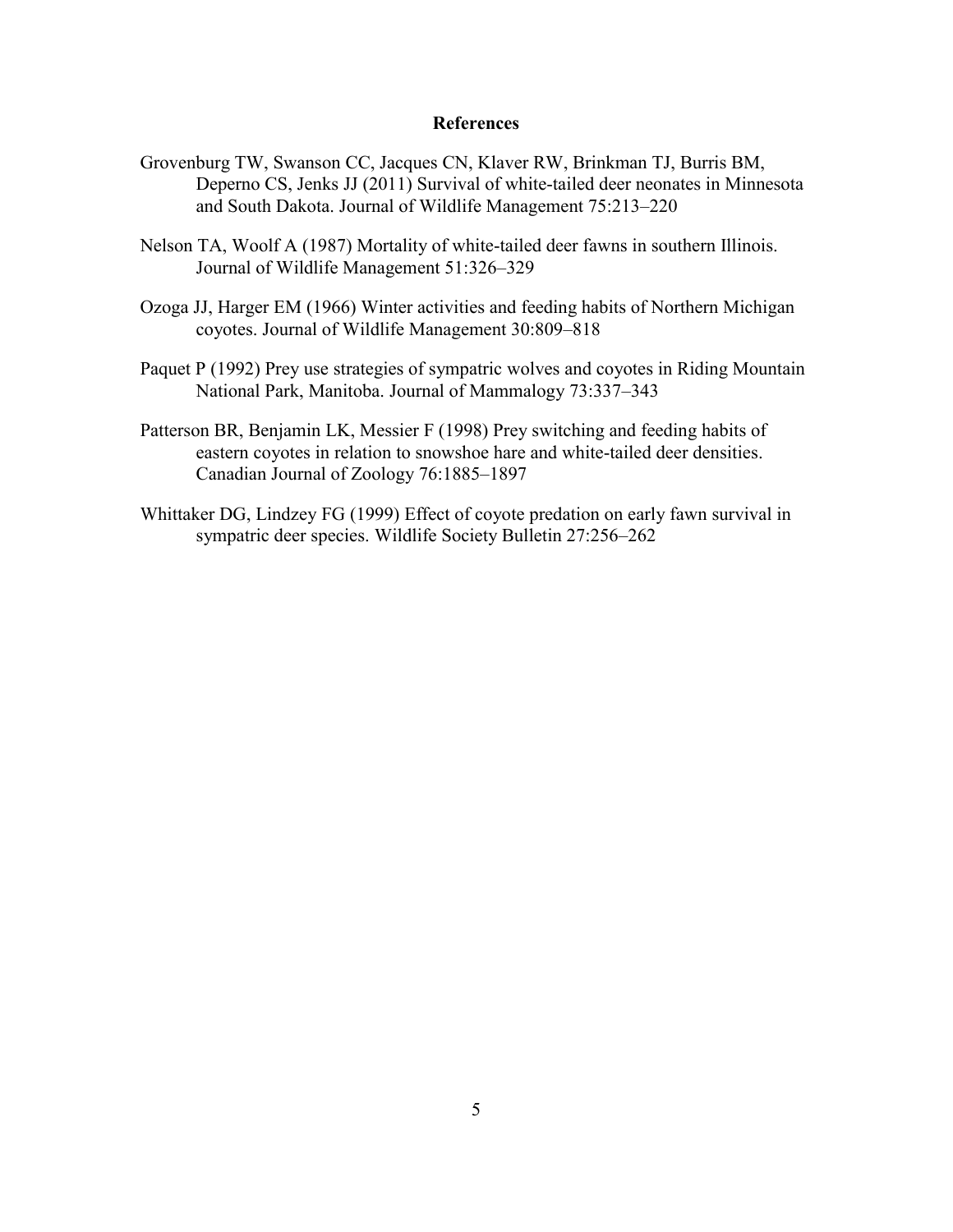# CHAPTER II

# <span id="page-17-0"></span>FACTORS AFFECTING ELICITATION OF VOCAL RESPONSES FROM COYOTES

Canids use long-distance vocalizations for individual identification, communicating among pack members, and establishing territory boundaries between packs (Joslin 1967, Theberge & Falls 1967, Mitchell et al. 2006). Researchers have studied canid vocalizations since the 1970s to examine aspects of behavioral ecology (Laundré 1981, Harrington & Mech 1982, Walsh & Inglis 1989) and communication (McCarley 1975, Wenger & Cringan 1978, Lehner 1982, Okoniewski & Chambers 1984, Mitchell et al. 2006). In addition, wildlife managers have broadcasted coyote (*Canis latrans*) vocalizations to attract and remove problem coyotes (Lehner 1976, Coolahan 1990, Mitchell 2004). Other uses of broadcast stimuli to elicit vocal responses include estimating canid densities by dividing number of individuals or packs responding by area surveyed (Fuller & Sampson 1982, Dunbar & Giordano 2002), and monitoring status of re-colonizing gray wolves (*C. lupus* [Gaines et. al. 1995]).

Broadcast stimuli used to elicit canid vocal responses include sirens (Wenger & Cringan 1978, Pyrah 1984), human-simulated howling (Okoniewski & Chambers 1984, Fuller & Sampson 1988), and recordings of species-specific vocalizations (Lehner 1982, Mitchell et al. 2006). Human-simulated howling can be as effective as recorded howls for eliciting vocal responses from wolves (Joslin 1967); however, comparative work is not available for coyotes. A disadvantage of human-simulated howling for many applications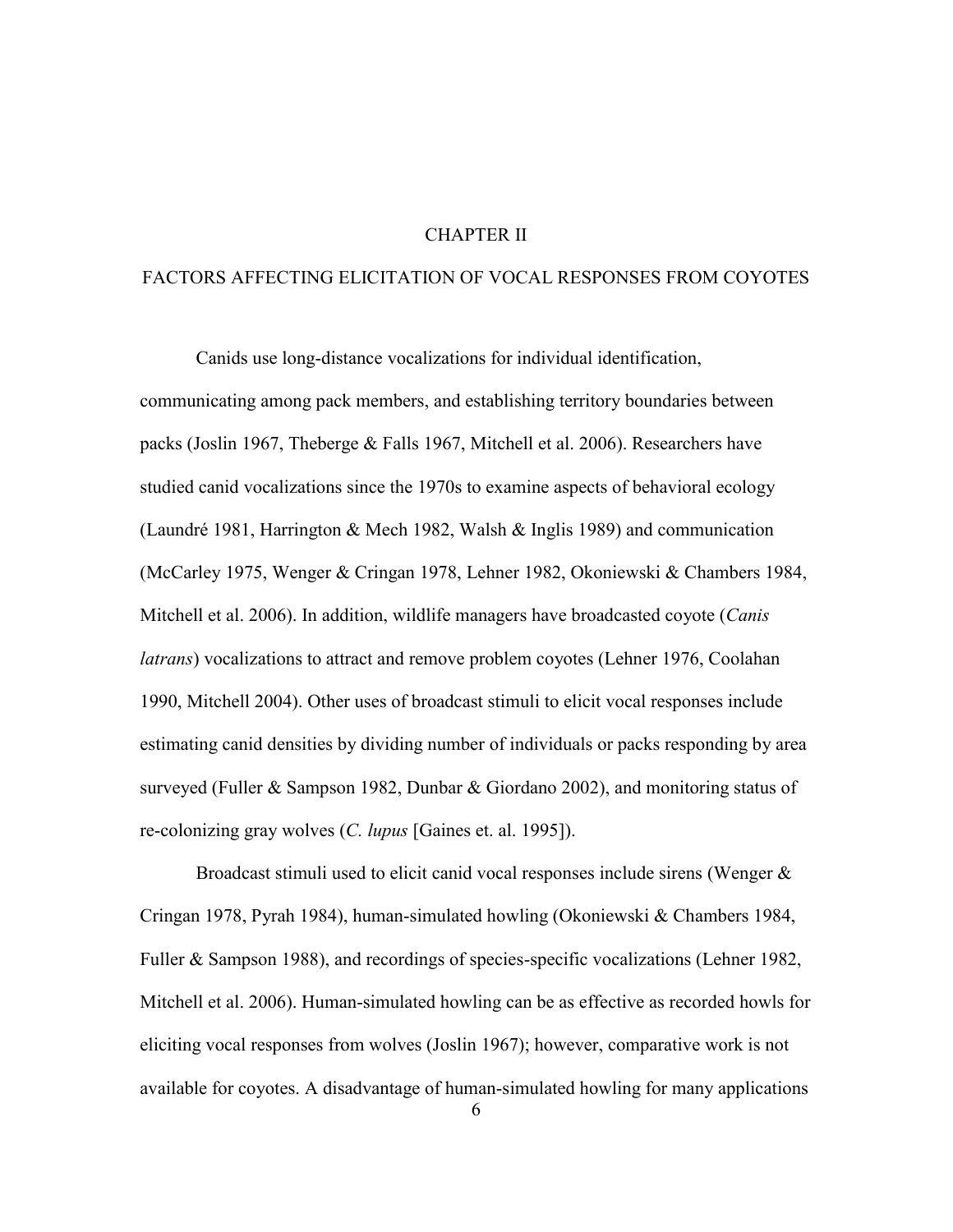(e.g., monitoring status of canid populations) is variability in duration, frequency, and intensity of stimuli. Consequently, Lehner (1976) suggested using recorded broadcasts to standardize trials for eliciting responses.

Canid vocal responses include barks, group howls, and group-yip howls for coyotes (Lehner 1982), and lone howls and chorus howls for wolves (Harrington & Mech 1982, Gazzola et al. 2002). The group-yip howl appears most effective for eliciting calls from coyotes (Lehner 1982). Harrington & Mech (1982) recommended use of individual wolf howls that alternated between "flat" (single sustained frequency) and "breaking" (variable frequency) howls to reduce variation in response rate by packs of different sizes.

 if the call did not inhibit the response rate of any species. Non-vocal types of Using a single-species broadcasted call to detect multiple species would be useful communication (e.g., urine-marking) may serve similar purposes (e.g., territory announcement) across canid species (e.g., wolves, coyotes, and red foxes [*Vulpes vulpes*]) including interspecific communication (Harrington 1981). Few studies have assessed efficacy of eliciting vocalizations of a canid using a sympatric canid species vocalization. Gaines et al. (1995) reported a greater response rate from coyotes (9.9%) than wolves (0.1%) using a human-simulated wolf howl, though this difference was likely due to low wolf density and not greater interspecific responsiveness from coyotes. By using collared individuals, one can estimate true response rates of coyotes to different call types.

Residency, gender, and geographic location of coyotes may affect response rate. Resident coyotes often howl to define territorial boundaries, whereas transients may

7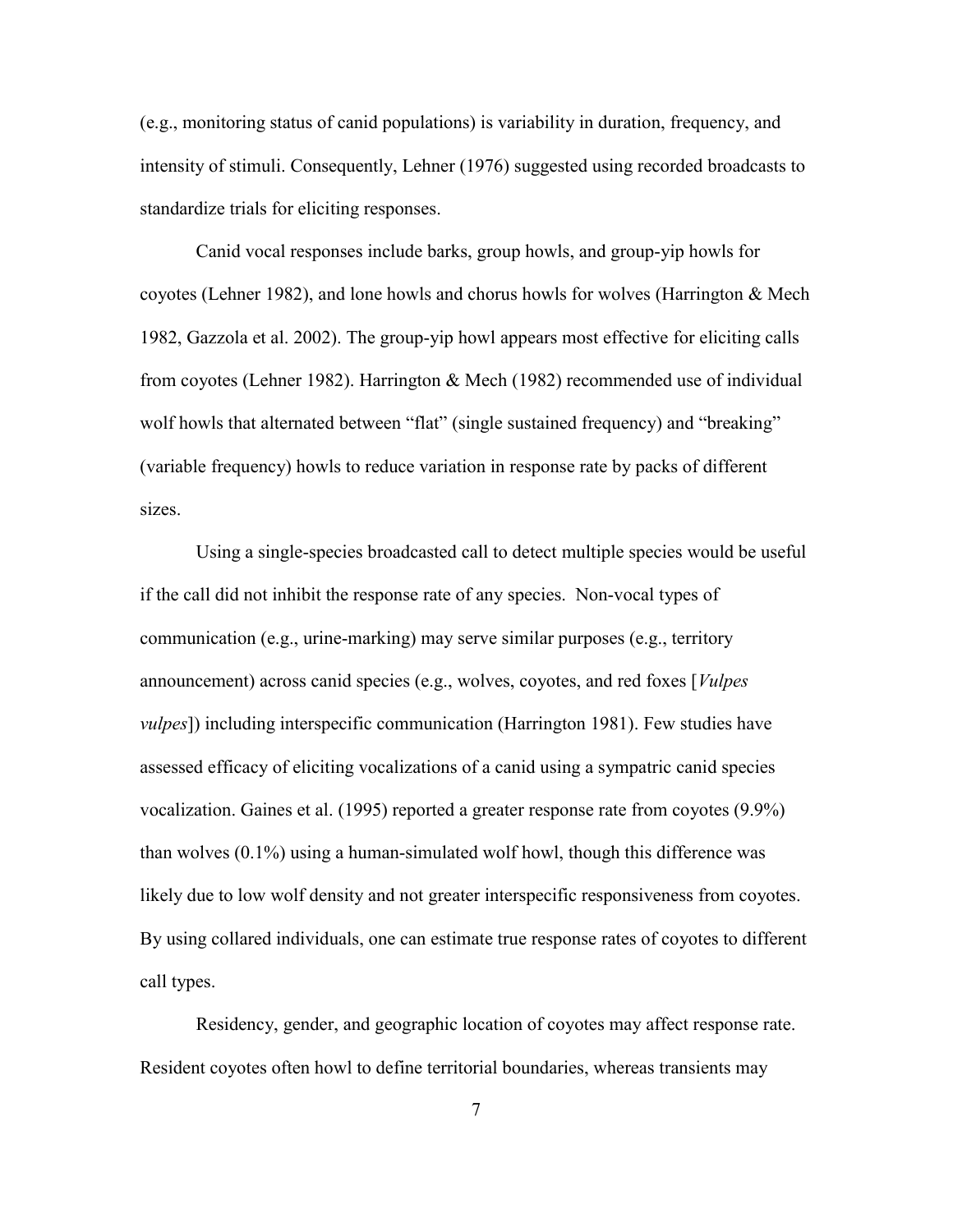display risk avoidance behavior by not vocalizing or approaching a broadcasted call (Mitchell 2004). Gender of resident coyotes may affect vocal response behavior; in a captive study of 4 coyote pairs, males vocalized more than females (Mitchell 2004). However, there is little information on free-ranging populations. Also, regional variation of breeding and dispersal behavior may affect peak times for elicitation. In the northeast United States (U.S.), greatest responsiveness occurred from late-summer to early-fall before dispersal (September–November [Okoniewski & Chambers 1984]) when territory announcement may be important. In the west and southwest U.S., pair formation and breeding (February–March) as well as late-summer and early winter (August and November) were periods of greater responsiveness (Laundré 1981, Walsh & Inglis 1989), whereas months of greatest responsiveness for the Midwest have not been reported.

Identifying factors that influence vocal responses from coyotes may improve utility of howl surveys as a technique to estimate abundance where coyotes and wolves are sympatric. I quantified vocal response rates of coyotes to two species-specific (one coyote, one wolf) broadcasted vocalizations and assessed importance of factors that may influence these responses. I hypothesized that response rates would increase from June– September, be greater for residents and males, and that both call types would elicit responses equally due to intraspecific and interspecific communication as coyotes and wolves (*Canis lupus, C. lycaon*) are sympatric in Michigan's Upper Peninsula.

### **Material and methods**

## <span id="page-19-1"></span><span id="page-19-0"></span>**Study area**

I conducted this study in portions of Delta and Menominee counties in Michigan's Upper Peninsula (45.6 $\degree$  N, 87.4 $\degree$  E) encompassing about 870 km<sup>2</sup>. Limestone bedrock,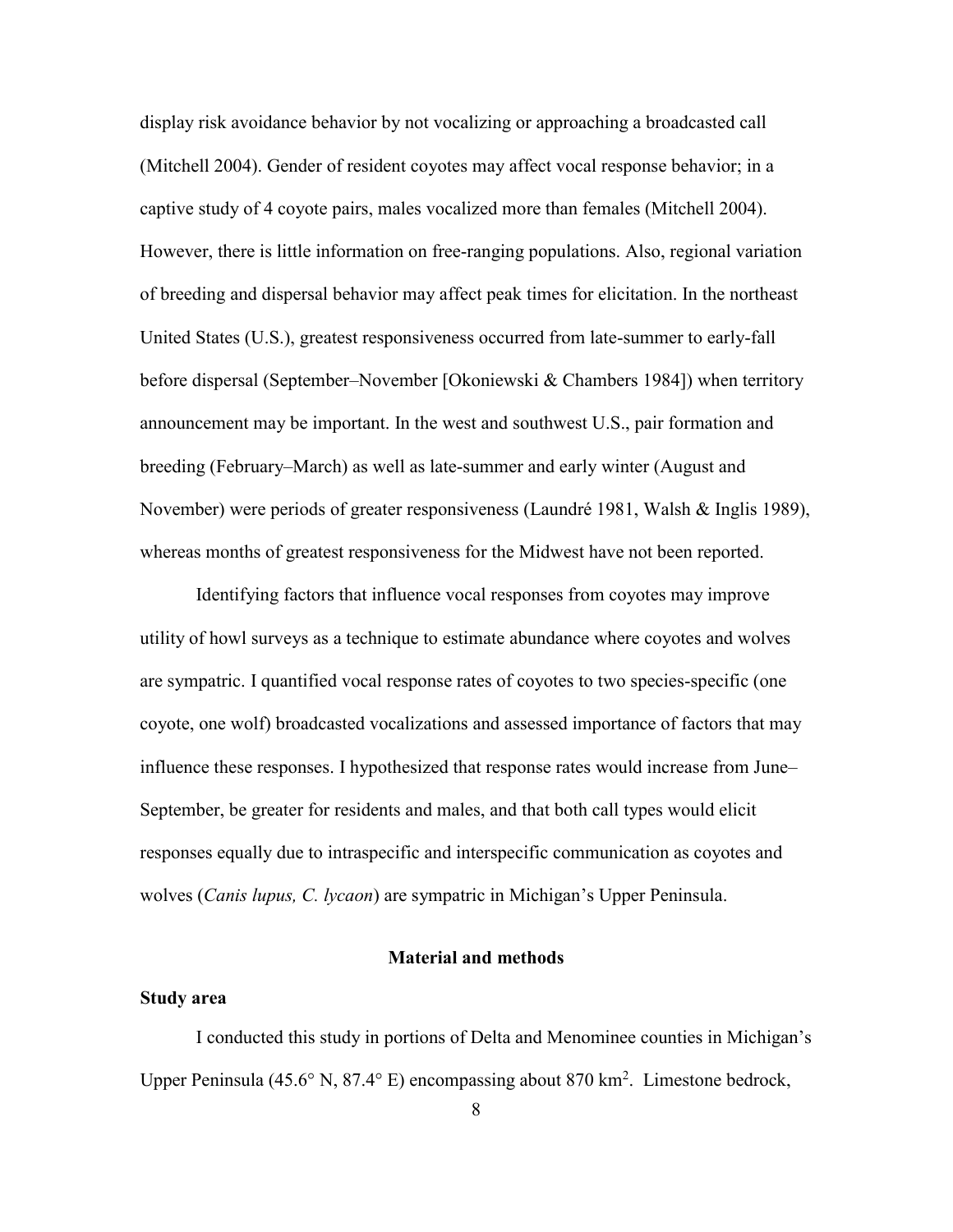ground moraine, cedar swamps, northern hardwood forests, and coastal marshes characterized the study area (Albert 1995). Land ownership consisted of private (74 %) and public (26 %) lands including the Escanaba River State Forest. Predominant land covers included 29% lowland deciduous (e.g., green ash [*Fraxinus pennsylvanica*], speckled alder [*Alnus incana*]), 17% upland deciduous (e.g., sugar maple [*Acer saccharum*], quaking aspen [*Populus tremuloides*]), 14% lowland conifer (e.g., black spruce [*Picea mariana*], balsam fir [*Abies balsamea]*) forests and 17% agriculture (e.g., row crops, hay fields, and pastures [Michigan Center for Geographic Information 2009]). Elevations ranged from 177 to 296 m. The western portion of the study area contained more agriculture and a rolling landscape. Temperatures ranged from average highs of 24.2° C during July to average lows of 7.4° C during September. Rainfall during June– September of 2009–2011 averaged 17.69 cm (*Escanaba, MI airport; Automated Surface Observation System, National Weather Service 2011*).

# <span id="page-20-0"></span>**Data collection and analysis**

Members of the Michigan Predator-Prey Project, Michigan Department of Natural Resources, and I captured coyotes and wolves during May–July 2009–2011 using #3 padded foot-hold traps (Oneida Victor, Cleveland, Ohio, USA) and MB-750 four-coil foothold traps (Minnesota Brand, Pennock, Minnesota, USA), respectively. Also, during March 2011, I captured coyotes using neck cable restraints (Etter & Belant 2011). I anesthetized coyotes and wolves with a ketamine (4 mg/kg and 10 mg/kg, respectively) and xylazine (2 mg/kg) mixture (Kreeger 2007). I administered yohimbine (0.15 mg/kg) as a reversal for xylazine before I released animals at their capture sites (Kreeger 2007). Prior to release, I recorded gender, weight, applied ear tags (Rototags, Nasco Farm

9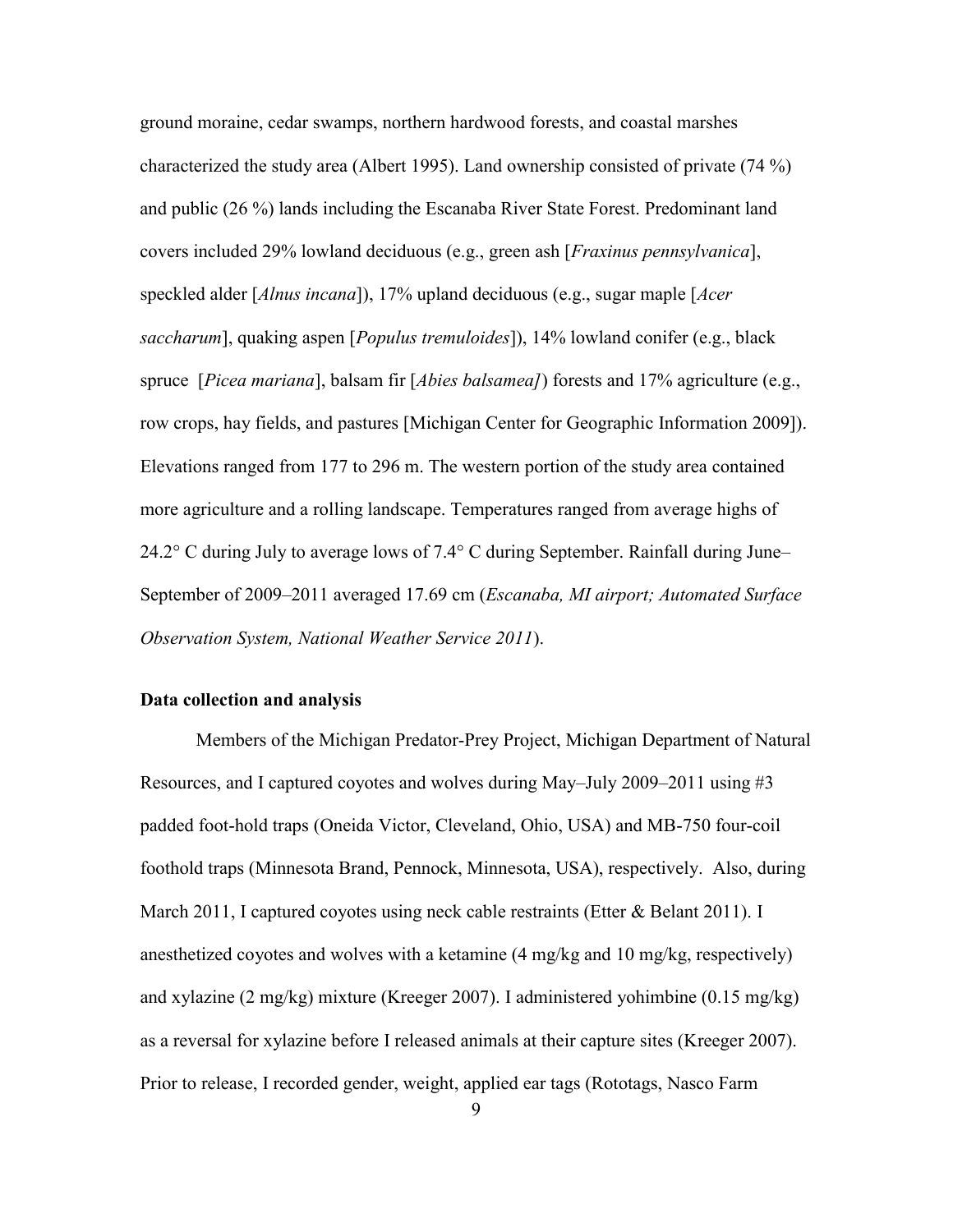Supply, Fort Atkinson, Wisconsin, USA), and inserted a passive integrated transponder tag (Avid, Norco, California, USA) subcutaneously between scapulae of all individuals. I injected each coyote and wolf with oxytetracycline  $(0.074 \text{ m} \cdot \text{/kg})$  or penicillin  $(0.074 \text{ m} \cdot \text{/kg})$ ml/kg) as an antibiotic. I fitted coyotes and wolves with a global positioning system (GPS) collar with a very high frequency (VHF) transmitter (Model GPS7000SU, Lotek Wireless, Newmarket, Ontario, Canada). I programmed the GPS collars to acquire and store locations every 15 minutes. I flew in an aircraft 1–2 times weekly to upload collar location data using ultra high frequency communication and a handheld command unit (Lotek Wireless Inc., Newmarket, Ontario, Canada). Mississippi State University Institutional Animal Care and Use Committee approved all capture and handling procedures (protocol 09-004).

 I tested two species-specific calls (one coyote, one wolf) to identify the call type most likely to elicit coyote responses as well as factors that may affect response rate of individuals to each call type (e.g., residency, gender, month [Laundré 1981, Okoniewski & Chambers 1984, Mitchell et al. 2006], and presence in known wolf territory). I elicited vocalizations during August–September 2009 and June–September 2010–2011 from dusk to 0300h (Harrington & Mech 1982, Okoniewski & Chambers 1984). I located collared coyotes monthly using a VHF receiver and 3-element yagi antenna and exposed them to one of the calls at random for the first howling trial. I relocated and attempted to vocally elicit collared coyotes up to 4 times monthly, alternating the call type to limit the possibility of habituation (Wenger & Cringan 1978).

 I used a FX3 game caller (FoxPro, Lewiston, Pennsylvania, USA) to broadcast coyote and wolf calls. Using only the front speaker to minimize distortion, I oriented the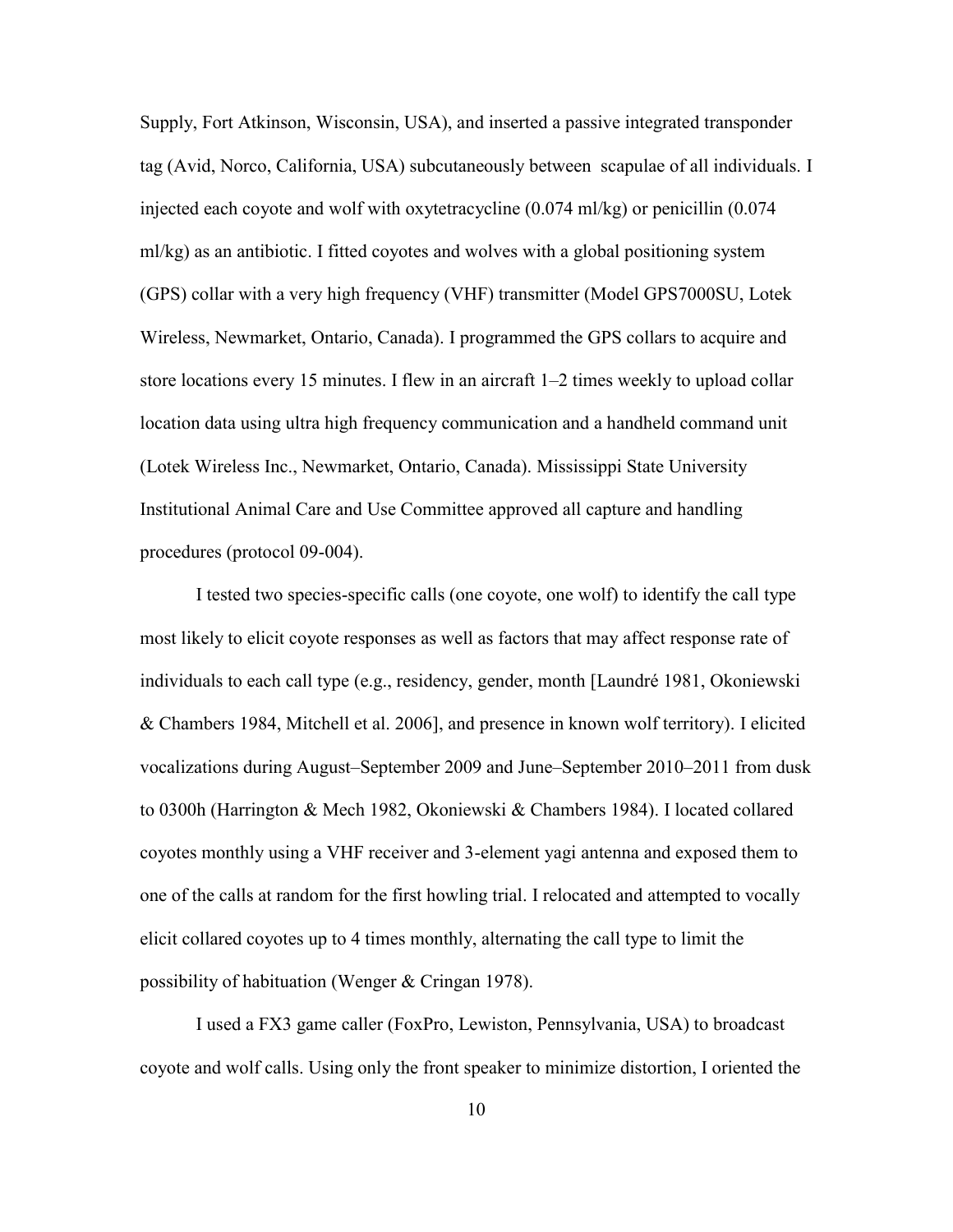1984) using 2 (15 min) GPS locations (obtained from collars) immediately preceding game caller vertically about 2.2 m above ground to broadcast omnidirectionally. I broadcasted calls at 105dB, similar to the volume of coyote vocalizations (Mitchell et al. 2006). I elicited vocalizations when wind speed was <12 km/h (Kestrel 1000 weather meter [Nielsen-Kellerman, Boothwyn, Pennsylvania, USA]) and there was no precipitation, as these conditions can inhibit responses or identification of responses (Harrington & Mech 1982). I broadcasted coyote group-yip howls (20 sec) or 5 lone wolf howls, alternating between flat and breaking (5–7 sec each), followed by a 90 second listening period. I repeated this process 3 times. I attempted to record coyote vocal responses using a Sennheiser MKH 70 shotgun microphone (Sennheiser Electronic, Wennebostel, Germany) attached to a laptop computer through a two-channel analog audio to digital audio mixer (US-144mkII [Tascam, Montebello, California, USA]). I used Audacity® audio recording software (v. 1.3.12, Audacity Team 2011) to record digitized vocalizations at a 24-bit/96 kHz sampling rate. I classified recorded coyote responses as a bark, bark-howl, lone howl, group howl, or group-yip howl (Lehner 1978) and whether responses were from individual coyotes or groups (>2 coyotes). I recorded each telemetered coyote detected as moving or stationary (Okoniewski & Chambers each howling trial. I recorded coyote response behavior (i.e., approaching, retreating, or stationary) to each broadcast by using 2 (15 min) GPS locations obtained from collars immediately following each howling trial.

I considered coyotes residents if their seasonal range (May–September) did not overlap ranges of other coyotes as seen in transient individuals (Kamler & Gipson 2000). I used seasonal ranges of GPS collared wolves to determine when collared coyotes were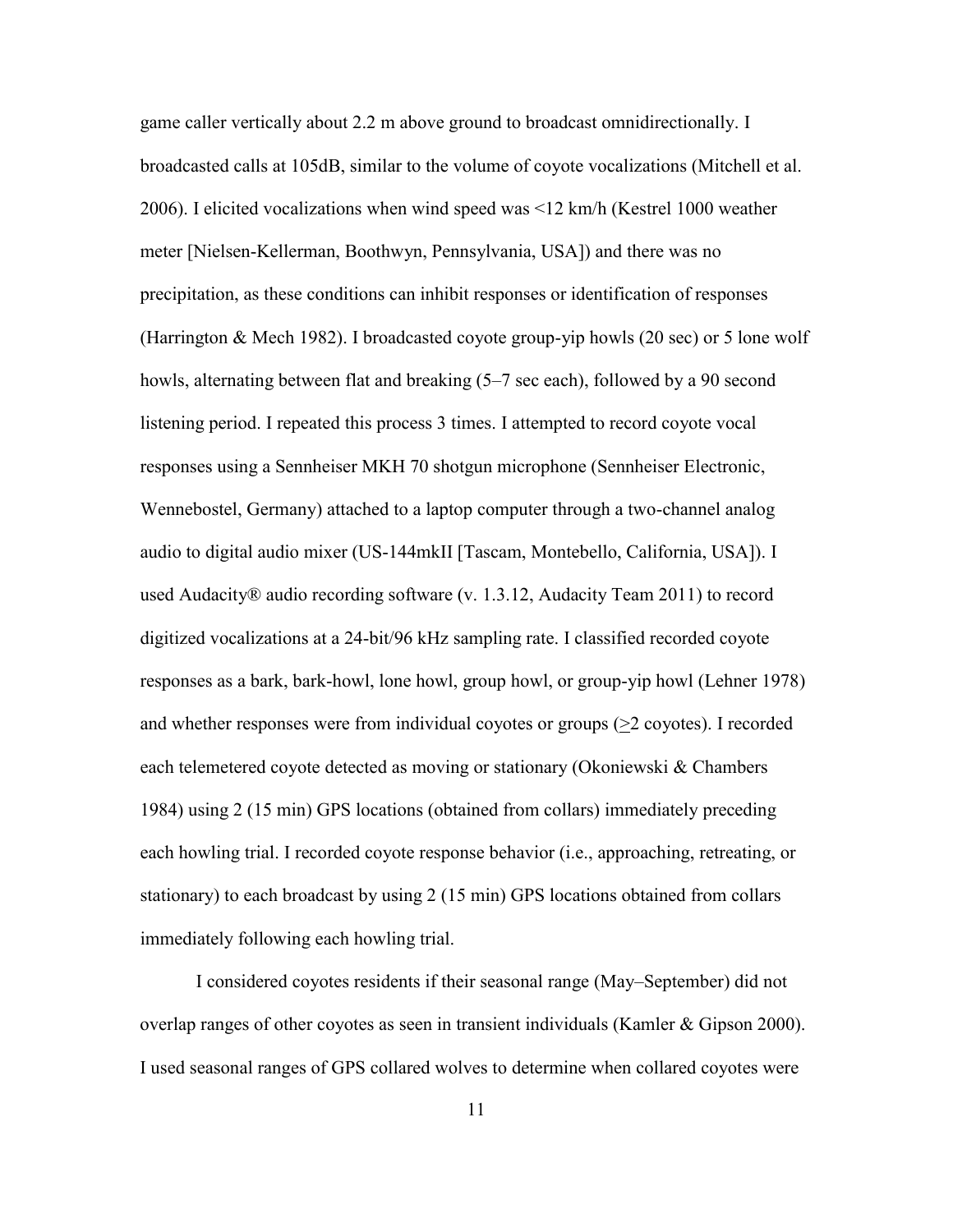in known wolf territories during a broadcasted trial. I calculated seasonal ranges for coyotes and wolves using a 95% fixed kernel density estimate with *ad hoc* smoothing parameter using package adehabitatHR (v. 0.3.3) in Program R (v. 2.13.1, R Foundation for Statistical Computing, Vienna, Austria <http://www.r-project.org>).

 in habitat similar to my study area (Wolfe 1974). To assess audible distance of elicited Researchers have detected coyote responses to broadcasted calls from up to 2 km calls and identify if a collared individual was responding, I estimated distances of collared coyote responses by comparing their GPS collar locations with the broadcast locations nearest to the time of the elicited response, or broadcasted call if no response was observed, using ArcGIS® (v. 10.0, ESRI, Redlands, CA, USA). I compared the bearing from the broadcast location to the GPS collar location (obtained using ArcGIS) to the bearing obtained with the directional antenna. I assumed the response was from a different individual if these bearings differed by >5º.

I used mixed effects logistic regression models (LOGIT) to estimate which factors influenced coyote responses to broadcasted vocalizations (R package lme4, v. 0.999375– 42). The response variable was elicited coyote vocalizations per trial (i.e., response or no response) and explanatory variables included month, presence of collared coyote within known wolf territory, call type broadcasted (coyote group-yip or wolf howl), gender, and residency status (resident or transient) of collared individuals. I used an independent LOGIT which included distance, call type, coyote movement preceding each broadcast, and coyote response behavior following broadcasts as explanatory variables, as only 91 of 144 observations included associated GPS data. I included year and individual coyote as random effects and calculated standard error (SE) and upper and lower 95%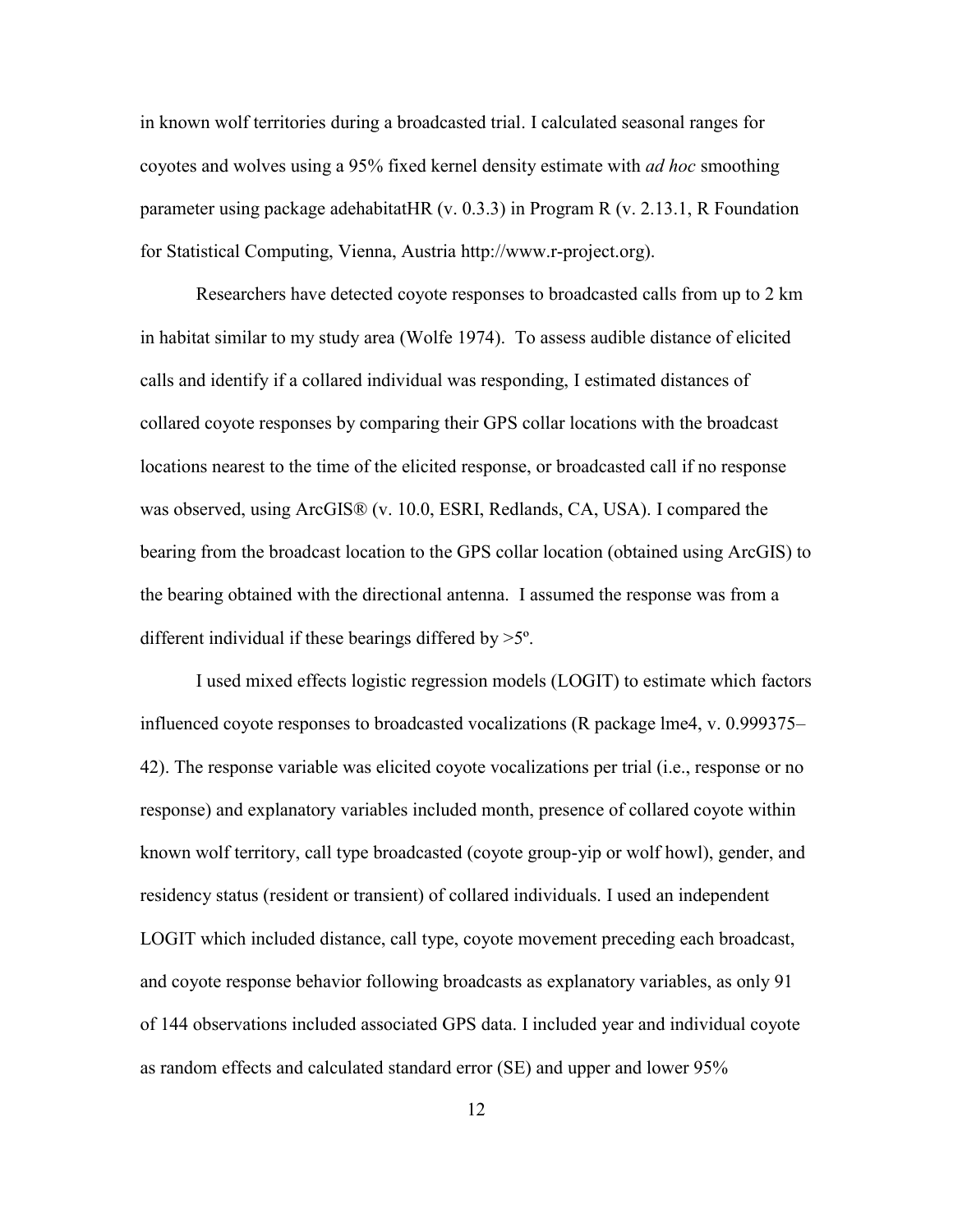confidence interval for each estimated parameter for each model. I used a least square differences multiple range test to discern differences in response rates across months, and a power analysis test (R package pwr, v. 1.1.1) to verify adequate power of my inferences. Statistical power was sufficient for analyses conducted and statistical significance was set at  $\alpha = 0.05$ .

#### **Results**

<span id="page-24-0"></span>From 2009 to 2011, I captured and collared 25 coyotes, of which 18 (11 male, 7 female) were located and exposed to broadcasted howls. I captured and collared 8 wolves to determine wolf territories (June–September) within the study area that ranged from 38 to 837 km<sup>2</sup> in size. Overall, I exposed the 18 coyotes to a coyote group-yip call 12, 14, 28, and 23 times from June to September, respectively, and a lone wolf call 14, 11, 20, and 22 times from June to September, respectively. Coyote response rate was greater (*P* < 0.05) in August than June; however, response rates during July and September were neither greater than June ( $P > 0.05$ ) nor less than August ( $P > 0.05$ ). Responses were elicited at 37 of 144 howling trials (response rate  $= 25.7\%$ ) and included one bark, 14 bark-howls, 2 lone howls, 3 group howls, and 17 group-yip howls. Group responses occurred at 53% and 55% of male and female trials, respectively. Coyote activity level (i.e., moving or stationary) at time of broadcast did not influence vocal response from individuals ( $P = 0.691$ ,  $SE = 0.757$ ).

Male and female response rates were similar (Table 1). Resident  $(n = 13)$  and transient ( $n = 5$ ) coyotes had average seasonal ranges of 16 km<sup>2</sup> (SD = 5.7 km<sup>2</sup>) and 183  $\text{km}^2$  (SD = 70.7 km<sup>2</sup>), respectively. Resident coyotes (31%) responded 3 times more frequently than transient individuals (10%); transients vocalized only during August (Fig.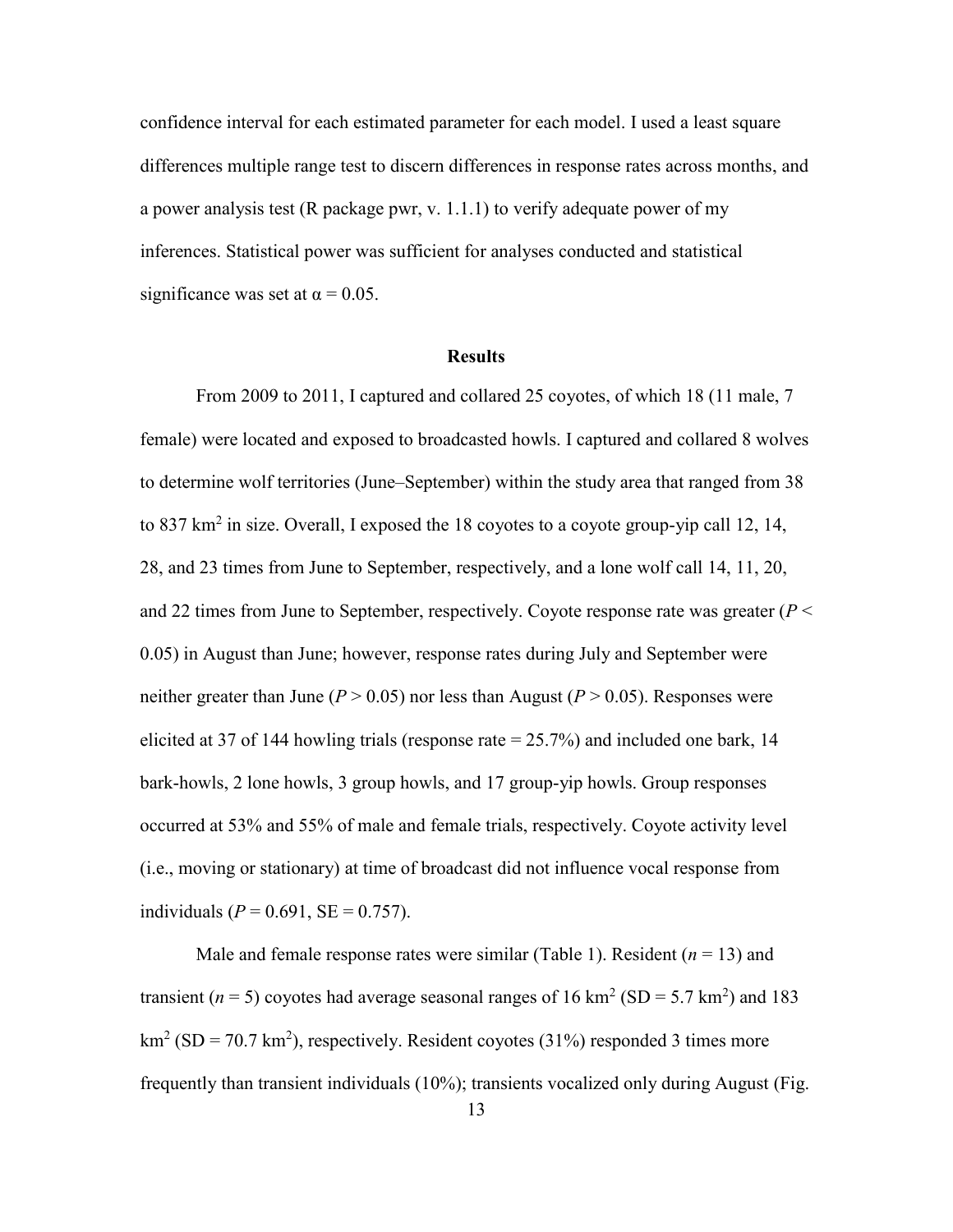3). I noted wolves responded during 3 broadcasted lone wolf call howling trials, twice followed by non-target coyote response. Broadcasted calls in  $(n = 25)$  and out  $(n = 119)$ of known wolf territories elicited similar coyote response rates  $(P = 0.896, SE = 1.143)$ ; there was no interaction between resident coyote response rates in and outside of known wolf territories.

 coyote group-yip howl was played. Calls were broadcasted at distances of [0.24–4.69](https://0.24�4.69) km ( $\bar{x}$  = 1.32 km, *n* = 91) and elicited responses were detected at distances of [0.26–2.85](https://0.26�2.85) km ( $\bar{x}$  = 0.94 km, *n* = 21). I found no correlation (positive or negative) between response rate of coyotes and distance, and there was no interaction between call type and distance of response (Table 1). Coyotes responded similarly to both broadcasted calls at distances <2.0 km (Fig. 4), and only one response was elicited with a coyote group-yip howl at a distance greater than 2.0 km. Coyotes were more likely to respond ( $P = 0.048$ ,  $SE = 1.67$ ) when they moved toward broadcasts of a lone wolf howl compared to responding when stationary and a

# **Discussion**

<span id="page-25-0"></span>Vocal response by coyotes to broadcasted calls was greatest from residents, in or outside of wolf territories, during August, and was not influenced by call type. I expected a greater response rate in August–September because long distance vocalizing becomes more important as pups mature and pack members become more spatially dispersed (Harrington & Mech 1979). The low responsiveness of resident individuals during June (5.6%) was similar to findings by Laundré (1981) and Gaines et al. (1995), where responses in June were less than August. When pups are young (i.e., June) long distance vocalizations may not be necessary, or may pose a greater risk to young at den sites.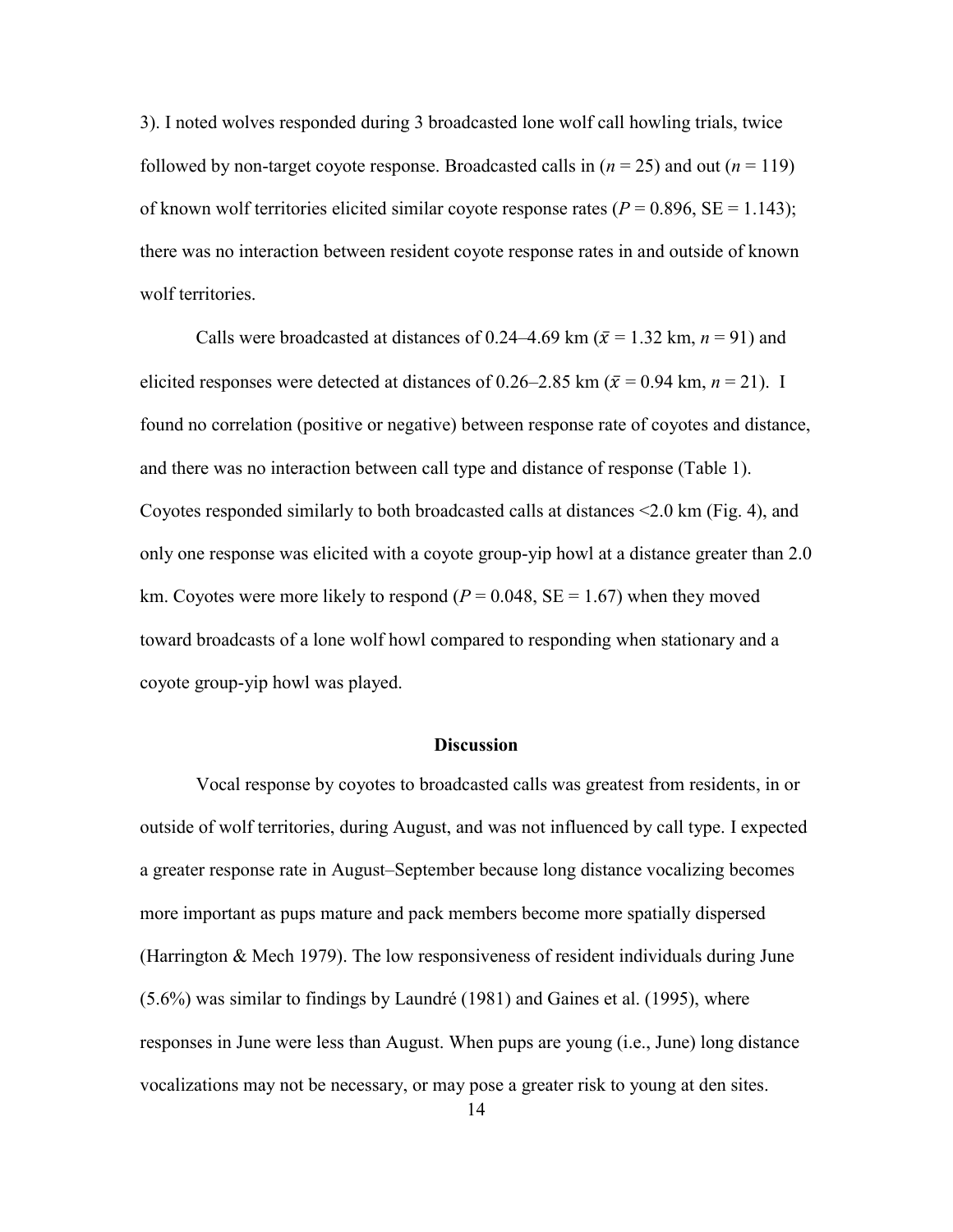Individual variation and repeated trials on the same individuals also may affect responsiveness across months. Although I attempted to minimize potential for habituation by alternating calls and limit repeated trials, I exposed individuals to the same calls, which could have caused habituation (Wenger & Cringan 1978) and potentially reduced response rates in later months. Thus, my reported response rates may be conservative.

 initiated responses. Similar to Gese & Ruff (1998) I was unable to determine if a Apparent male and female response rates were similar. However, for resident collared males and females it was unknown which group individuals were actually responding; 48.6% of responses were group responses and either pair member could have conspecific group member was present and initiated responses. However, Mitchell (2004) identified that captive paired females were more likely to respond after a male initiated a response which may have influenced response rates of free-ranging females if they followed the same pattern.

 be 1/3 of residents, it may be appropriate to inflate survey estimates by 16.7%. I observed a lesser response rate for transient coyotes, which may be due to risk avoidance behavior toward territorial coyotes or lack of territory to defend (Harrington & Mech 1979, Gese & Ruff 1998). Assuming equal capture probability, transients comprised 28% of my sample population, similar to Gese et al. (1988) where 22% of coyotes were transient. When conducting broadcast elicitation surveys, residents are more likely to respond, but additional individuals likely exist in the population as nonresponding transients and wildlife managers should adjust estimates of abundance to include them. If I consider 25% of the population to be transient and their response rate to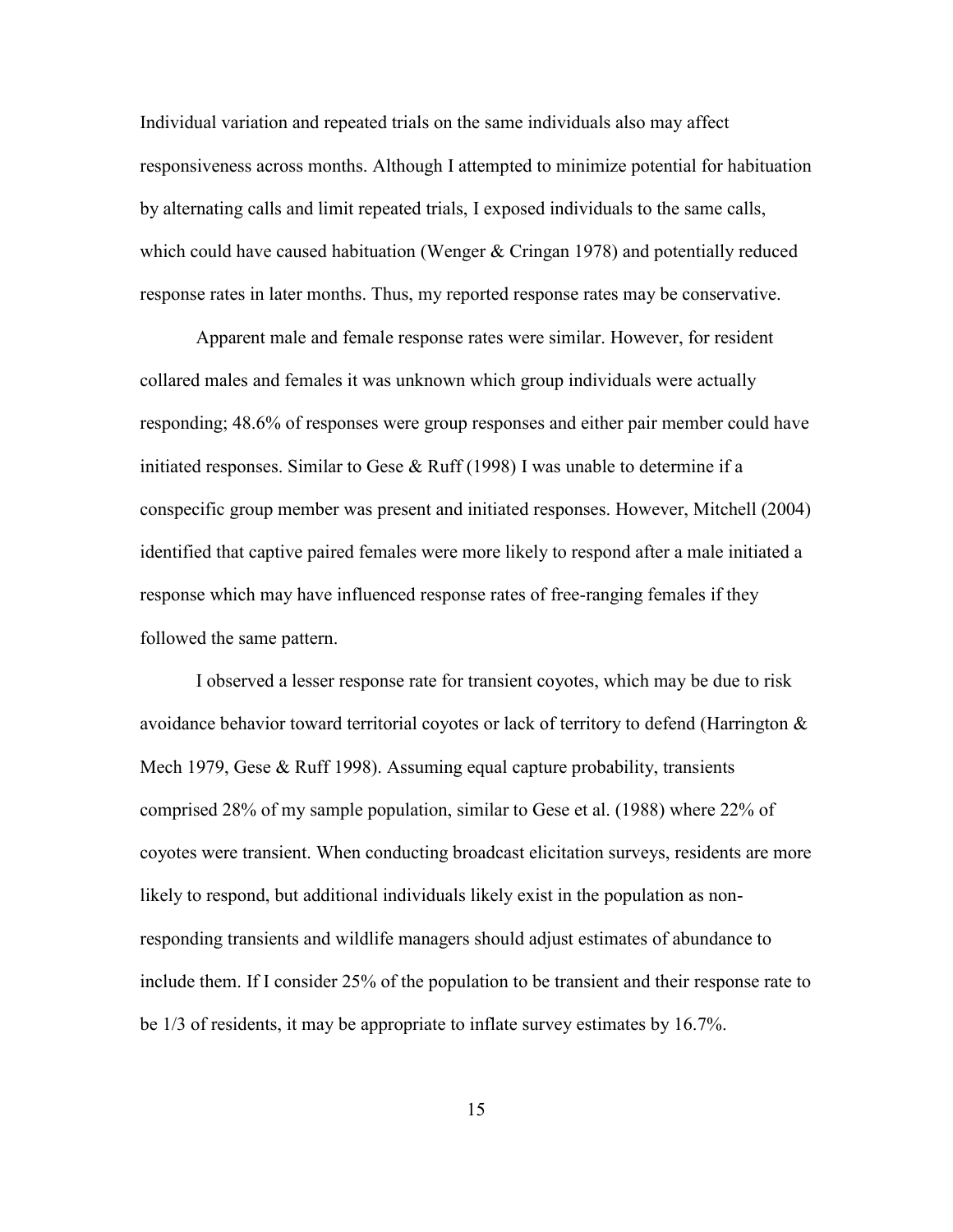Howling appears to serve similar purposes (e.g., territory maintenance) for wolves and coyotes (Theberge & Falls 1967, Gese & Ruff 1998) and the observed equal response rate of coyotes to both calls at distances <2.0 km and within or outside of known wolf territories suggests coyotes may perceive lone wolf vocalizations as a non-threatening interspecific communication. Coyotes would likely reduce vocalizations or would move away from broadcasts if coyotes perceived wolf calls as a predation risk. My observations of coyotes moving toward lone wolf broadcasts after responding suggests these individuals did not perceive lone wolf call broadcasts as a high risk at distances observed. Given my results of similar coyote response rates to broadcasted coyote and wolf vocalizations, a lone wolf howl may be an effective technique to estimate simultaneously, presence or abundance of both species.

Distance from broadcasted calls to coyotes may influence vocal response rates. I observed coyotes (collared and non-collared) approach on 5 occasions after broadcasting without vocalizing. Broadcasting calls close to coyotes using a coyote group-yip or lone wolf call may limit vocal responses due to vocalizations being of high risk when close to a conspecific or wolf, or long distance vocalizations may not be necessary when individuals are close. I heard coyote responses to broadcasted vocalizations from distances similar to those observed by Fuller & Sampson (1988). By sampling locations  $\geq$ 4.0 km apart, double-counting individuals during a survey would be unlikely. Most calls were elicited at 0.5–2.0 km (86%), and although coyotes likely hear calls at farther distances (Lehner 1982), likelihood of hearing a response from >2.0 km appears low, especially in densely forested habitat.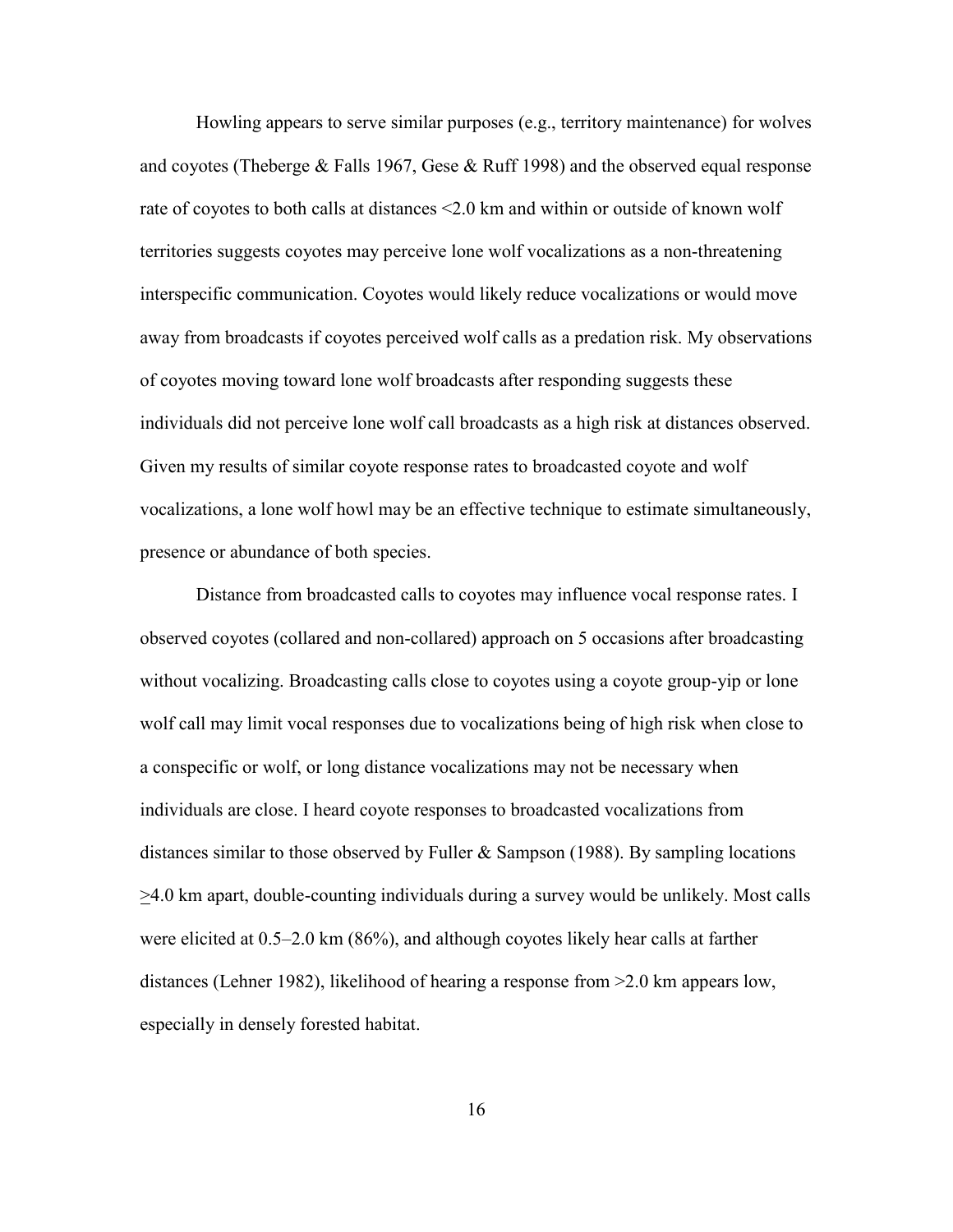It is important to identify factors that influence or are associated with response rates to improve precision of surveys and reduce number of surveys to confirm presence or absence of coyotes when response is low. Because transient coyotes may represent a substantial proportion of the population, abundance estimates based on broadcast elicitation should account for differences in response rates by resident and transient individuals. I recommend using recorded coyote vocalizations to elicit coyote responses as associated equipment is of low cost, easy to transport, and recordings provide consistent and high-quality broadcasts. I recommend conducting surveys for coyotes in the Upper Peninsula of Michigan during July–September and sampling locations >4.0 km apart to increase response rates and decrease probability of double-counting individuals for more precise estimates of abundance or density. I conclude that coyote surveys conducted in areas of sympatric wolves will not be biased by low response, as coyotes did not reduce vocal response rates within known wolf territories.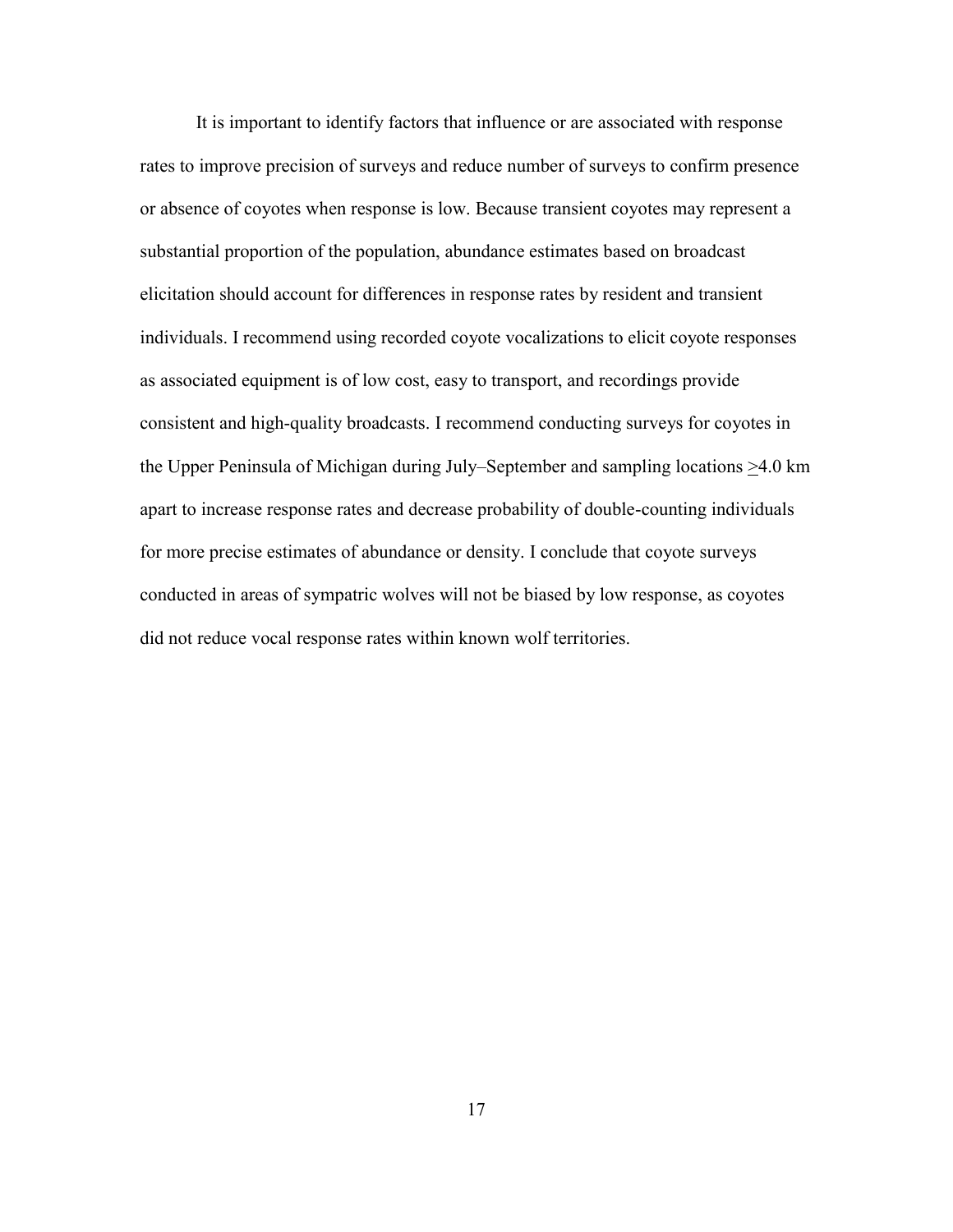|                                                               |          | 95% Confidence Interval |       |         |       |
|---------------------------------------------------------------|----------|-------------------------|-------|---------|-------|
| Parameter <sup>a</sup>                                        | Estimate | Lower                   | Upper | z-value | Ρ     |
| $MONTH$ [July] <sup>b</sup>                                   | 2.05     | $-0.24$                 | 4.34  | 1.76    | 0.079 |
| MONTH [August] <sup>b</sup>                                   | 2.38     | 0.25                    | 4.51  | 2.19    | 0.029 |
| MONTH [September] <sup>b</sup>                                | 2.06     | $-0.08$                 | 4.19  | 1.89    | 0.059 |
| CALLTYPE [Wolf lone howl] <sup>b</sup>                        | $-0.11$  | $-0.94$                 | 0.72  | $-0.26$ | 0.794 |
| GENDER [Female] <sup>b</sup>                                  | $-0.50$  | $-1.49$                 | 0.49  | $-0.98$ | 0.325 |
| RESID [Resident] <sup>b</sup>                                 | 1.55     | 0.00                    | 3.11  | 1.96    | 0.050 |
| WOLF TERRITORY [In] <sup>b</sup>                              | 0.15     | $-2.09$                 | 2.39  | 0.13    | 0.896 |
| WOLF TERRITORY $[In] \times$<br>RESID [Resident] <sup>b</sup> | $-1.30$  | $-4.48$                 | 1.89  | $-0.80$ | 0.425 |
| <b>DISTANCE<sup>c</sup></b>                                   | $-0.71$  | $-1.59$                 | 0.17  | $-1.58$ | 0.115 |
| CALLTYPE [Wolf lone howl] <sup>c</sup>                        | 1.41     | $-1.43$                 | 4.26  | 0.97    | 0.330 |
| MOVING [Yes] <sup>c</sup>                                     | 0.30     | $-1.18$                 | 1.78  | 0.40    | 0.691 |
| MOVERESP [Toward] <sup>e</sup>                                | $-0.12$  | $-2.03$                 | 1.79  | $-0.12$ | 0.903 |
| MOVERESP [Away] <sup>e</sup>                                  | 0.99     | $-0.80$                 | 2.78  | 1.09    | 0.277 |
| DISTANCE × CALLTYPE<br>[Wolf lone howl] <sup>e</sup>          | $-2.61$  | $-5.99$                 | 0.77  | $-1.52$ | 0.130 |
| CALLTYPE [Wolf lone howl]<br>× MOVERESP [Toward] <sup>e</sup> | 3.30     | 0.03                    | 6.57  | 1.98    | 0.048 |
| CALLTYPE [Wolf lone howl]<br>× MOVERESP [Away] <sup>c</sup>   | $-1.73$  | -4.98                   | 1.52  | $-1.05$ | 0.296 |

<span id="page-29-0"></span>Table 1 Estimated parameter effects on coyote vocal response to broadcasted coyote and gray wolf calls, August–September 2009 and June–September 2010– 2011, Upper Peninsula of Michigan, USA.

<sup>a</sup> Reference categories include month = MONTH [June], residency status = RESID [transient], call type = CALLTYPE [coyote group yip], gender = GENDER [Male], and wolf territory = WOLF TERRITORY [Out], movement = MOVING [No], movement after broadcast = MOVERESP [Neither direction].

<sup>b</sup> Estimated with 144 observations and 37 responses.

c Estimated with 91 observations and 21 responses.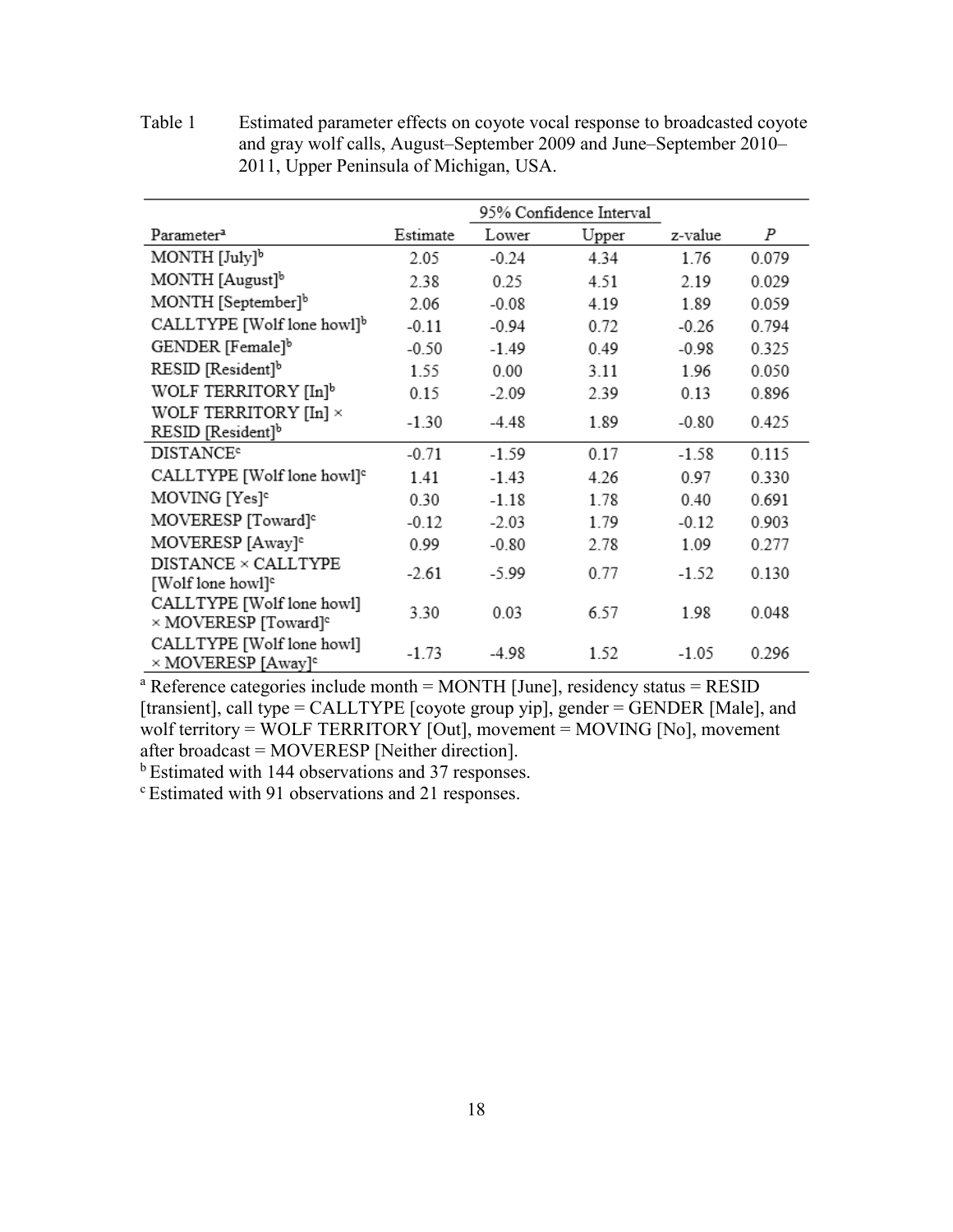

<span id="page-30-0"></span>Figure 3 Resident (black) and transient (grey) coyote response rates to broadcasted coyote and gray wolf calls (+ standard deviation), August–September 2009 and June–September 2010–2011, Upper Peninsula of Michigan, USA.



<span id="page-30-1"></span>Figure 4 Proportion of coyote responses to broadcasted coyote (grey) and wolf (black) calls (+ standard deviation), August–September 2009 and June– September 2010–2011, Upper Peninsula of Michigan, USA.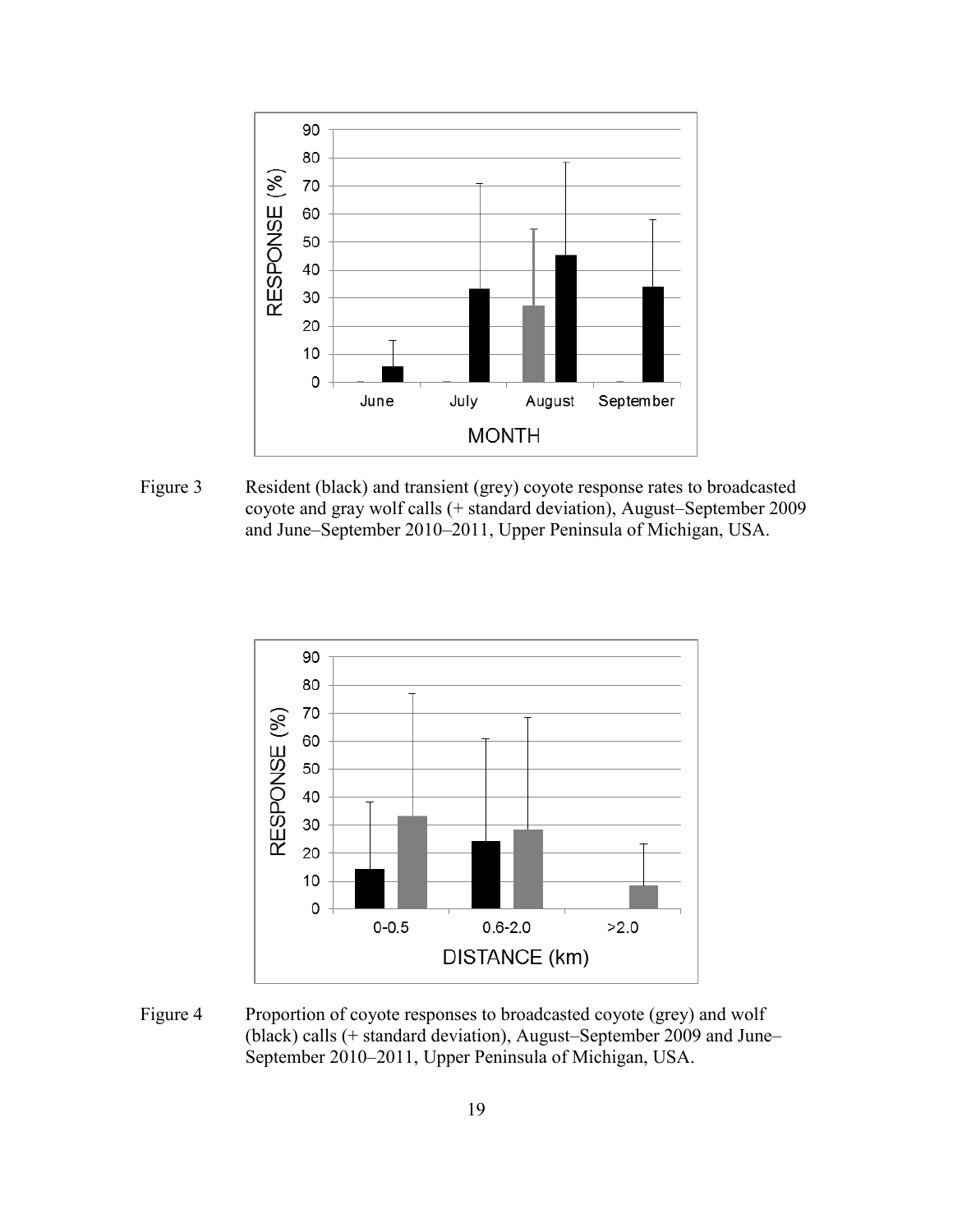# **References**

- <span id="page-31-0"></span>Albert DA (1995) Regional landscape ecosystems of Michigan, Minnesota, and Wisconsin: a working classification. U. S. Forest Service. Northern Prairie Wildlife Research Center, Jamestown, North Dakota, USA
- Audacity Team (2011) Free software distributed under the terms of the GNU General Public License. Available at: <http://audacity.sourceforge.net> [accessed July 2009]
- Coolahan C (1990) The use of dogs and calls to take coyotes around dens and resting areas. Proceedings of the Vertebrate Pest Conference 14: 260-262
- Dunbar MR, Giordano MR (2002) Abundance and condition indices of coyotes on Hart Mountain National Antelope Refuge, Oregon. Western North American Naturalist 62: 341-347
- Etter DR, Belant JL (2011) Evaluation of 2 cable restraints with minimum loop stops to capture coyotes. Wildlife Society Bulletin 35: 403-408
- Fuller TK, Sampson BA (1988) Evaluation of a simulated howling survey for wolves. Journal of Wildlife Management 52: 60-63
- Gazzola A, Avanzinelli E, Mauri L, Scandura M, Apollonio M (2002) Temporal changes of howling in south European wolf packs. Italian Journal of Zoology 69: 157-161
- Gaines WL, Neale GK, Naney RH (1995) Response of coyotes and gray wolves to simulated howling in north-central Washington. Northwest Science 69: 217-222
- Gese EM, Rongstad OJ, Mytton WR (1988) Home range and habitat use of coyotes in southeastern Colorado. Journal of Wildlife Management 52: 640-646
- Gese EM, Ruff RL (1998) Howling by coyotes (Canis latrans): variation among social classes, seasons, and pack sizes. Canadian Journal of Zoology 76: 1037-1043
- Harrington FH (1981) Urine-marking and caching behavior in the wolf. Behavior 76: 280-288
- Harrington FH, Mech LD (1979) Wolf howling and its role in territory maintenance. Behavior 68: 207-249
- Harrington FH, Mech LD (1982) An analysis of howling response parameters useful for wolf pack censusing. Journal of Wildlife Management 46: 686-693
- Joslin PWB (1967) Movements and home sites of timber wolves in Algonquin Park. American Zoology 7: 279-288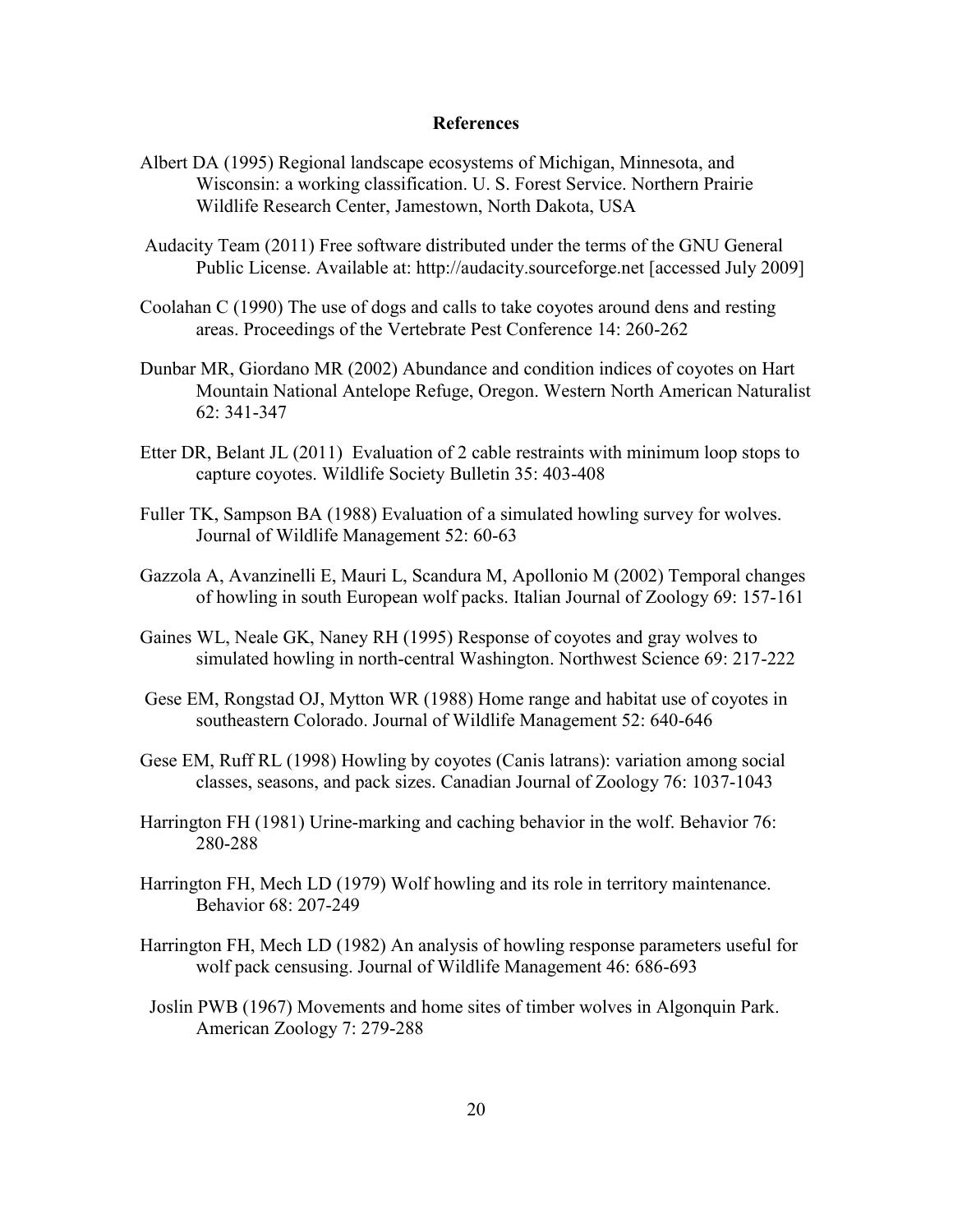- Kamler JF, Gipson PS (2000) Space and habitat use by resident and transient coyotes. Canadian Journal of Zoology. 78: 2106-2111
- Kreeger TJ (2007) Handbook of wildlife chemical immobilization. Third edition. Wildlife Pharmaceuticals, Fort Collins, Colorado, USA
- Laundré JW (1981) Temporal variation in coyote vocalization rates. Journal of Wildlife Management 45: 767-769
- Lehner PN (1976) Coyote behavior: implications for management. Wildlife Society Bulletin 4: 120-126
- Lehner PN (1978) Coyote vocalizations: A lexicon and comparisons with other canids. Animal Behaviour 26: 712-722
- Lehner PN (1982) Differential vocal response of coyotes to "group howl" and "group yiphowl" playbacks. Journal of Mammalogy 63: 675-679
- Linhart SB, Knowlton FF (1967) Determining age of coyotes by tooth cementum layers. Journal of Wildlife Management 62: 362-365
- McCarley H (1975) Long-distance vocalizations of coyotes (Canis latrans). Journal of Mammalogy 56: 847-856
- Michigan Center for Geographic Information (2002) Department of Information Technologies. Land cover and use for Delta and Menominee Counties, Michigan 1992. Available at: <http://www.mcgi.state.mi.us/mgdl/?rel=ext&action=cext> [accessed February 2010]
- Michigan State Climatology Office (2011) Climate normals and extremes by month. Escanaba station 2626. Available at: [http://climate.geo.msu.edu/Stations/2626/1981–2010](http://climate.geo.msu.edu/Stations/2626/1981�2010) monthly summary.pdf [accessed October 2011]
- Mitchell BR, Makagon MM, Jaeger MM, Barrett R (2006) Information content of coyote barks and howls. Bioacoustics: The International Journal of Animal Sound and its Recording 15: 289-314
- Mitchell BR (2004) Coyote vocal communication and its application to the selectivemanagement of problem individuals. – PhD Dissertation, University of California,Berkeley, USA
- National Weather Service (2011) Automated Surface Observation System, KESC. Available at: <http://www.nws.noaa.gov/asos>/ [accessed January 2012]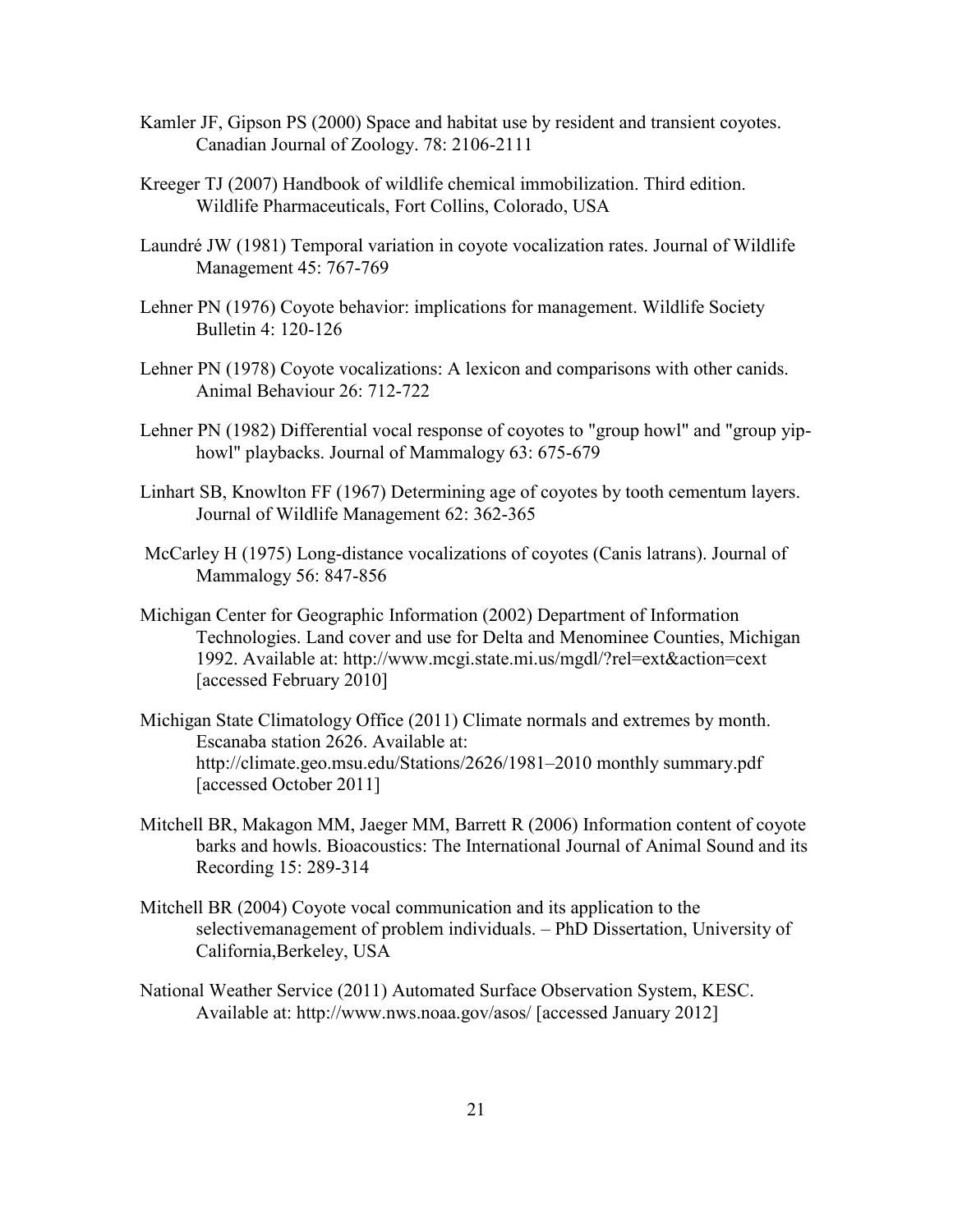- Okoniewski JC, Chambers RE (1984) Coyote vocal response to an electronic siren and human howling. Journal of Wildlife Management 48: 217-222
- Pyrah D (1984) Social distribution and population estimates of coyotes in north-central Montana. Journal of Wildlife Management 48: 679-690
- Theberge JB, Falls JB (1967) Howling as a means of communication in timber wolves. American Zoology 7: 331-338
- Walsh PB, Inglis JM (1989) Seasonal and diel rate of spontaneous vocalization in coyotes in south Texas. Journal of Mammalogy 70: 169-171
- Wenger CR, Cringan AT (1978) Siren-elicited coyote vocalizations: an evaluation of a census technique. Wildlife Society Bulletin 6: 73-76
- Wolfe GJ (1974) Siren-elicited howling response as a coyote census technique. M.S. Thesis, Colorado State University, Fort Collins, USA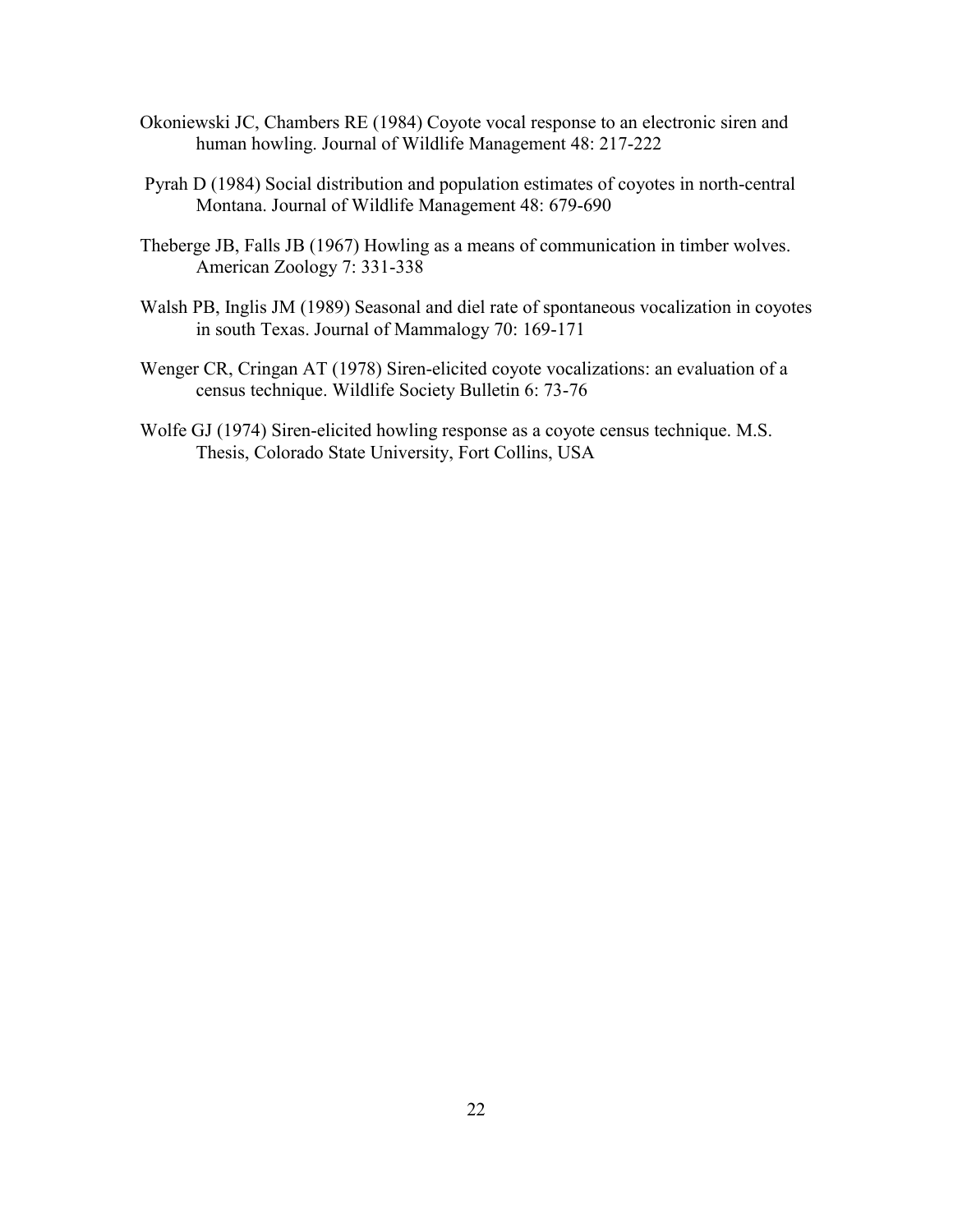# CHAPTER III

# <span id="page-34-0"></span>POPULATION-LEVEL RESPONSE OF COYOTES TO A PULSED RESOURCE EVENT

 *americanus*), increase in abundance in response to increases in hare abundance Foraging theory seeks to explain patterns of food selection by animals, including predators (Krebs 1978). Changes in prey abundance can influence food acquisition rates and subsequently fitness of predators, resulting in numerical responses of their populations. For example, lynx (*Lynx canadensis*), a specialist of snowshoe hare (*Lepus*  (O'Donoghue et al. 1997). However, foraging theory also predicts that an opportunistic predator will exhibit a functional response and increase prey consumption as prey availability increases, until satiated (Holling 1959, Krebs 1978). Thus, for generalist predators I would expect greatest predation of prey to occur when prey availability is greatest.

Pulsed resource events are brief, large magnitude influxes of food that occur infrequently (e.g., acorn mast; Yang et al. 2008). Pulsed resource events can influence generalist predator foraging behavior through increased consumption of readily available prey (Yang et al. 2008). Use of pulsed resources by predators varies across species, and can be influenced by abundance of the food resource, availability of alternative prey, and prey size relative to the predator (Careau et al. 2008, Yang et al. 2008). Predators have exhibited functional responses to pulsed resource events, for example Arctic fox (*Alopex*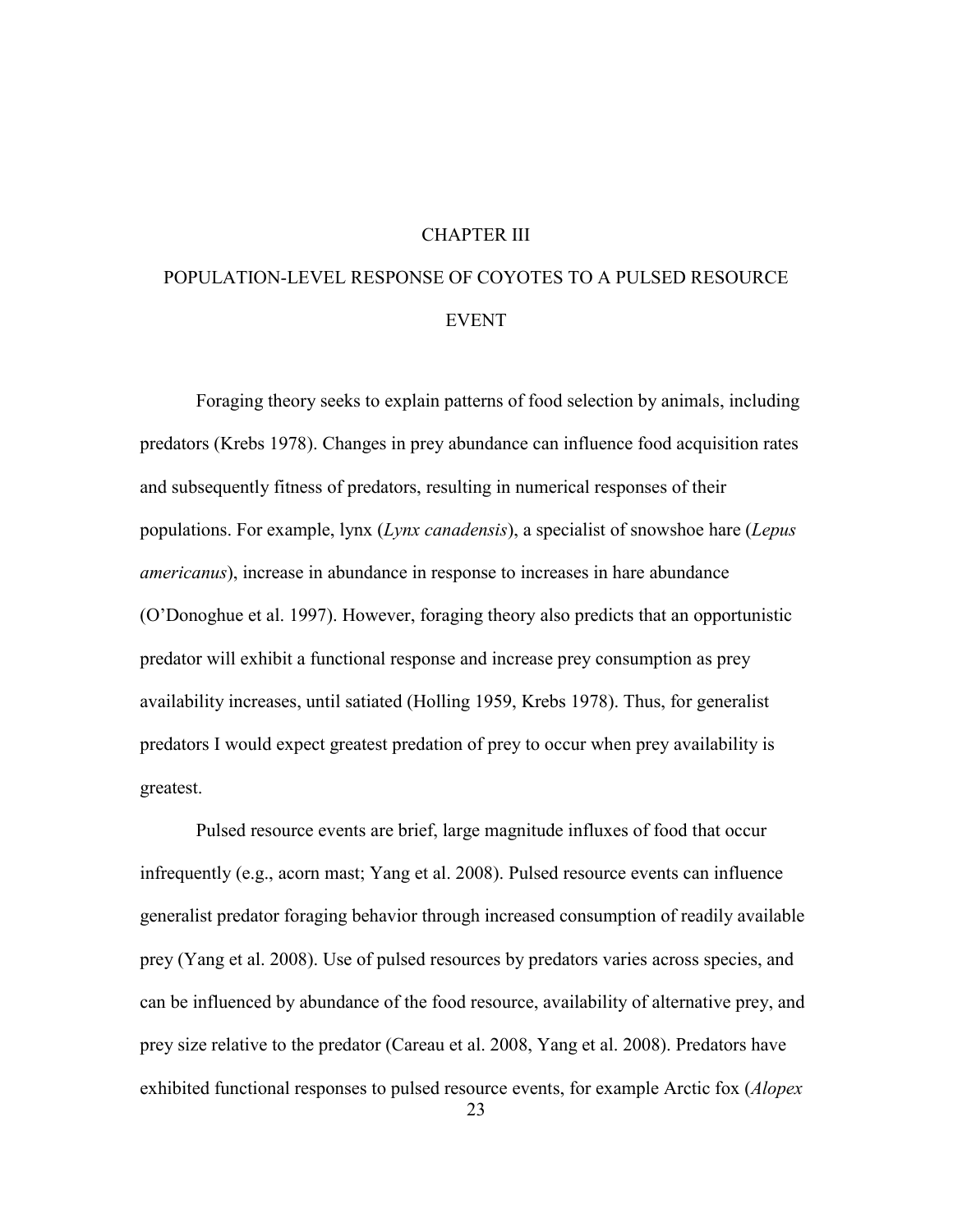*lagopus*) increased consumption of greater snow goose (*Chen caerulescens atlanticus*) eggs, a pulsed resource, when lemming (*Lemmus sibiricus* and *Dicrostonyx groenlandicus*) abundance was low (Careau et al. 2008).

A positive association exists between predator body mass and body mass of their prey (Griffiths 1980, Carbone et al. 1999, Brose et al. 2008). For example, species within Carnivora weighing <21.5 kg are more likely to consume prey  $\leq 45\%$  of their body mass (Carbone et al. 1999). Within social predators, larger groups take larger prey compared to smaller groups or individuals of that species, as seen in African wild dogs (*Lycaon pictus*; Creel and Creel 1995) and gray wolves (*Canis lupus*; Schmidt and Mech 1997). In contrast, solitary predators tend to take prey of sizes proportional to their body mass, for example leopards (*Panthera pardus*), a solitary predator, selected smaller prey than dhole (*Cuon alpinus*) a group-hunting predator, even though adult body mass of leopards is greater than adult body mass of dholes (Karanth and Sunquist 1995). Thus, if a prey source becomes readily available, it is likely a generalist predator will increase consumption of that prey if it is within the optimal prey size for the predator.

Coyotes (*Canis latrans*) are a small (median body mass = 12.0 kg, 13 studies; Bekoff and Gese 2003) predator and typically solitary hunter during summer (Gese et al. 1988). Coyotes consume a diverse diet including insects, vegetation, fish, birds, small mammals, ungulate neonates, and lagomorphs (Bekoff 1977, Rose and Polis 1998), and are considered generalists that consume energetically advantageous prey that are most available (Gese et al. 1988, Boutin and Cluff 1989). Predicted optimal prey size of coyotes is ≤45% (<6.0 kg) of their body mass (Carbone et al. 1999). Although prey larger than coyotes (e.g., adult white-tailed deer, *Odocoileus virginianus*, Zimmerman, 1780)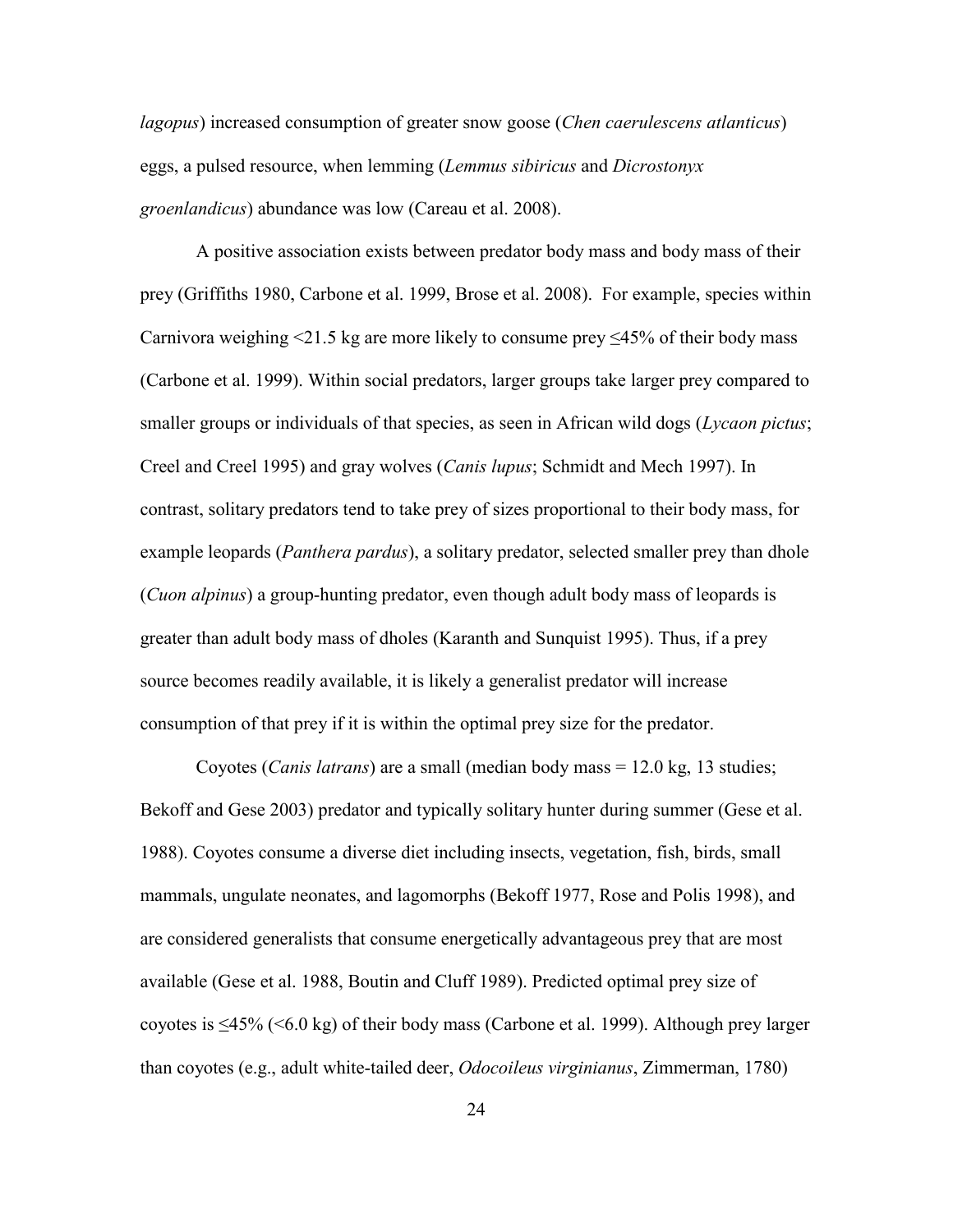may be available and coyotes can more easily kill large prey when hunting in groups (Ozoga and Hargar 1966, Gese et al. 1988, Brundige 1993), prey exceeding 6 kg may not be energetically advantageous for solitary coyotes to capture, and may come at greater risk (Carbone et al. 1999). Thus, predation by coyotes on white-tailed deer fawns following parturition would likely be greater than predation on adults, as neonate fawns are within the predicted optimal prey size range of coyotes likely due to greater vulnerability (Nelson and Woolf 1987), smaller body size, and abundance of fawns following parturition. As coyotes would experience less risk and expend less energy killing a fawn compared to an adult deer, we may consider fawns and adults separate prey sources.

Coyote predation can comprise up to 80% of fawn white-tailed deer mortality within 1–3 months post fawn parturition (Whittaker and Lindzey 1999, Grovenburg et al. 2011). Combined with other mortality agents (e.g., starvation, vehicle collisions), coyotes can decrease survival of white-tailed deer fawns to 34% after one month and 13% by 3 months post parturition, respectively (Whittaker and Lindzey 1999, Grovenburg et al. 2011). In contrast, predation on adult deer by coyotes during summer is low, representing 20–30% of the coyote's diet (Patterson et al. 1998). As coyotes are opportunistic, predation on fawns would likely be greatest soon after peak resource availability (i.e., parturition; McGinnes and Downing 1977, Verme et al. 1987) and during years when number of fawns born are greatest. Following peak parturition, fawn availability would decline as mortality events occur, and at lesser prey densities energetic costs of hunting fawns would increase as coyotes expended more time searching (Krebs 1978). Also, fawn mobility increases 35 days post-parturition (Ozoga et al. 1982) and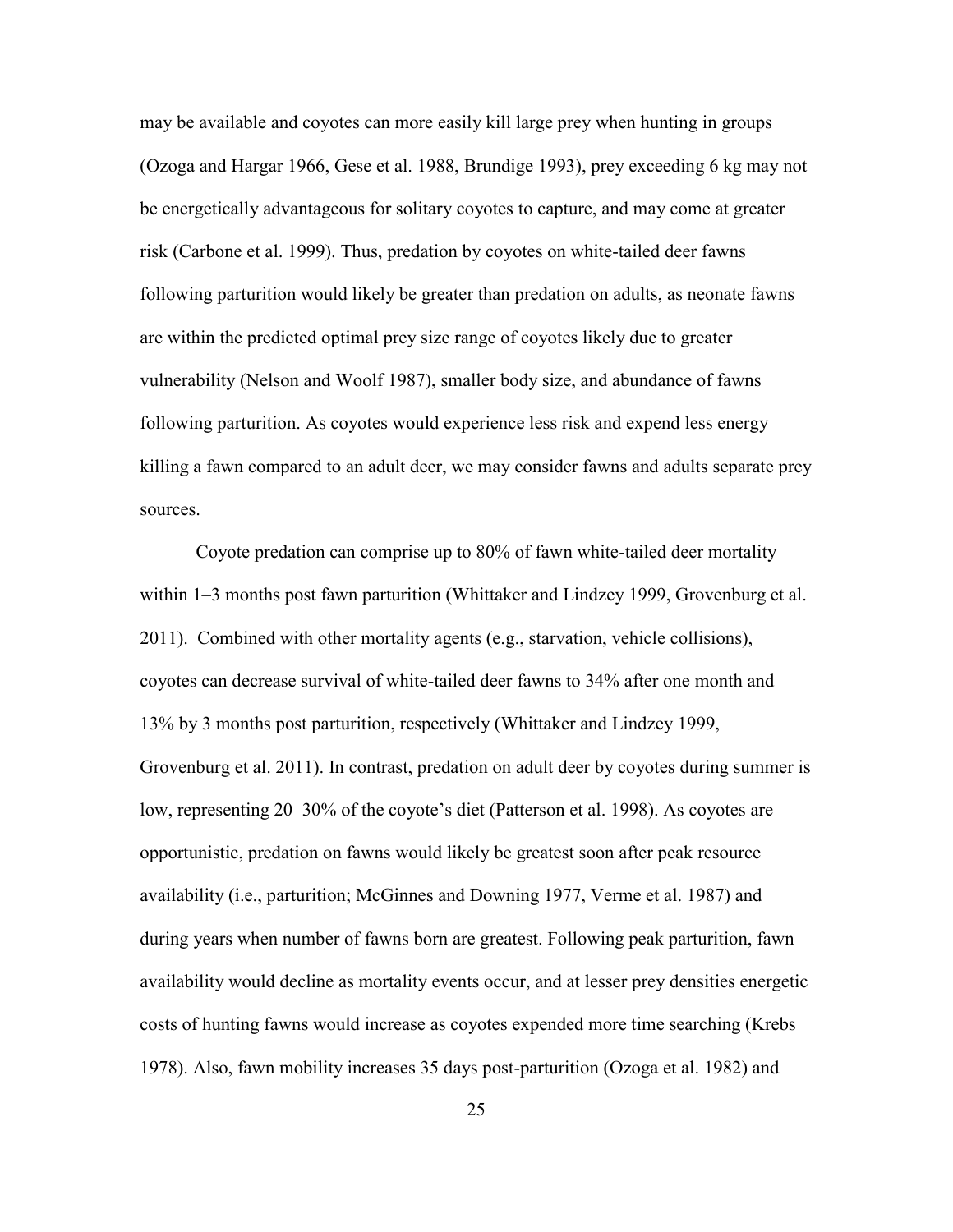20–35 days post-parturition. Changes in fawn availability and vulnerability as body size increases would likely decrease their use by coyotes. antipredator behavior of fawns switches from hiding to running (Nelson and Wolf 1987), which would further increase energetic costs of predation by coyotes. Finally, based on growth rates of fawns (Verme and Ullrey 1984) and predicted optimal prey size of coyotes (Carbone et al. 1999), fawns would exceed predicted optimal prey size of coyotes

 during years of greater fawn abundance. I predicted greatest consumption of fawns by I examined consumption response of a generalist predator to a pulsed resource event. Specifically, I estimated population-level consumption rates of fawn and adult white-tailed deer by coyotes and compared consumption rates across years. I hypothesized that coyotes would respond functionally to white-tailed deer parturition, with coyote consumption of fawns increasing immediately following parturition and coyotes would be near peak parturition. I further predicted consumption of fawns would decline as fawns decreased in abundance and increased in mobility and body mass. In addition, because optimal prey size of coyotes is predicted to be  $\leq 6$  kg, I predicted coyotes would consume fewer and relatively constant numbers of adult deer.

### **Material and methods**

# <span id="page-37-1"></span><span id="page-37-0"></span>**Study area**

The study area included about  $850 \text{ km}^2$  in Delta and Menominee counties in Escanaba River State Forest. Predominant land covers include 52% woody wetlands Michigan's Upper Peninsula (45.6° N, 87.4° E; Fig. 5) and is characterized by limestone bedrock, ground moraine, cedar swamps, northern hardwood forest, and coastal marshes (Albert 1995). Land ownership consists of private and public lands including the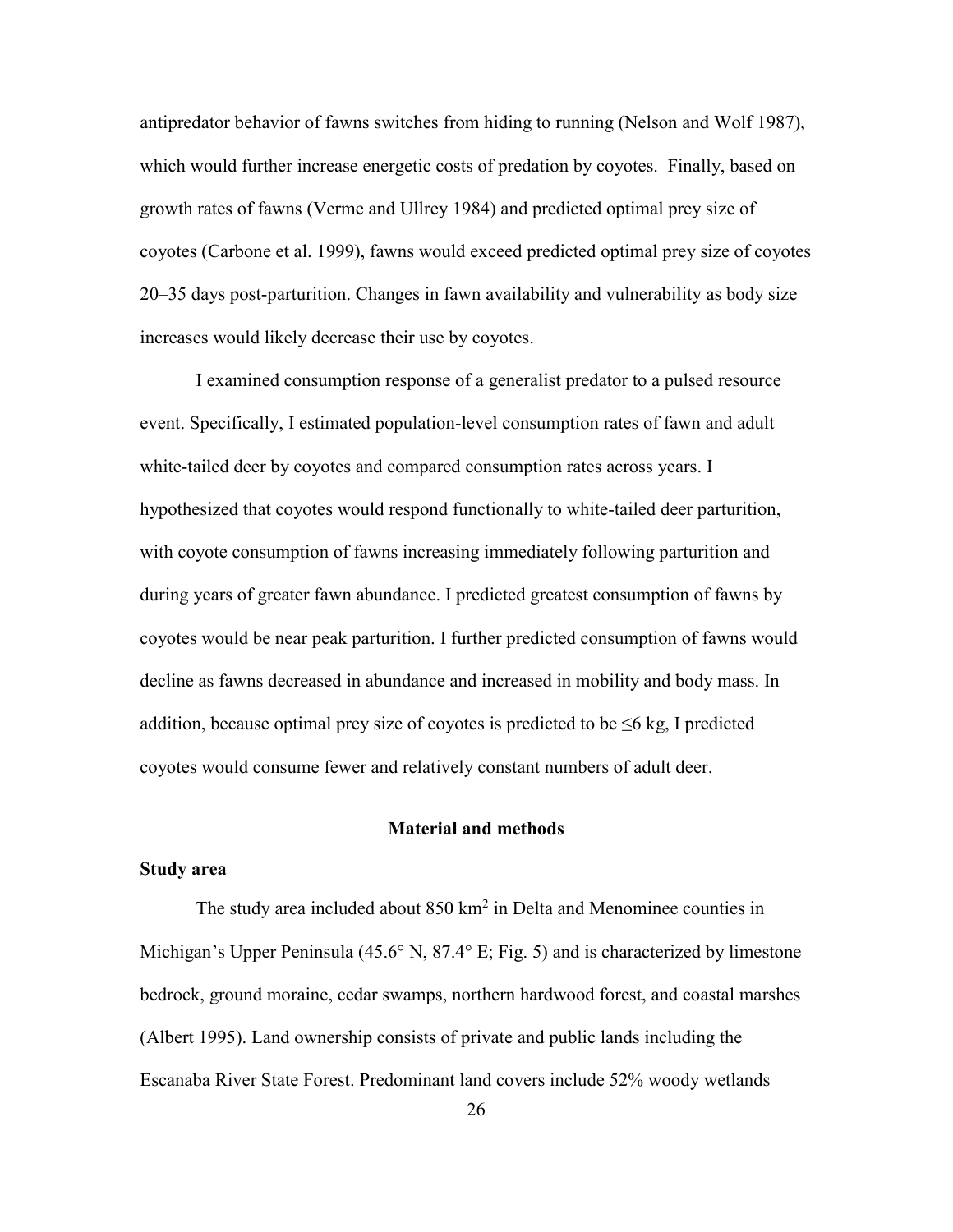Observation System, National Weather Service 2011). (e.g., black spruce [*Picea mariana*], green ash [*Fraxinus pennsylvanica*], northern white cedar [*Thuja occidentalis*], speckled alder [*Alnus incana*]), 14% deciduous forest (e.g., sugar maple [*Acer saccharum*], quaking aspen [*Populus tremuloides*]), and 14% agriculture (i.e., row crops and pastures). The remaining 20% includes conifer forest, mixed forest, developed areas, herbaceous wetlands, shrub, and open water (2006 National Land Cover Data, Fry et al. 2011). Elevations range from 177 to 296 m. The western portion of the study area contains more agriculture and a rolling landscape. Average monthly high and low temperatures during May–September 2009–2011 were 24.3º C during July and 3.3º C during May, respectively. Average rainfall was 22.3 cm during May–September 2009–2011 (Escanaba, MI airport; Automated Surface

# <span id="page-38-0"></span>**Coyote howl surveys**

 I divided the study area into 4 survey sections with 55 non-overlapping survey using a coyote group-yip call during the first week, followed by a howl survey using a potential habituation to broadcasted calls (Wenger and Cringan 1978). I attempted to points (Fig. 5). I established a 2 km buffer around each survey point representing the farthest consistent distance of coyote audibility to humans (Fuller and Sampson 1988; Petroelje et al. 2013). The 55 survey points including 2 km buffers comprised 690.8 km<sup>2</sup> (81%) of the study area. I conducted howl surveys from dusk until 0300 h, August– September 2009 and July–September 2010–2011. Each month I conducted a howl survey lone wolf call during week 2. I used both call types for density estimates as Petroelje et al. (2013) found coyote vocalization response rates to coyote group-yip howls and lone wolf howls to be similar. I did not conduct howl surveys during weeks 3–4 to limit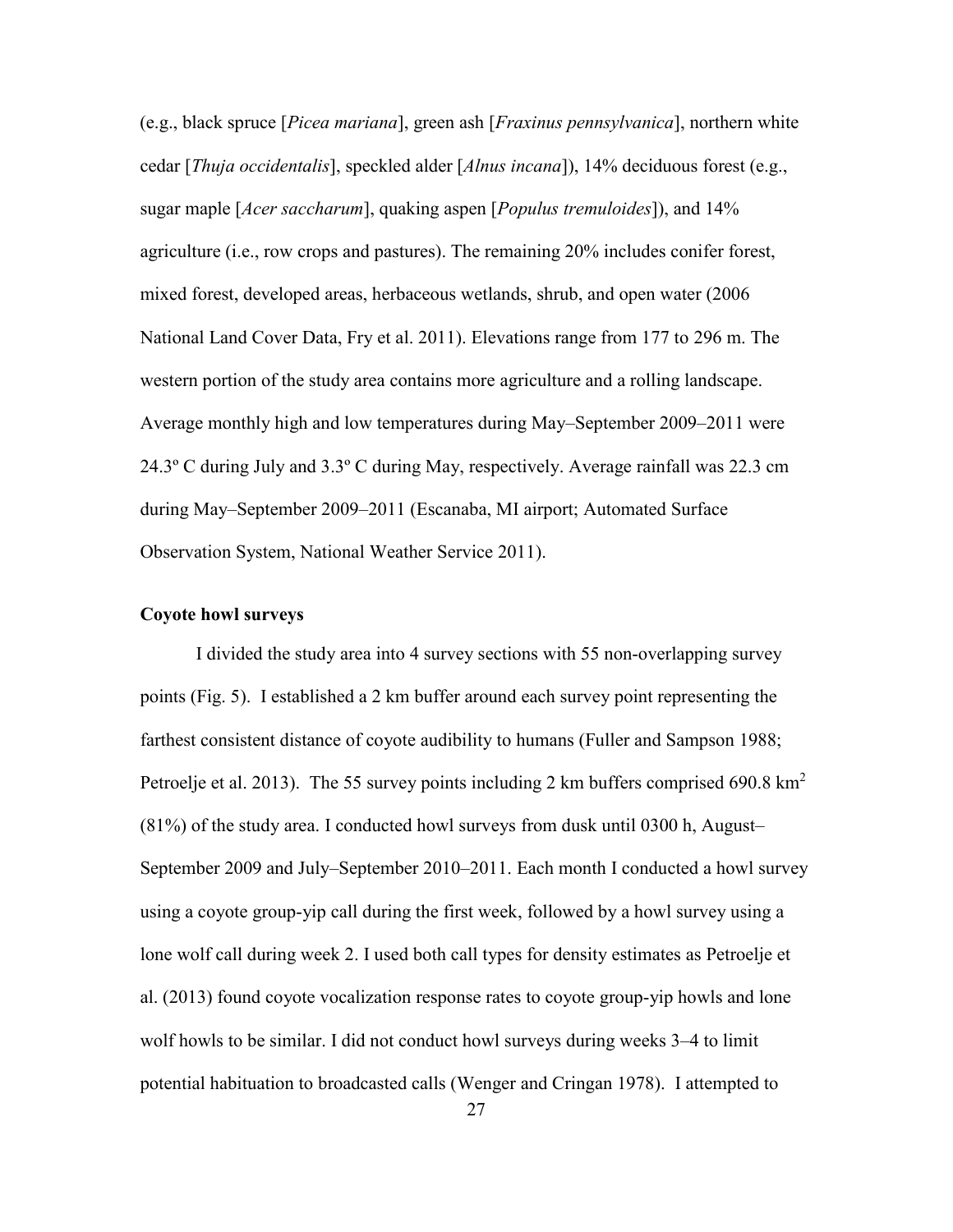visit all survey points in each survey section in one night such that I completed each howl survey in 4 consecutive nights, weather permitting. I elicited coyote vocalizations using a FX3 game caller (FoxPro, Lewiston, Pennsylvania, USA) with a group-yip howl (Lehner 1982) or a lone wolf howl, alternating between flat and breaking howls (Harrington and Mech 1982). During all observed responses, I aurally estimated number of individuals responding within a pack. I stopped surveys when wind speed exceeded 12 km/h (Kestrel 1000, Nielsen-Kellerman Inc., Boothwyn, Pennsylvania, USA) or precipitation occurred as these conditions may limit responses (Harrington and Mech 1982), and continued surveys the next suitable night.

#### <span id="page-39-0"></span>**Coyote abundance estimates**

I estimated coyote density using function occuRN within package unmarked (Fiske and Chandler 2011) for R 2.14.2 software (R Development Core Team 2011). Using the abundance mixture model of Royle and Nichols (2003) I modeled abundance of each site (*Ni*) fit to a Poisson distribution. I modeled detection of an individual (*r*) as a Bernoulli trial at each sample unit to estimate detection probability (*pi*) over time. In this way, I related heterogeneity in *Ni* to heterogeneity in *pi* following Royle and Nichols (2003) where:

$$
p_i = 1 - (1 - r)^{Ni}.\tag{1}
$$

 for heterogeneity across the landscape (see Royle and Nichols 2003). In this case, I used *pi* when constructing likelihood of detection while accounting

 I estimated coyote density using vocal responses as binary data (presence or absence) and occupancy modeling that accounted for heterogeneity in detection (Royle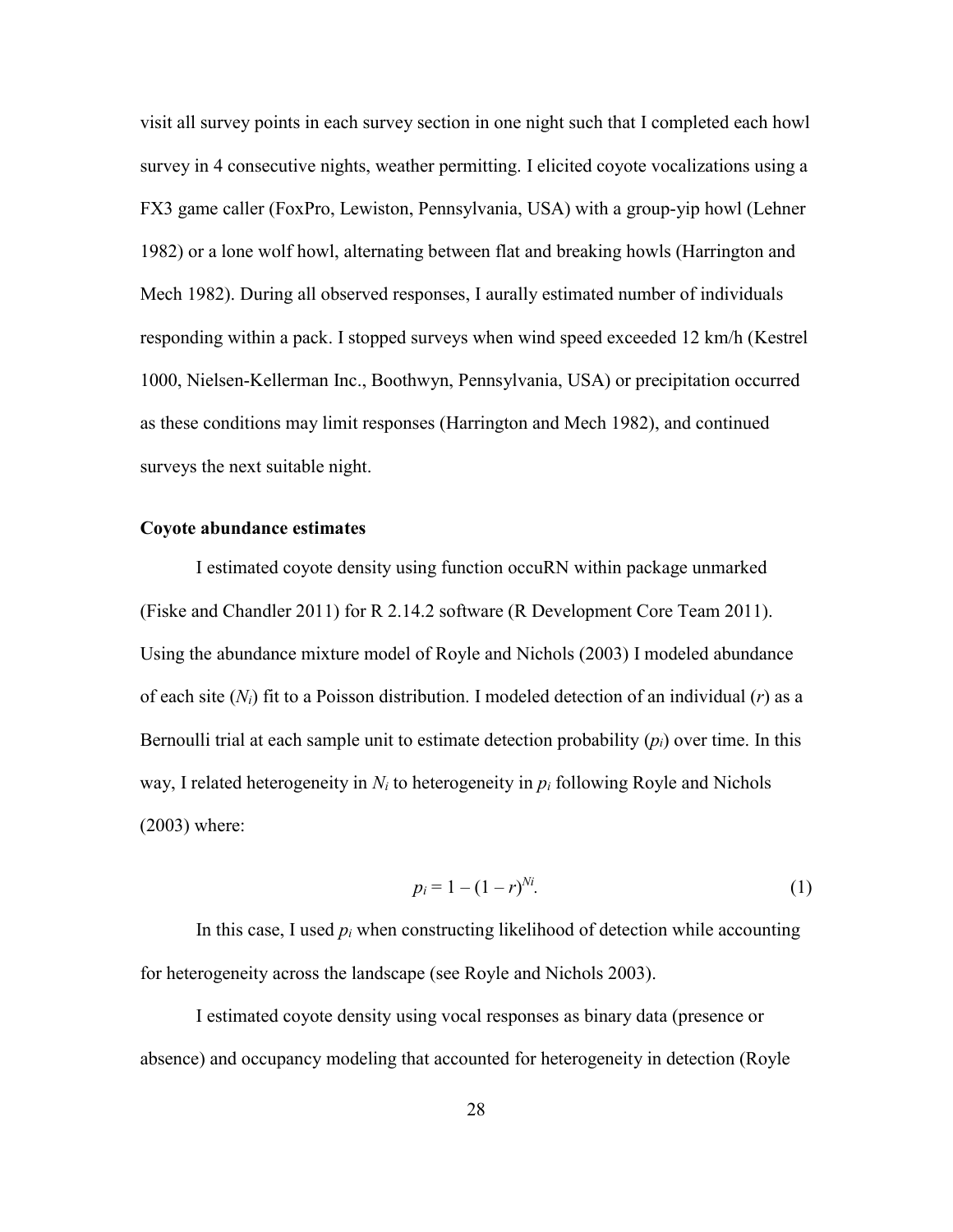remaining models assuming either detection or abundance varied while the other and Nichols 2003). At least one individual responding to the broadcasted call represented detection or non-detection of individuals at each survey point. I included a time dependent variable to observe if detection changed during survey months (July– September) and a habitat variable (i.e., % forest cover [upland and lowland coniferous and deciduous forests combined] and agriculture; Fry et al. 2011) to discern if abundance varied across habitats. I used a global model to describe variation in detection (time) and abundance (habitat), a null model assuming constant detection and abundance, and 2 remained constant.

 I ranked and weighted models using Akaike Information Criterion adjusted for models that include variables of occupancy (Royle and Nichols 2003), therefore I used of the study area. small sample size  $(AIC_c)$  to select the most parsimonious model(s) for each year (Burnham and Anderson 2002 [Table 2]). I considered models with lesser  $AIC_c$  scores as better models; however, I also used Akaike weights for model selection uncertainty (Burnham and Anderson 2002). Inference from model averaging is not known across density estimates from top-ranking models only to extrapolate to non-surveyed portions

# <span id="page-40-0"></span>**Deer abundance estimates**

 I used estimates of adult and fawn white-tailed deer abundance and density obtained within 249 km2 of the central portion of my study area (Duquette et al. *in review*) and assumed this was representative of my study area. Duquette et al. (in review) used 55 remote cameras in surveys conducted during September–October 2009–2011 and occupancy models of Royle and Nichols (2003) for unmarked individuals to estimate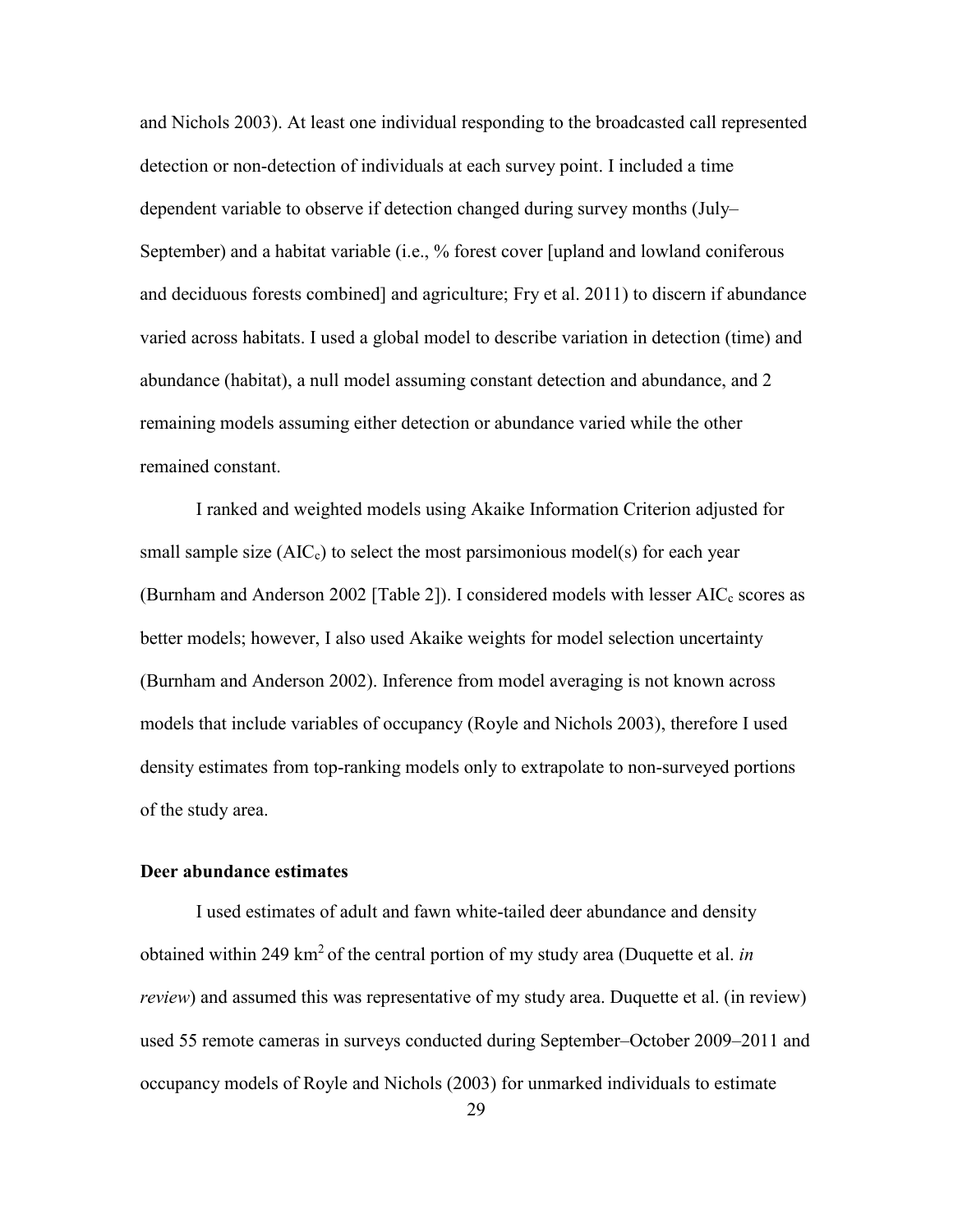and  $0.8/km^2$  (S.E. = 0.19) in 2011. deer density. The null model assuming constant detection across time and constant abundance across space performed best (Duquette et al. *in review*). Thus, I did not use any landscape variable to account for variation across my study area. Adult female and male relative abundance were similar across years, but fawn relative abundance was greater in 2010 than in 2009 and 2011. Combined adult female and male deer density in 2009 was  $3.9/\text{km}^2$  (S.E. = 1.49),  $3.7/\text{km}^2$  (S.E. = 1.37) in 2010, and  $3.3/\text{km}^2$  (S.E. = 0.48) in 2011. Fawn density in 2009 was  $0.6/km^2$  (S.E. = 0.25),  $1.3/km^2$  (S.E. = 0.50) in 2010,

## <span id="page-41-0"></span>**Scat collection and analysis**

 each year in my analysis. I considered scats with adjacent coyote tracks as coyote scats I collected coyote scats opportunistically from May to August 2009–2011 and only included scats found  $\geq$  days after the earliest estimated date of fawn parturition (Prugh and Ritland 2005). For scats not associated with tracks I used the criterion of Thompson (1952) and Green and Flinders (1981) to differentiate among coyotes, gray wolves, and red fox (*Vulpes vulpes*), where scats >18 mm and <25 mm diameter with tapered ends were classified as coyote (see also Mech 1970, Peterson 1974, Van Ballenberghe et al. 1975). I placed coyote scats in plastic bags and labeled each sample with location, date, and if coyote tracks were present.

I washed scats in nylon bags so that only hair, bone fragments, and hooves remained, and then dried these contents (Johnson and Hansen 1979). I identified deer hair as adult or fawn using microscopic scale patterns, coloration, and length (Adorjan and Kolenosky 1969). One lab technician analyzed scats to reduce observer error in identification of prey remains. I identified percent volume of each coyote scat that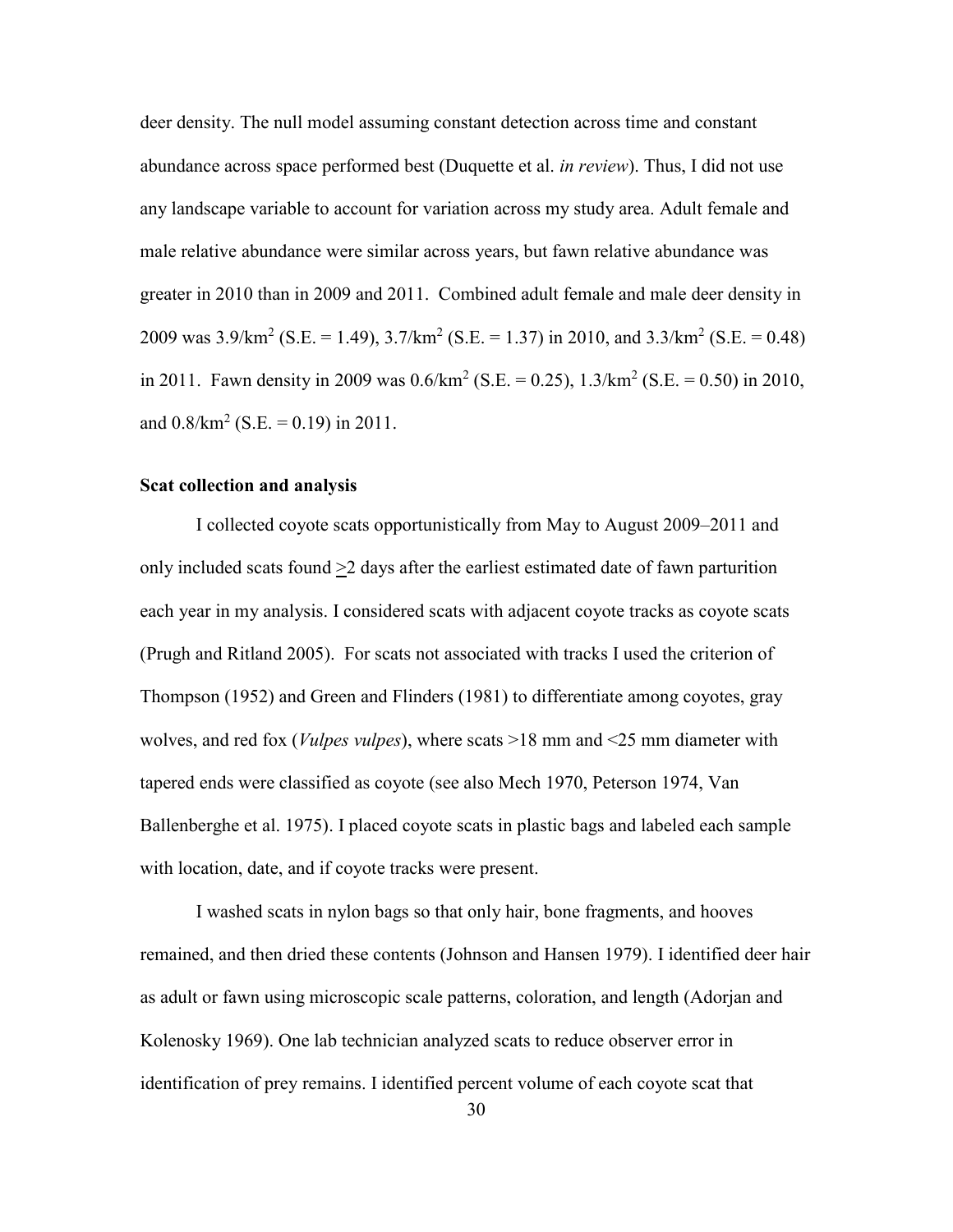contained adult or fawn deer hair during each period (described below) of 2009–2011 to estimate deer biomass consumed. I used estimated parturition dates of captured fawns (Duquette et al. 2011) to compare to dates of fawn hair appearing in scat to observe how quickly coyotes responded to deer parturition. I assumed percentage volume of coyote scats with adult or fawn deer hair represented presence of adult or fawn deer in the coyote diet as a caloric intake during 24 May–31 August 2009–2011.

 August) until fawns attained adult pelage (about 1 September; Sauer 1984). During LMP Fawns exhibit limited mobility until 35 days post-parturition at which time they become socially mobile and move with family groups (Ozoga et al. 1982). Thus, I summarized proportions of coyote scats containing fawn and adult hair during the limited mobility period (LMP, 24 May–30 June) and social mobility period (SMP, 1 July–31 fawn behavior is characterized by bedding with little movement to avoid predation, whereas during SMP fawns join social groups and run to avoid predation (Ozoga et al. 1982).

### <span id="page-42-0"></span> **Estimating number of deer consumed**

 had annual increased caloric requirements compared to un-mated individuals. I assumed a I used the estimated daily basal metabolic rate (94.47 kcal  $\times$  kg<sup>0.75</sup>; Litvaitis and Mautz 1980) and estimated daily minimum energy requirements for free-ranging coyotes  $(-2.0-2.5 \times$  basal metabolic rate; Laundraè and Hernadaz 2003) to calculate daily field metabolic rate. Laundraè and Hernandez (2003) found mated male and female coyotes 50:50 coyote gender ratio, with 53% of the population being adult (average value from Knowlton 1972, Gese 1989). I assumed 54% of the adult female population had dependent young (Knowlton 1972) during both periods and mated individuals (male and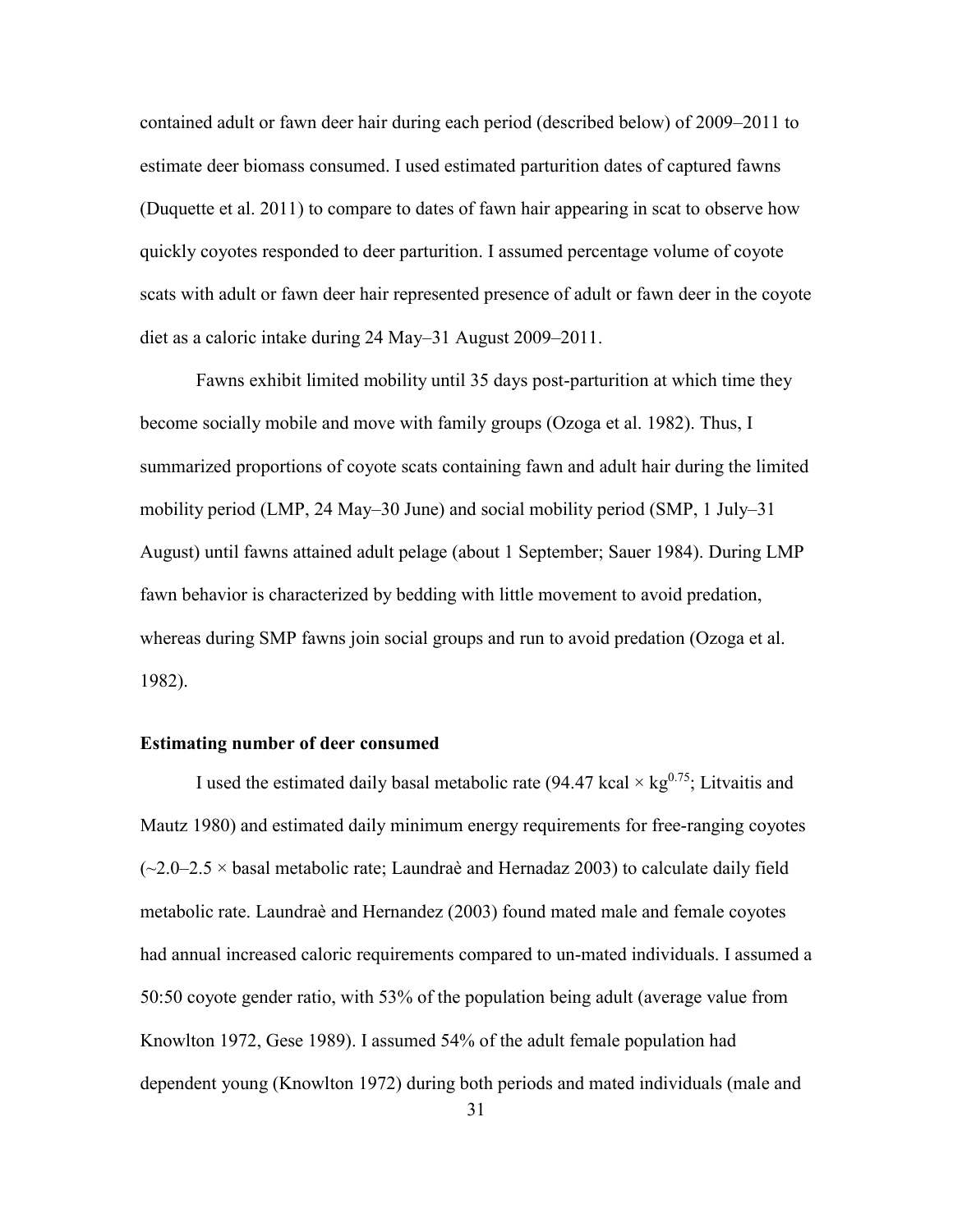540.7 kcal/day, female) and un-mated (185.6 kcal/kg $^{0.75}$  day) daily caloric requirements, female) had to supply pups with 540.7 kcal/day during this time (Laundraè and Hernadaz 2003). Thus, I calculated energy requirements for 54% and 46% of the adult coyote population using mated (186.2 kcal/kg<sup>0.75</sup> + 540.7 kcal/day, male and 189.1 kcal/kg<sup>0.75</sup> + respectively.

 weighed each individual. I administered yohimbine hydrochloride (0.15 mg/kg; Yobine, Institutional Animal Care and Use Committee (protocol 09-004). To estimate mean coyote body mass used in my calculations of energetic requirements, I captured coyotes during May–July 2009–2011 using #3 padded foot-hold traps (Oneida Victor, Cleveland, Ohio, USA) and during March 2011 using cable neck restraints (Etter and Belant 2011). I anesthetized coyotes with a ketamine hydrochloride (4 mg/kg; Ketathesia, Bioniche Teoranta Inverin, Co., Galway, Ireland) and xylazine hydrochloride (2 mg/kg; IVX Animal Health, Inc., St. Joseph, MO, USA) mixture (Kreeger and Arnemo 2007). I recorded gender, morphometrics, applied ear tags, and Ben Venue Laboratories, Benford, Ohio, USA) as a reversal for xylazine (Kreeger and Arnemo 2007) before I released coyotes at their respective capture sites. I received approval for all capturing and handling procedures through Mississippi State University's

I used mean coyote body mass to estimate daily field metabolic rate with Laundraè and Hernadaz's (2003) equation for both breeding and non-breeding proportions of the population to estimate the energetic requirements of the coyote population during LMP and SMP 2010-2011. Proportion of coyote diet consisting of adult or fawn deer was multiplied by total energetic requirement (in kcal) to estimate the caloric demand fulfilled from adult or fawn deer during LMP and SMP.

32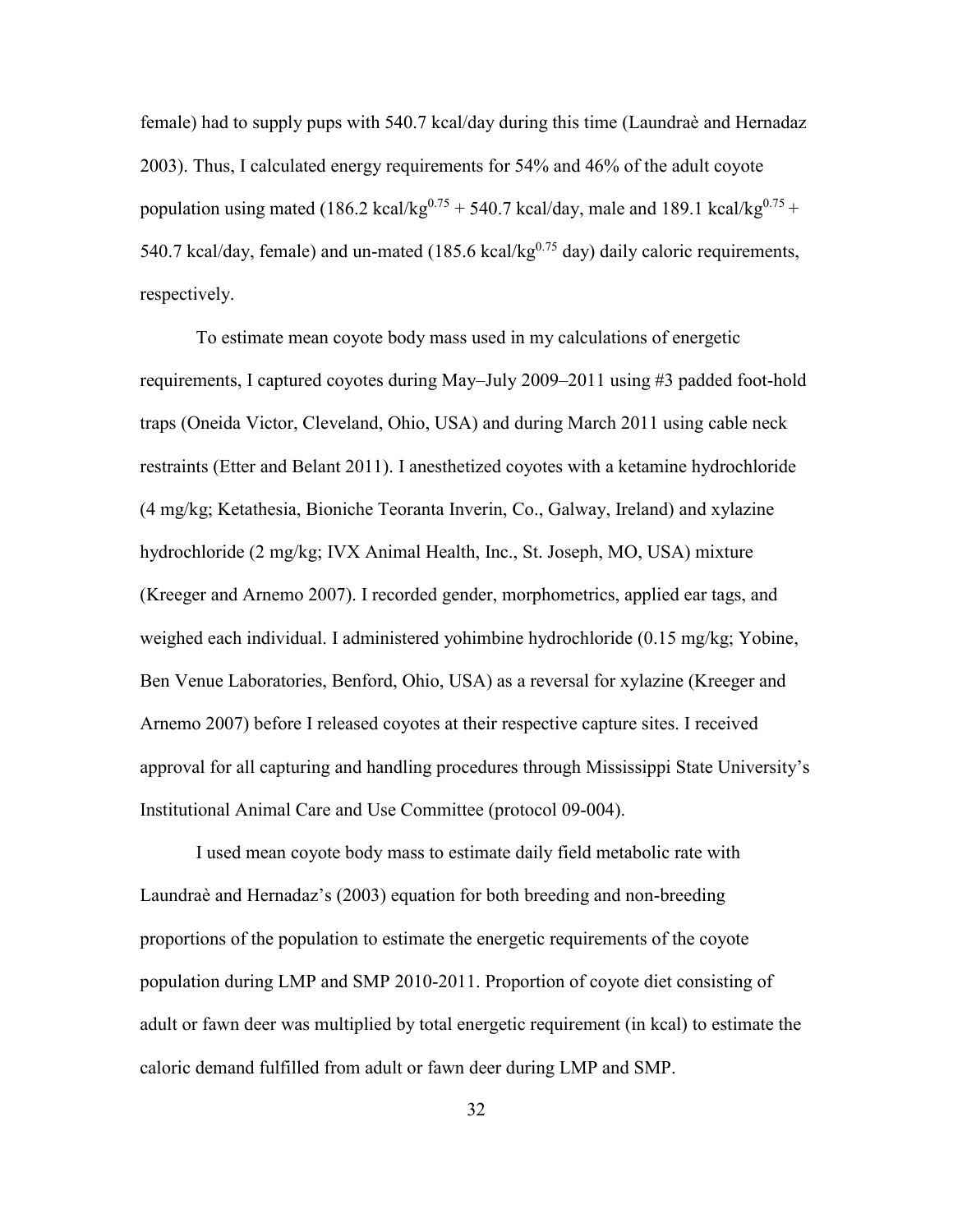estimate caloric values provided by a diet of adult or fawn deer during each period. I I used Litvaitis and Mautz's (1980) estimates of 1,657.9 kcal/kg for the caloric value of white-tailed deer meat (28.1% of the gross caloric value of dry matter; 5,900 kcal/kg) and  $84.6\%$  (1,402.6 kcal/kg) as the metabolized energy of deer by coyotes to used deer captured during 2009–2011 to estimate mean body mass of adults ( $\geq 1.5$  years old,  $n = 101$ ,  $\bar{x} = 66.3$  kg, SD = 13.9) and date of parturition as well as body mass of fawns (Table 3) during both periods (Duquette et al. 2011). As fawns age, their body masses increase resulting in a change in total kcal available to coyotes. Therefore, I used median date of presence of fawn hair in scat for each period and estimated fawn weight at that time following Verme and Ullrey's (1984) estimate of fawn weight gain (0.2 kg/day) to estimate median fawn weight during LMP and SMP.

 I calculated biomass and number of adult and fawn deer consumed during LMP and SMP in 2010–2011 following Patterson et al. (1998), but estimated proportion of diet that was adult or fawn deer, and calculated total number of prey consumed for the population of coyotes rather than an individual:

$$
B_x = \frac{T_x n (c_x \alpha_x)}{K_x} \tag{2}
$$

number of days in each period ( $T_{\text{LMP}} = 38$ ;  $T_{\text{SMP}} = 62$ ), *n* is abundance estimate of coyotes,  $C_x$  is daily caloric requirements for breeding  $(C_B)$  or non-breeding  $(C_N)$ where  $B_x$  represents biomass of adult  $(N_A)$  or fawn  $(N_F)$  deer consumed,  $T_x$  is proportions of the coyote population,  $\alpha_x$  is proportion of scat volume containing adult ( $\alpha$ A) or fawn ( $\alpha$ F) hair, and  $K_x$  is metabolized energy provided by an adult or fawn deer (1,402.6 kcal). To estimate the number of adult or fawn deer consumed during each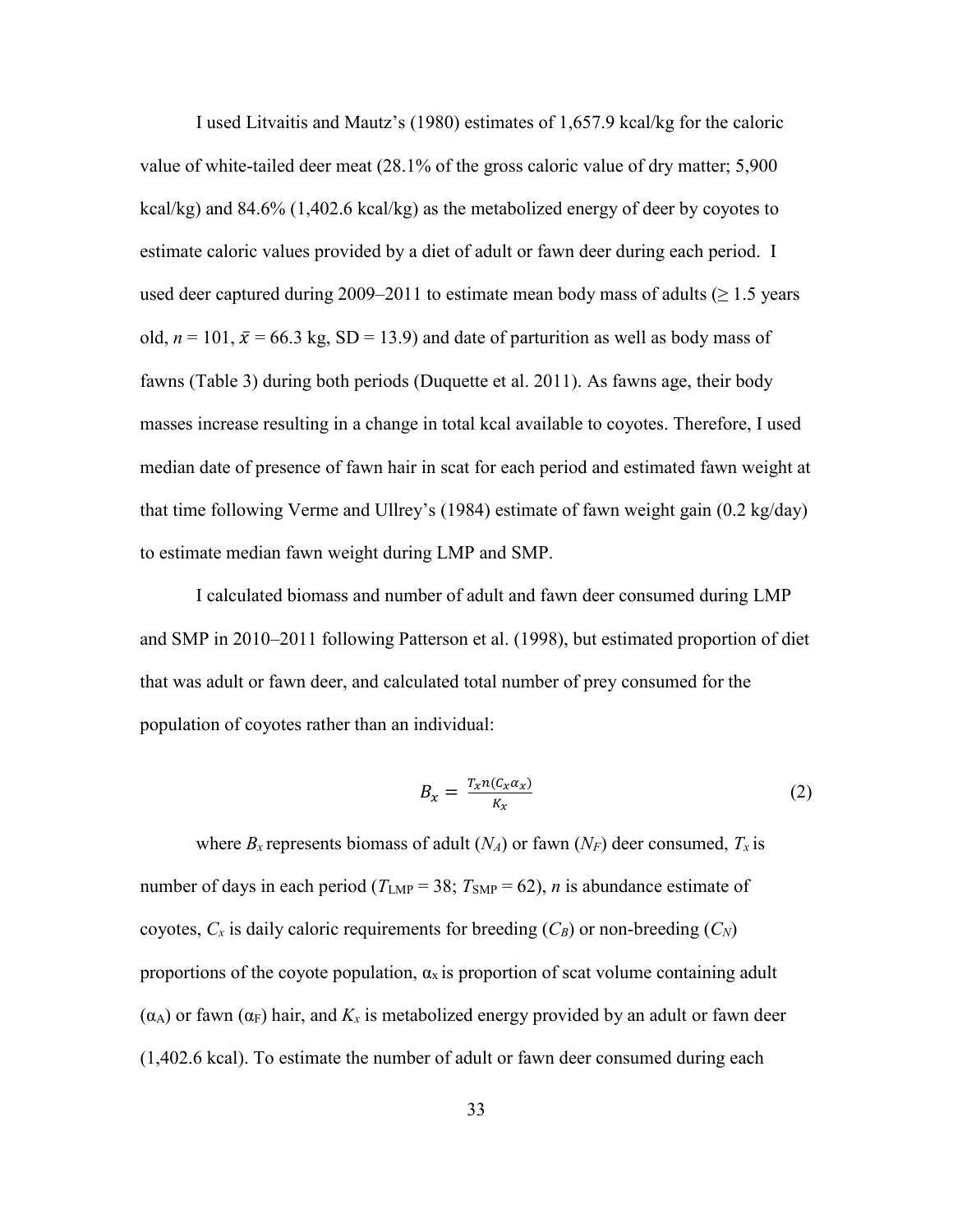period each year I divided biomass estimates by the estimated weight of an adult (66.3 kg) or fawn during LMP (2010, 6.0 kg; 2011, 5.9 kg) or SMP (2010, 13.8 kg; 2011, 14.7 kg).

# **Results**

# <span id="page-45-1"></span><span id="page-45-0"></span>**Coyote howl surveys**

I observed an overall 24% coyote response rate and elicited responses at 34, 43, and 43 sites during 2009–2011, respectively. From aural responses, I estimated a mean of 46 and 56 coyotes responding during 2010 and 2011 surveys, respectfully. I was unable to estimate coyote abundance for 2009 because too few surveys were conducted; however, mean number of aurally estimated coyotes responding (*n* = 53.5) was similar to 2010–2011 averages.

The most parsimonious coyote abundance model for 2010 and 2011 included constant abundance and detection (Table 2). I excluded a competing model for 2010 which included constant detection and varying abundance with an inverse relationship between percentage forest cover and coyote abundance. Estimates of coyote detection were 7.5% (S.E. = 4.7) in 2010 and 6.2% (S.E. = 4.2) in 2011, respectively. Estimated coyote density during 2010 and 2011 was  $0.37/\text{km}^2$  ([0.21–0.54](https://0.21�0.54) 95% CI) and 0.32/km<sup>2</sup> [\(0.17–0.47](https://0.17�0.47) 95% CI), respectfully. Abundance estimates for the entire study area were 314 (179–459 95% CI) coyotes in 2010 and 272 (145–400 95% CI) coyotes in 2011.

# <span id="page-45-2"></span>**Scat analysis**

I analyzed 149, 139, and 76 coyote scats for presence of fawn and adult deer hair during 2009–2011, respectively. Overall, volume of fawn hair in coyote scat declined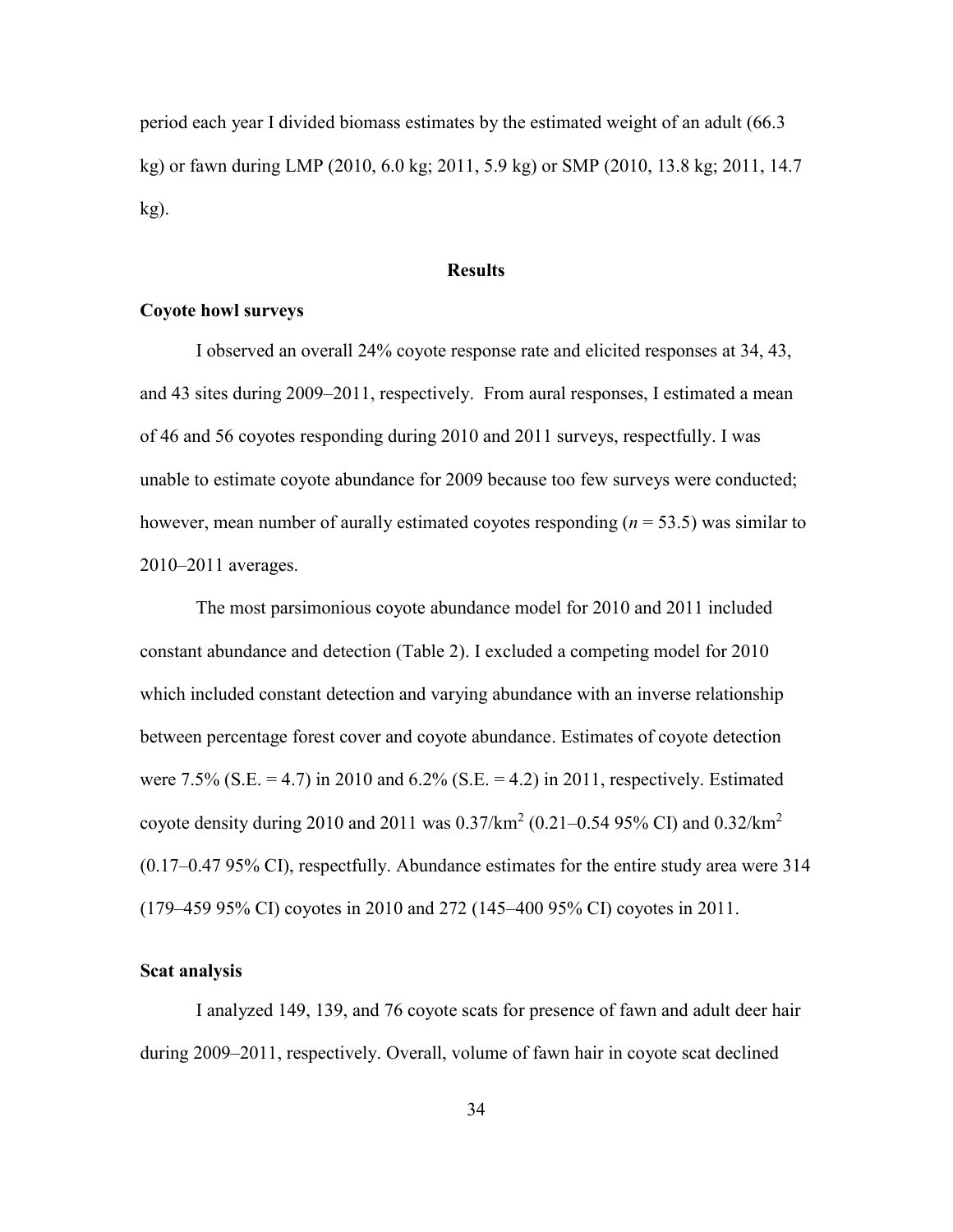during LMP increased from 34% to 43% and finally 79% during 2009–2011, respectfully markedly from LMP ( $\bar{x}$  = 52%) to SMP ( $\bar{x}$  = 22%). Volume of fawn hair in coyote scat (Fig. 6). In contrast, volume of fawn hair in scat during SMP varied only 7% (19–26%) across years. Volume of adult deer hair in coyote scat was always less than fawn hair, except during SMP 2009 where volume of adult and fawn deer hair was similar (Table 3). Cumulative percentages of scats containing fawn hair followed trends in cumulative percentages of fawn births (Fig. 7) where coyotes appeared to start consuming fawns soon after they became available.

### <span id="page-46-0"></span> **Estimating minimal energy requirements and number of deer consumed**

 4). Mean coyote body mass was 12.8 kg (SD = 2.1 kg, *n* = 25). I calculated daily field metabolic rate as 1,800.7 kcal (186.2 kcal  $\times$  12.8 kg<sup>0.75</sup> + 540.7 kcal), 1,820.4 kcal (189.1 kcal  $\times$  12.8 kg<sup>0.75</sup> + 540.7 kcal), and 1,256.0 kcal (185.6 kcal  $\times$  12.8 kg<sup>0.75</sup>) for male and female breeding and all non-breeding individuals, respectfully. Estimated body mass of fawns at birth were almost two times greater in 2010–2011 than in 2009 (Table

Proportion of total energetic requirement provided by adult and fawn deer in coyote diet was 66% in 2010 and 88% in 2011 during LMP, and 39% in 2010 and 35% in 2011 during SMP. Adult deer comprised a relatively lesser percentage of coyote energetic requirements compared to fawns in 2010 and 2011 (Fig. 8a). During LMP, fawns met 43% and 79% of coyote energetic requirements during 2010 and 2011, respectively. During SMP, fawns met 26% and 21% of coyote energetic requirements during 2010 and 2011, respectively. Percentage of coyote energetic requirements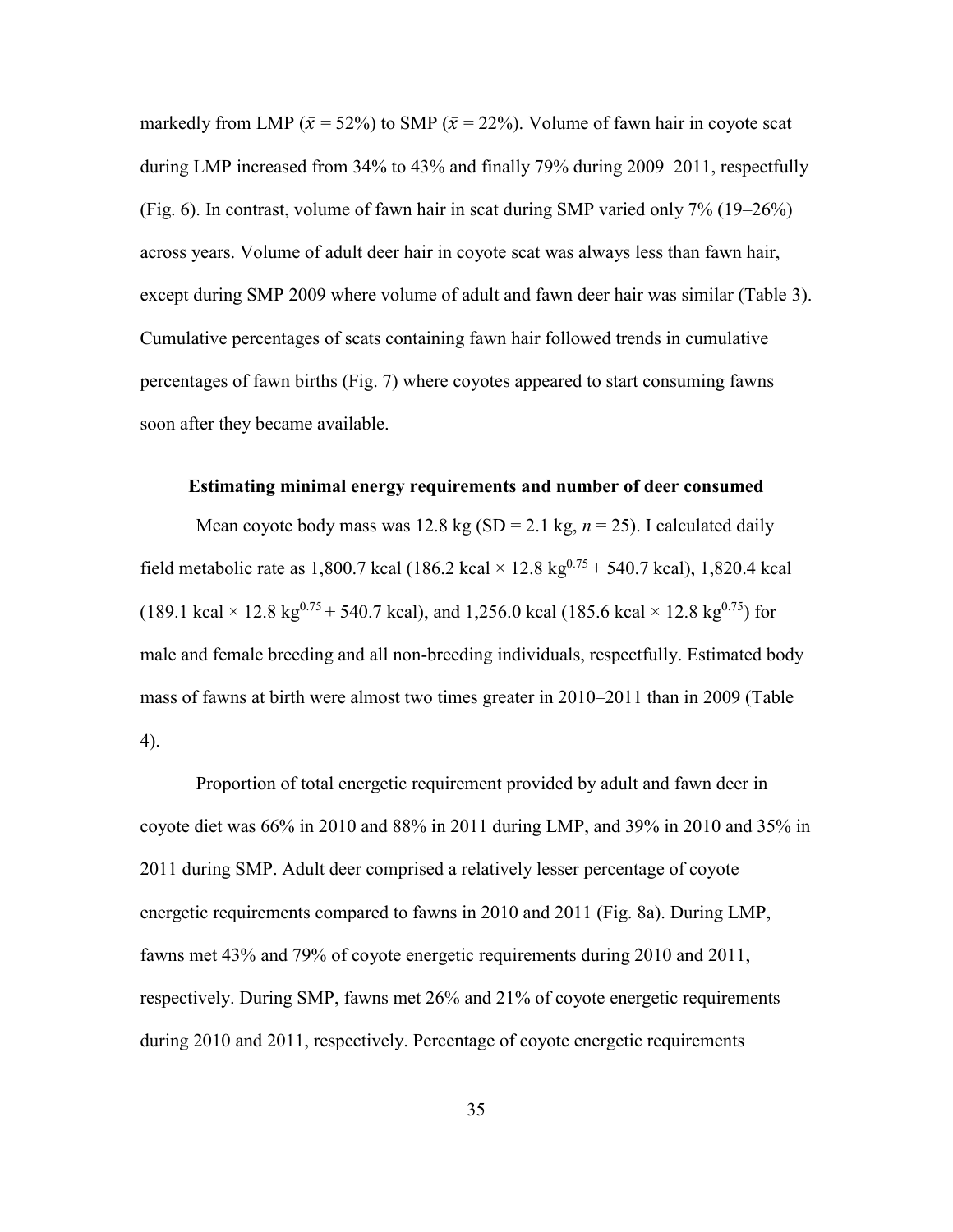provided by adult deer during LMP was 23% and 9% in 2010 and 2011, respectively, and during SMP was 13% and 14% in 2010 and 2011, respectively.

Total biomass of deer consumed was similar during 2010–2011 when coyote densities and deer densities were similar. Also, estimated numbers and biomass of fawns consumed did not differ between 2010 and 2011. Fawn biomass consumed by coyotes was 1.9 times greater than consumption of adult biomass in 2010 and 3.5 times greater in 2011 (Fig. 8b). Coyotes consumed 2 times greater fawn biomass during LMP than SMP in 2011 but similar fawn biomass during these periods in 2010. Coyotes consumed 335 (62%) more fawns during LMP 2011 than in LMP 2010. Coyotes consumed 2.3 times more fawns in LMP than SMP during 2010 and 5.6 times more fawns during 2011 (Fig. 8c). Coyotes consumed 16.4 and 74.4 times more fawns than adult deer during LMP in 2010 and 2011, respectfully. In contrast, coyotes consumed 8.3 to 5.3 times more fawns than adult deer during SMP in 2010 and 2011, respectfully.

#### **Discussion**

<span id="page-47-0"></span> parturition as expected by a generalist predator (Yang et al. 2008) possibly due to fawns I observed a direct response of increased coyote consumption of neonate whitetailed deer to the pulsed resource of fawn parturition. Increased consumption of available pulsed resources has been observed in other carnivores including black bears (*Ursus americanus*; Reimchen 2000), gray wolves (*Canis lupus*; Darimont and Reimchen 2002), and arctic foxes (*Alopex lagopus*; Careau et al. 2008). Coyotes exploited fawns following being the most profitable resource available. Previous radio-telemetry studies of whitetailed deer fawn survival have demonstrated greatest mortality of fawns soon after parturition (Whittaker and Lindzey 1999, Grovenburg et al. 2011) as I observed occur in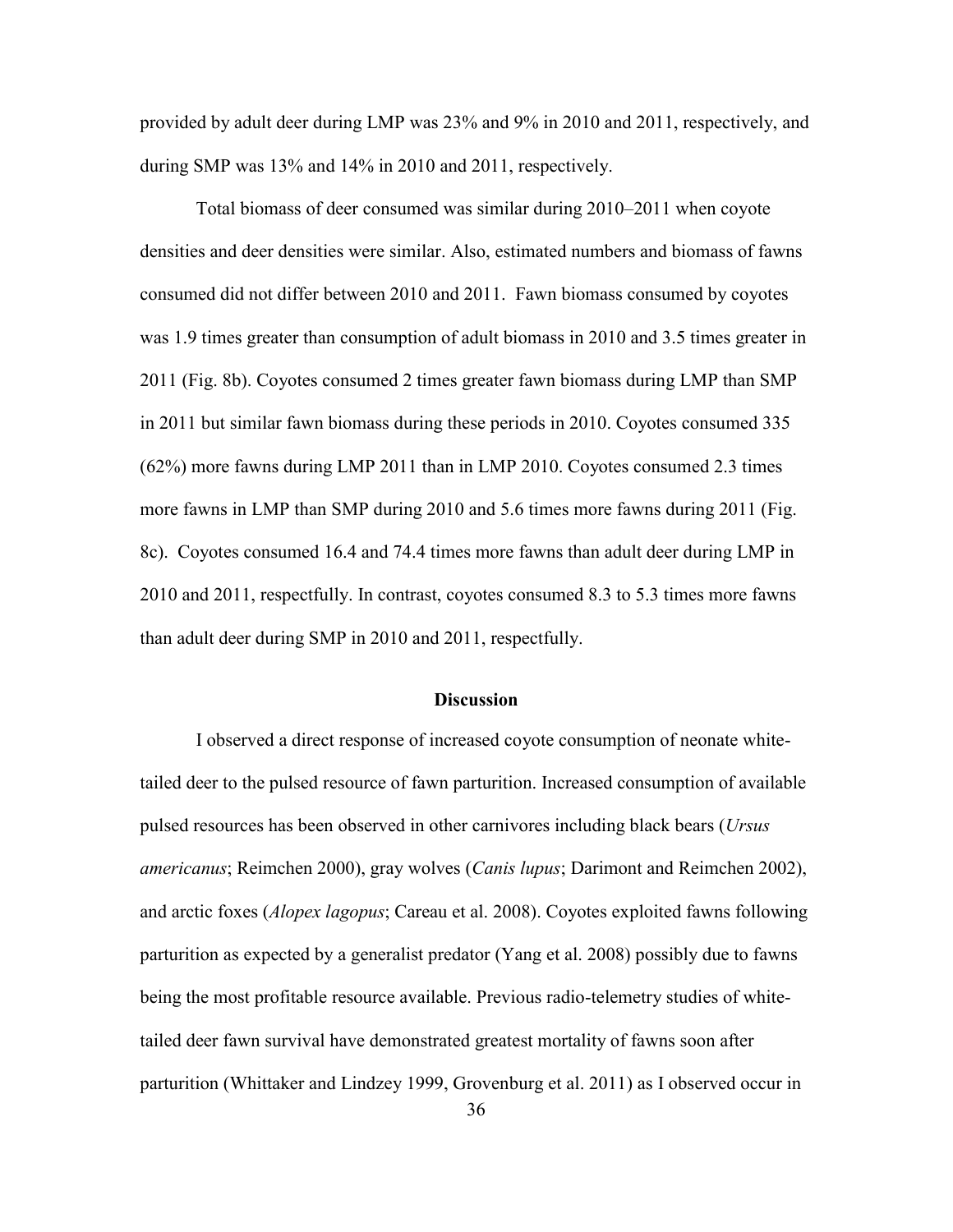coyote response to fawn parturition (Fig. 7). Patterson et al. (1998) noted prey switching from snowshoe hare to fawns with onset of white-tailed deer parturition, and similar to my findings, coyotes decreased use of the pulsed resource over time.

 Although across year density estimates of coyotes were similar and fall fawn variation in abundance or availability of alternative prey during these years. density and occurrence of fawn hair in scat varied more than two-fold, I was not able to detect if coyotes exhibited a functional response in fawn consumption between years. Previously, the proportion of a coyote's diet comprised of a particular prey was associated positively with density of that prey (O'Donoghue et al. 1998). In 2009 when fawn density was estimated at  $0.6/km^2$ , <50% of 2010 and 75% of 2011 estimates, proportion of fawn hair found in scat also was less. However, I observed a greater occurrence of fawn hair in coyote scats during 2011 during LMP when fawn densities were less than 2010. Patterson et al. (1998) also found coyote consumption rates varied across years during summer but did not estimate prey densities. My observed lack of functional response to changing fawn densities between 2010 and 2011 may be due to

I identified that coyotes exhibited a functional response between LMP and SMP, consuming more fawns during LMP. During LMP fawns are small (<6 kg) and behavior is generally characterized by little movement (Ozoga et al. 1982); coyotes likely used this resource because fawns are within their predicted optimal prey range, being small, readily available, and come at a relatively low cost of capture compared to fawns in SMP or adult deer. Similarly, Lingle (2000) found that coyotes exhibited greatest predation of white-tailed deer fawns <8 weeks old when most vulnerable. Other carnivores such as arctic foxes (Eide et al. 2005), European polecats (*Mustela putorius*; Lode 2000), and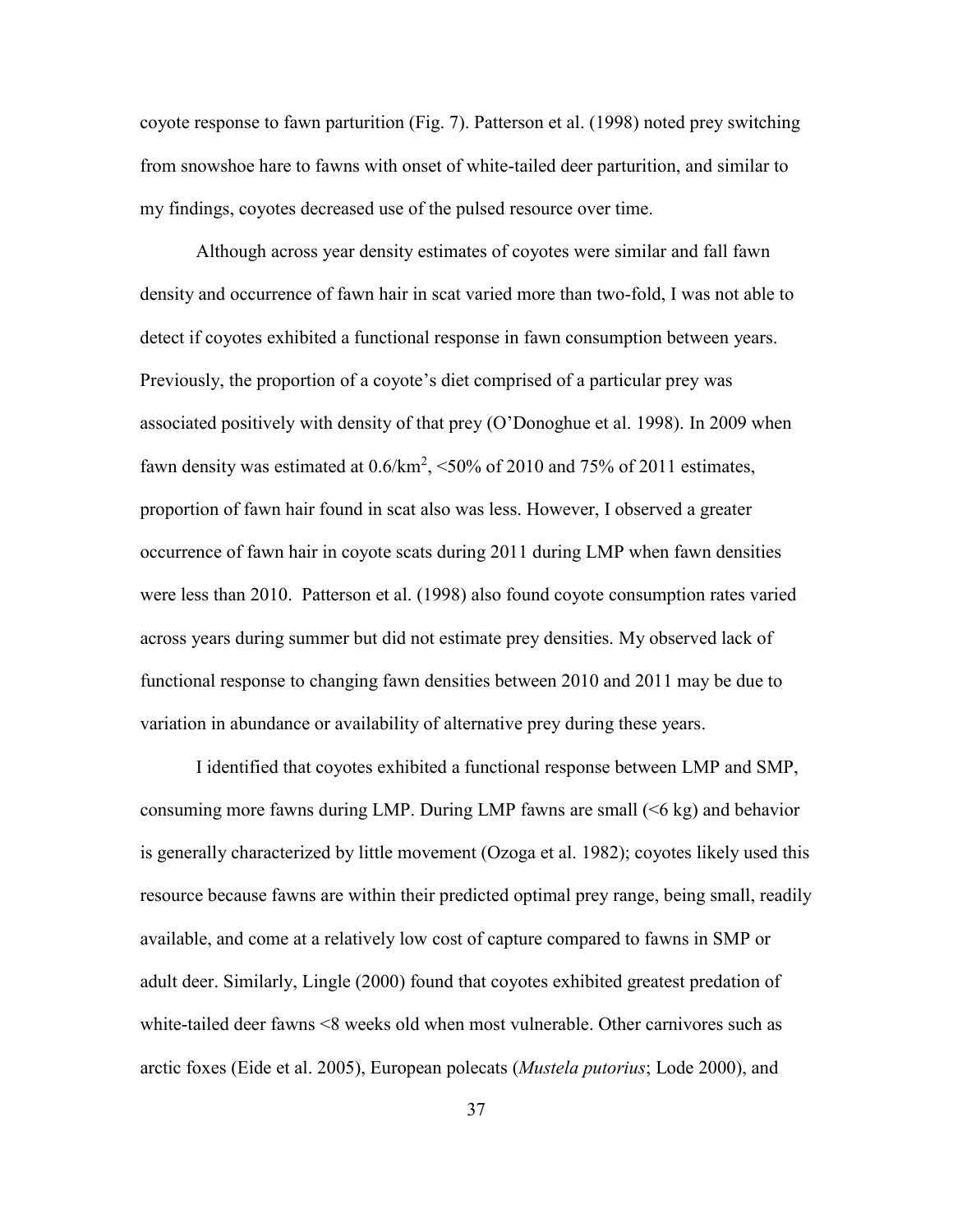harbor seals (*Phoca vitulina*; Middlemas et al. 2006) appear to exhibit functional responses to prey species that are most available. O'Donoughe et al. (1998) found that as snowshoe hare densities varied coyotes consumption rates varied accordingly. I suspect the same would be true for coyotes consuming white-tailed deer, in that kill rates would remain constant unless prey densities or vulnerability changed. I observed a greater number of fawns consumed by coyotes during LMP and fewer consumed during SMP; these apparent reductions in kill rates suggest that coyotes responded functionally to decreasing fawn density while simultaneously fawns gained body mass and exceeded the predicted optimal prey size for coyotes.

Although number of fawn deer consumed by coyotes varied between LMP and SMP, biomass consumed was overall similar between periods. However, multiple parameters were estimated to calculate biomass and number of deer consumed, and it is possible that the variance or my estimates did not include the true biomass or number of deer consumed. Alternatively, percent of coyote energetic requirements met by fawn deer was considerably less during SMP than LMP, and I suggest observed similarities in fawn deer biomass consumed between periods is a consequence of reduced vulnerability of fawn deer and increased availability of alternate prey. During early summer coyotes have been found to begin eating ripening wild fruits (Morey et al. 2007) and the first birth pulse of small mammals occurs (e.g., snowshoe hare; Griffin and Mills 2009), providing a greater food resource base for coyotes and possibly leading to decreasing fawn consumption rates. The similarity in adult deer biomass consumed between periods likely reflect similar numbers of individuals consumed during each period.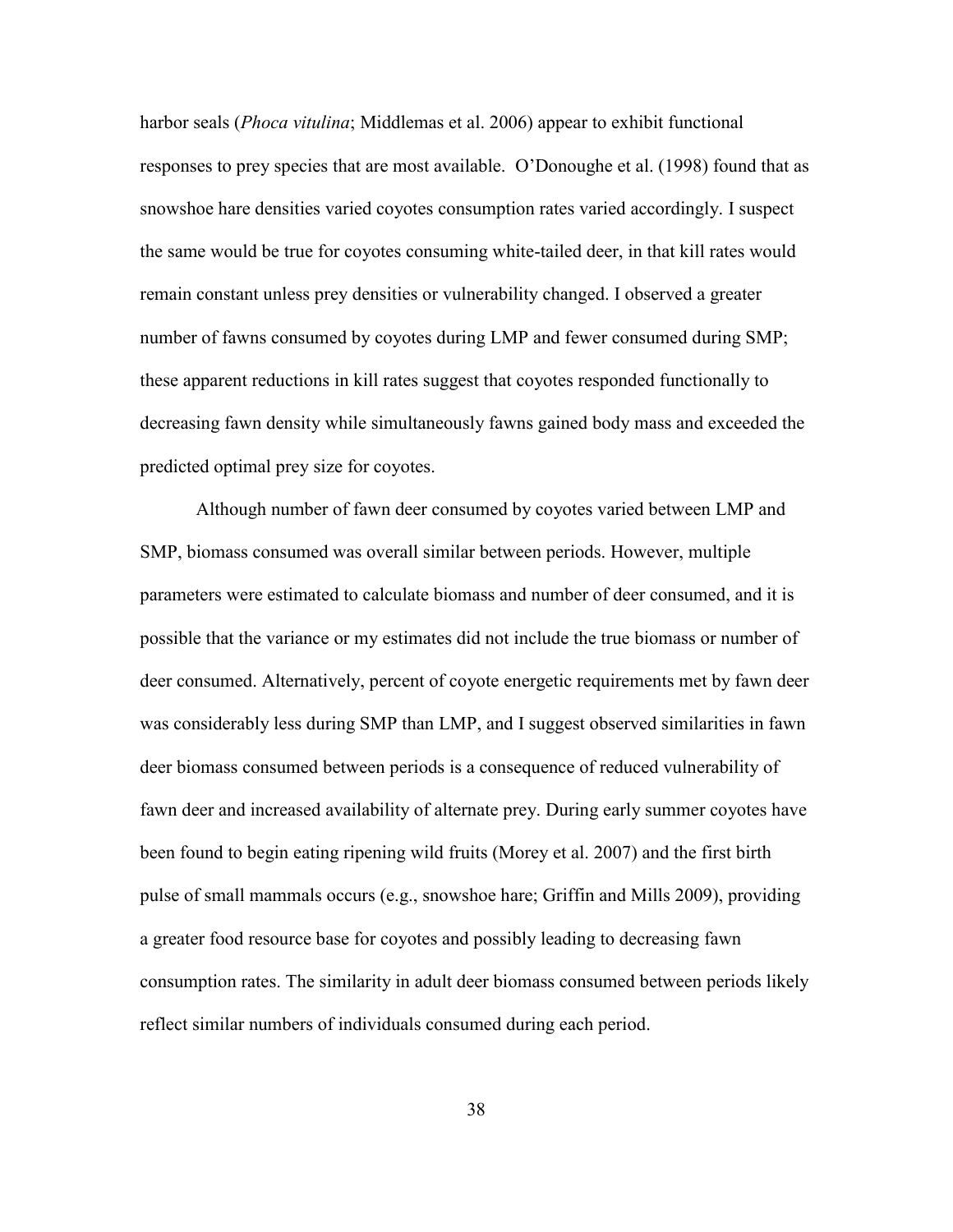consumption of adult deer during both periods. My observations support a previous I observed relatively low and constant consumption of adult deer compared to fawn deer, suggesting fawns are more energetically advantageous (Nelson and Woolf 1987) and may be considered a separate prey source. Patterson et al. (1998) and Lingle (2000) also noted a lesser kill rate by coyotes on adult deer compared to fawns during fawning season, likely due to greater vulnerability of fawns. As predicted, I observed greatest coyote consumption of fawn deer during LMP and less during SMP and low estimate of optimal prey size for coyotes based on carnivore body size (Carbone et al. 1999).

 Many predatory species respond to pulsed resources through increased whether predators are exhibiting Holling's (1959) type II functional response to a particular prey or if a type III prey switching response is occurring (Patterson et al. 1998). consumption of rapidly abundant prey (Careau et al. 2008, Yang et al. 2008). Coyotes quickly responded to the pulsed resource of fawn parturition with greater consumption rates of fawns during LMP, which declined as vulnerability and densities of fawns decreased as their size and mobility increased. However, estimating densities of alternative prey sources and occurrence in coyote diet is necessary to better understand I suggest that coyotes, a generalist carnivore, respond functionally to fawn parturition similar to many generalist carnivores responding to pulsed resource events (Reimchen 2000, Darimont and Reimchen 2002, Eide et al. 2005).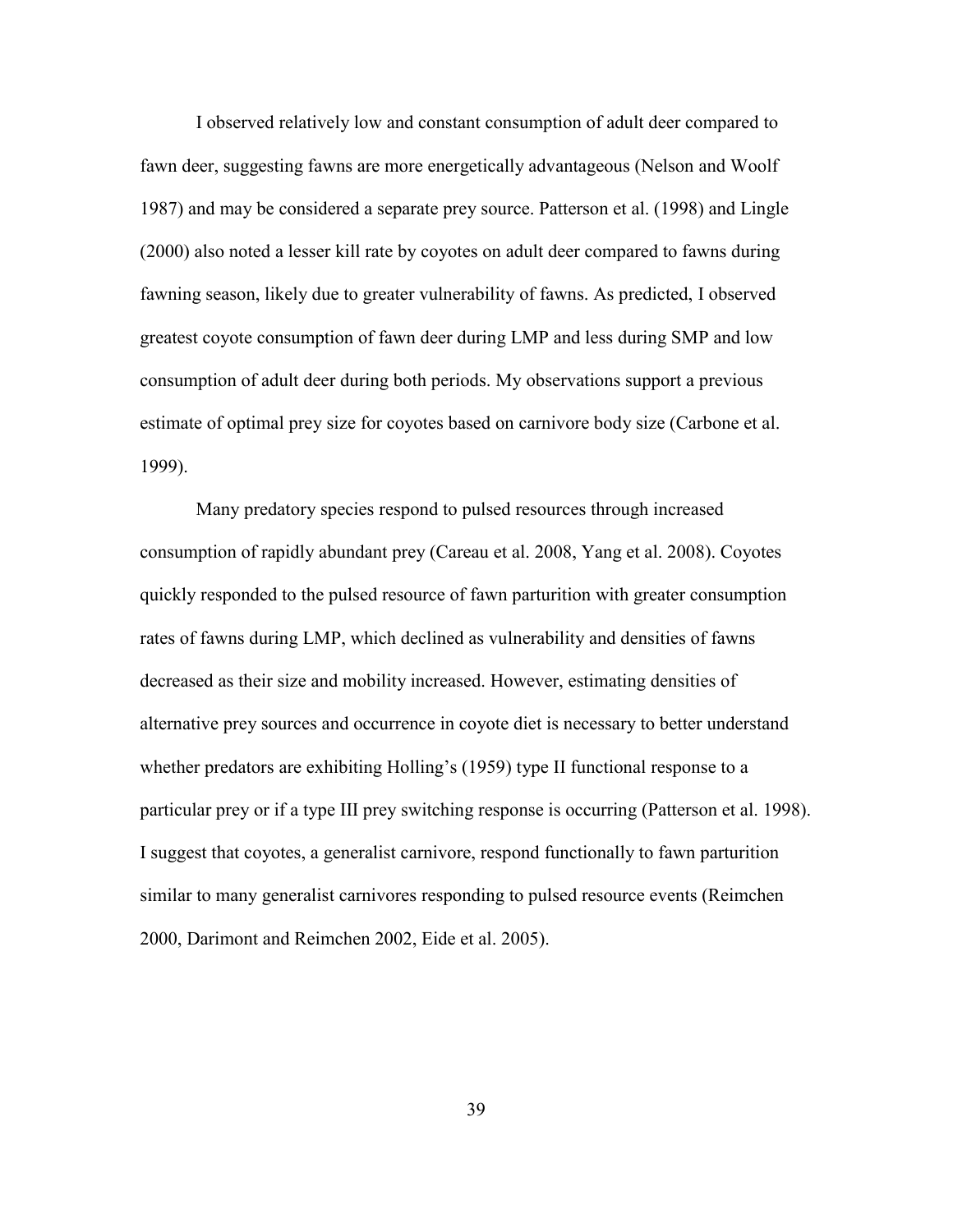<span id="page-51-0"></span>

| Table 2 | Model selection using Akaike Information Criterion adjusted for small      |
|---------|----------------------------------------------------------------------------|
|         | samples $(AICc)$ for factors influencing coyote vocal response to estimate |
|         | abundance, Upper Peninsula of Michigan, June–September 2010–2011.          |

|      |                                              | Model      |         |                     |                 |
|------|----------------------------------------------|------------|---------|---------------------|-----------------|
| Year | Model <sup>1</sup>                           | parameters | $AIC_c$ | $\triangle AIC_c^2$ | Wt <sup>3</sup> |
| 2010 | $\sim$ int $\sim$ int                        | 2          | 366.7   | 0                   | 0.64            |
|      | $\sim$ int $\sim$ forest + agri              | 4          | 367.9   | 1.22                | 0.34            |
|      | $\nightharpoonup$ date $\nightharpoonup$ int | 3          | 373.4   | 6.73                | 0.02            |
|      | $\sim$ date $\sim$ forest + agri             | 5          | 374.7   | 797                 | 0.01            |
| 2011 | $\sim$ int $\sim$ int                        | 2          | 379.5   | 0                   | 0.92            |
|      | $\sim$ int $\sim$ forest + agri              | 4          | 384.9   | 5.47                | 0.06            |
|      | $\nightharpoonup$ date $\nightharpoonup$ int | 3          | 386.8   | 7.33                | 0.02            |
|      | $\sim$ date $\sim$ forest + agri             | 5          | 392.3   | 12.82               | < 0.01          |
|      |                                              |            |         |                     |                 |

<sup>1.</sup> Model parameters included habitat (forest =  $\%$  of each site that was forested, agri =  $\%$ of each site that was agriculture) as a covariate of abundance and time of each survey  $(data = day$  survey was conducted) as a covariate of detection. The intercept was also estimated (int  $=$  intercept).

<sup>2</sup>. Difference between first model and selected model  $AIC_c$  scores.

<sup>3.</sup> Akaike weight; proportion of support for each model.

<span id="page-51-1"></span>Table 3 Percentages of coyote scats containing white-tailed deer hair during fawn limited mobility period (LMP, 24 May–30 June) and social mobility period (SMP, 01 July–31 August), Upper Peninsula of Michigan, 2009–2011.

|                |             | Percentage of scats |      |      |
|----------------|-------------|---------------------|------|------|
| Deer age class | Time period | 2009                | 2010 | 2011 |
| Fawn           | LMP         | 34                  |      |      |
|                | SMP         | 19                  | 26   |      |
| Adult          | LMP         |                     |      |      |
|                | SMP         |                     |      |      |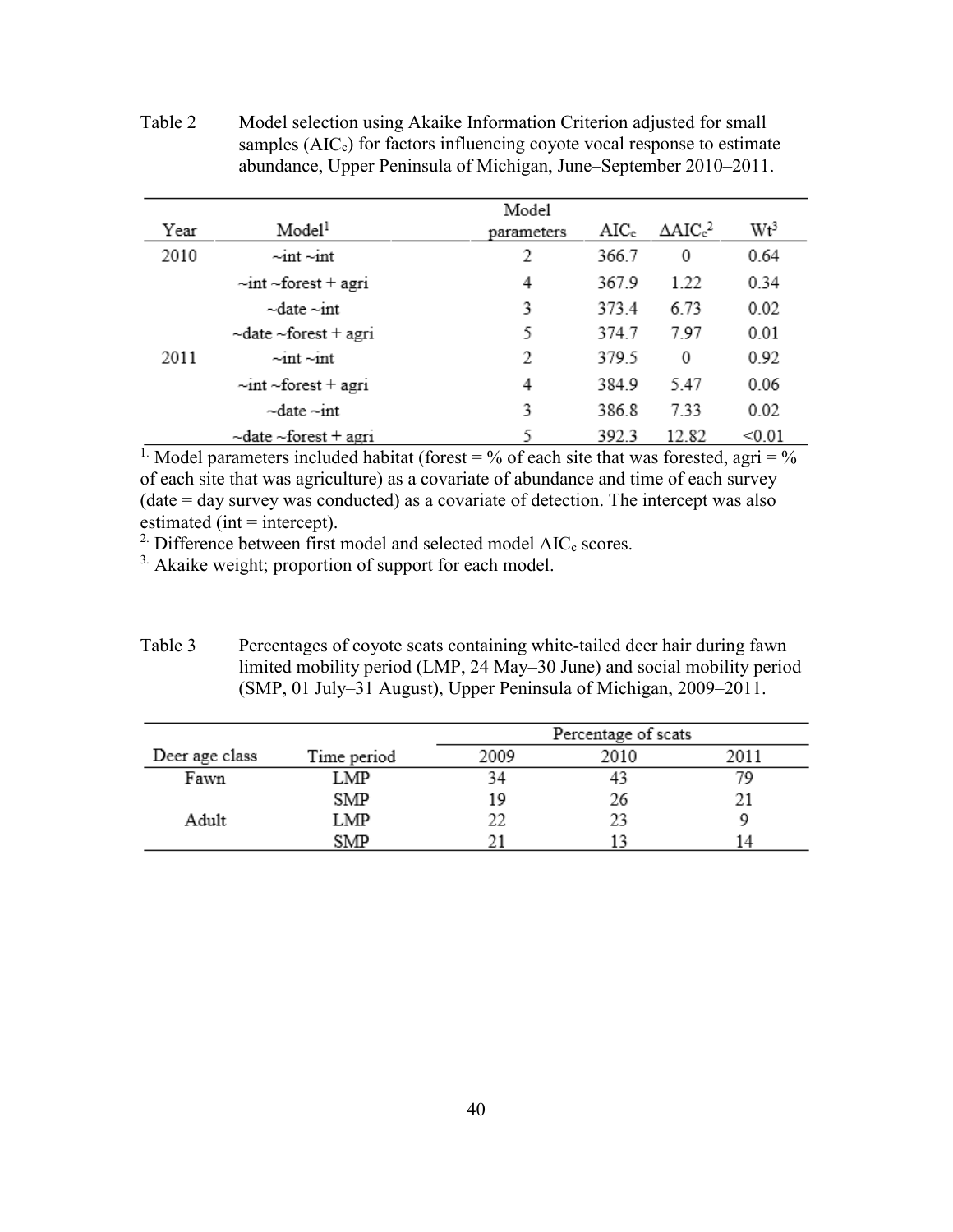<span id="page-52-0"></span>Table 4 Mean white-tailed deer fawn weights at birth, median parturition date (Duquette et al. 2011), and estimated median weights of neonates during fawn limited mobility period (LMP, 24 May–30 June) and social mobility period (SMP, 01 July–31 August) using date of hair in scat, Upper Peninsula of Michigan, 2009–2011

|      |                           | Median date of  | Median LMP body | Median SMP |
|------|---------------------------|-----------------|-----------------|------------|
| Year | $\bar{x}$ birth mass (SD) | parturition     | mass            | body mass  |
| 2009 | 2.37(0.82)                | $02$ Jun $(50)$ | 4.2(34)         | 12.6(6)    |
| 2010 | 4.19(1.57)                | $02$ Jun $(44)$ | 6.0(41)         | 13.8(6)    |
| 2011 | 4.10(0.91)                | $01$ Jun $(49)$ | 5.3(26)         | 15.1(9)    |

All mass values in kg; sample sizes in parentheses unless otherwise stated.



<span id="page-52-1"></span>Figure 5 Locations of 55 howl survey sites with 2 km buffers for detecting coyote vocal responses in 4 survey sections, Upper Peninsula of Michigan, 2009– 2011.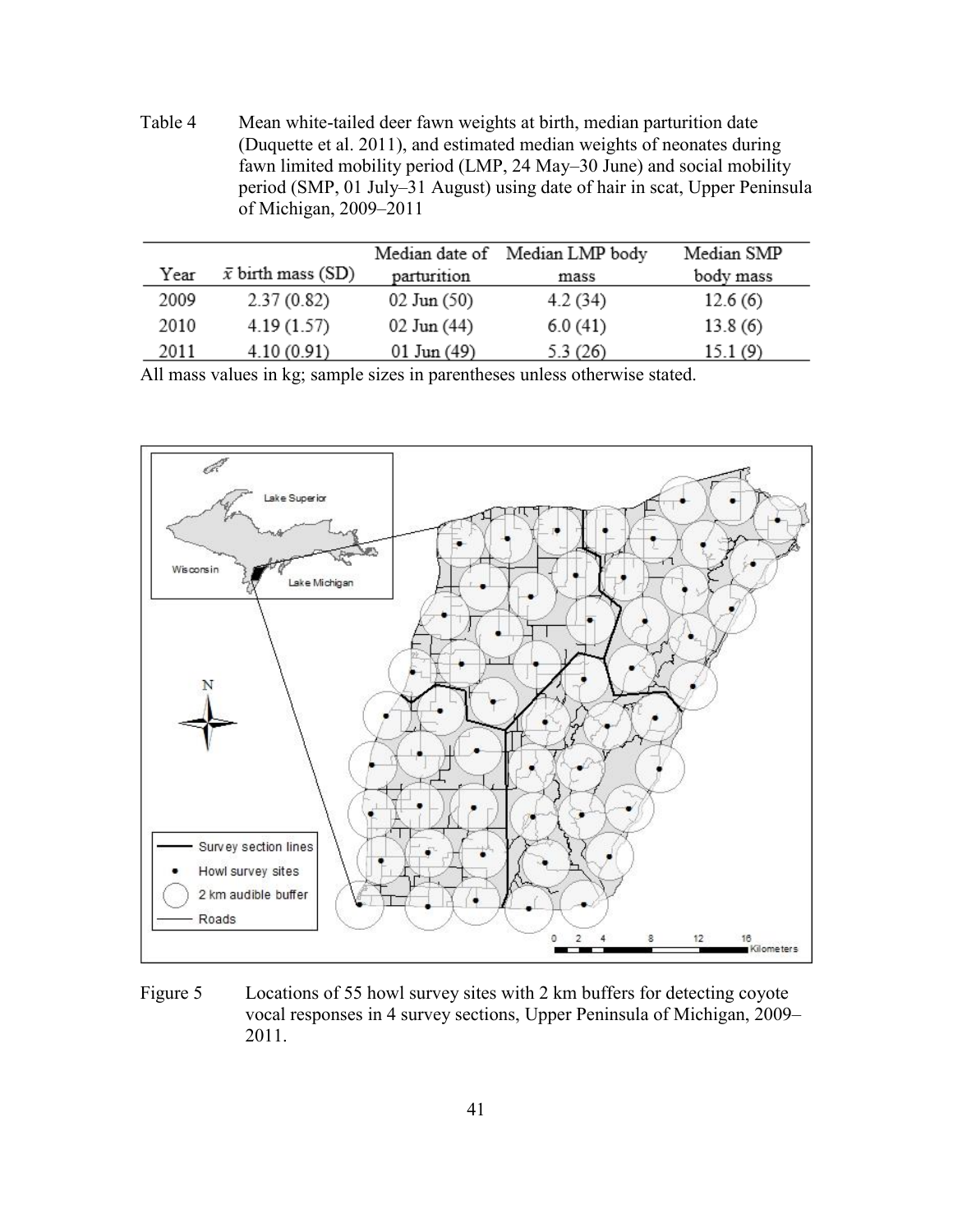

<span id="page-53-0"></span>Figure 6 Percentage of coyote scats with white-tailed deer fawn hair during fawn limited mobility period (LMP, 24 May–30 June) and social mobility period (SMP, 01 July–31 August), Upper Peninsula of Michigan, 2009–2011.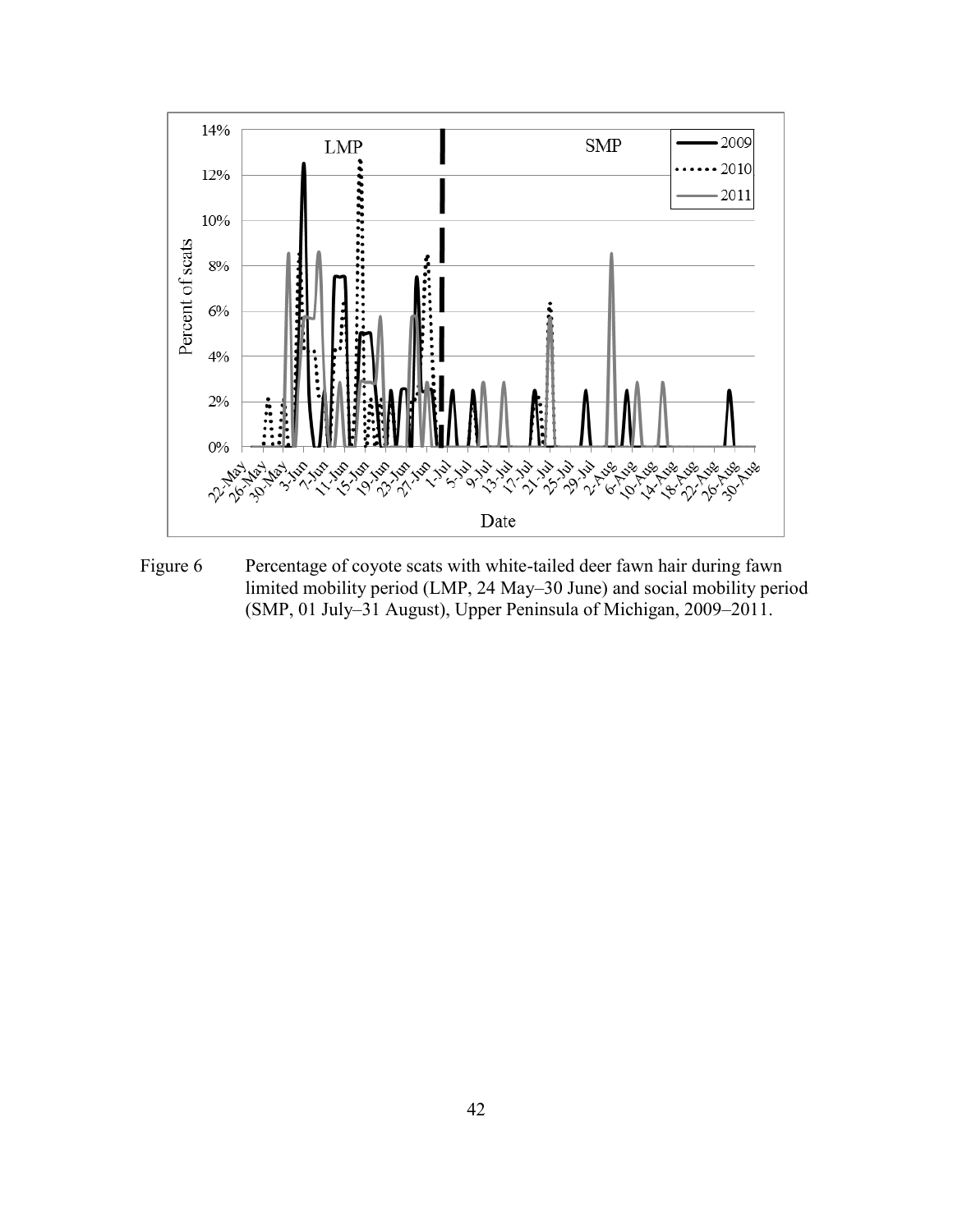

<span id="page-54-0"></span>Figure 7 Comparison of cumulative percent occurrence of captured white-tailed deer fawns born (grey line [Duquette et al. 2011]) and cumulative percent occurrence of coyote scats with fawn hair by date (black line) for 2009 (a), 2010 (b), and 2011 (c).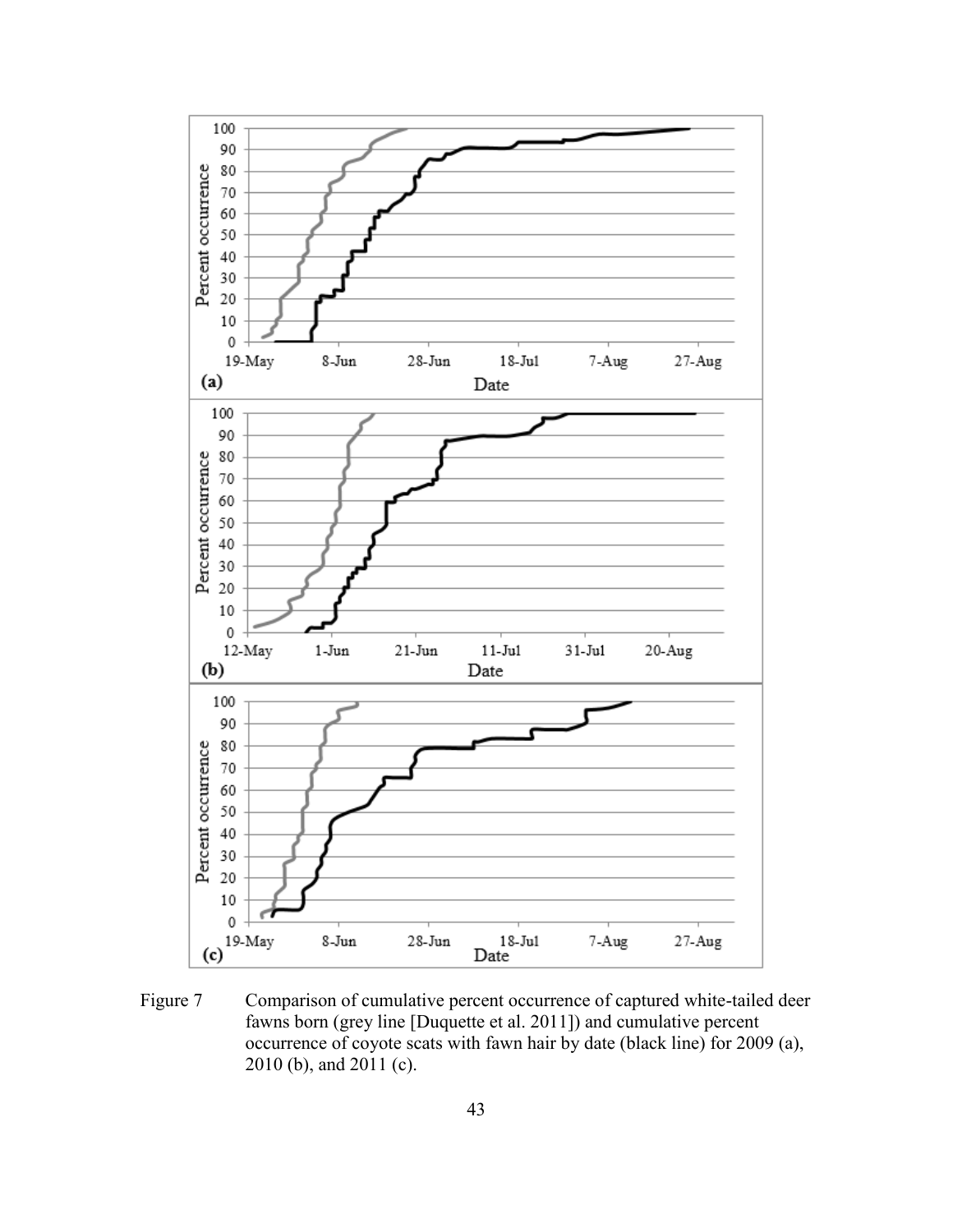

<span id="page-55-0"></span>Figure 8 (a) Estimated percentage of coyote energetic needs acquired from whitetailed deer, (b) estimated biomass of deer consumed by coyotes, and (c) estimated number of deer consumed by coyotes (+ 95% confidence intervals) during fawn limited mobility period (LMP; 24 May–30 June) and social mobility period (SMP; 01 July–31 August), Upper Peninsula of Michigan, 2010 (grey bars) and 2011 (black bars).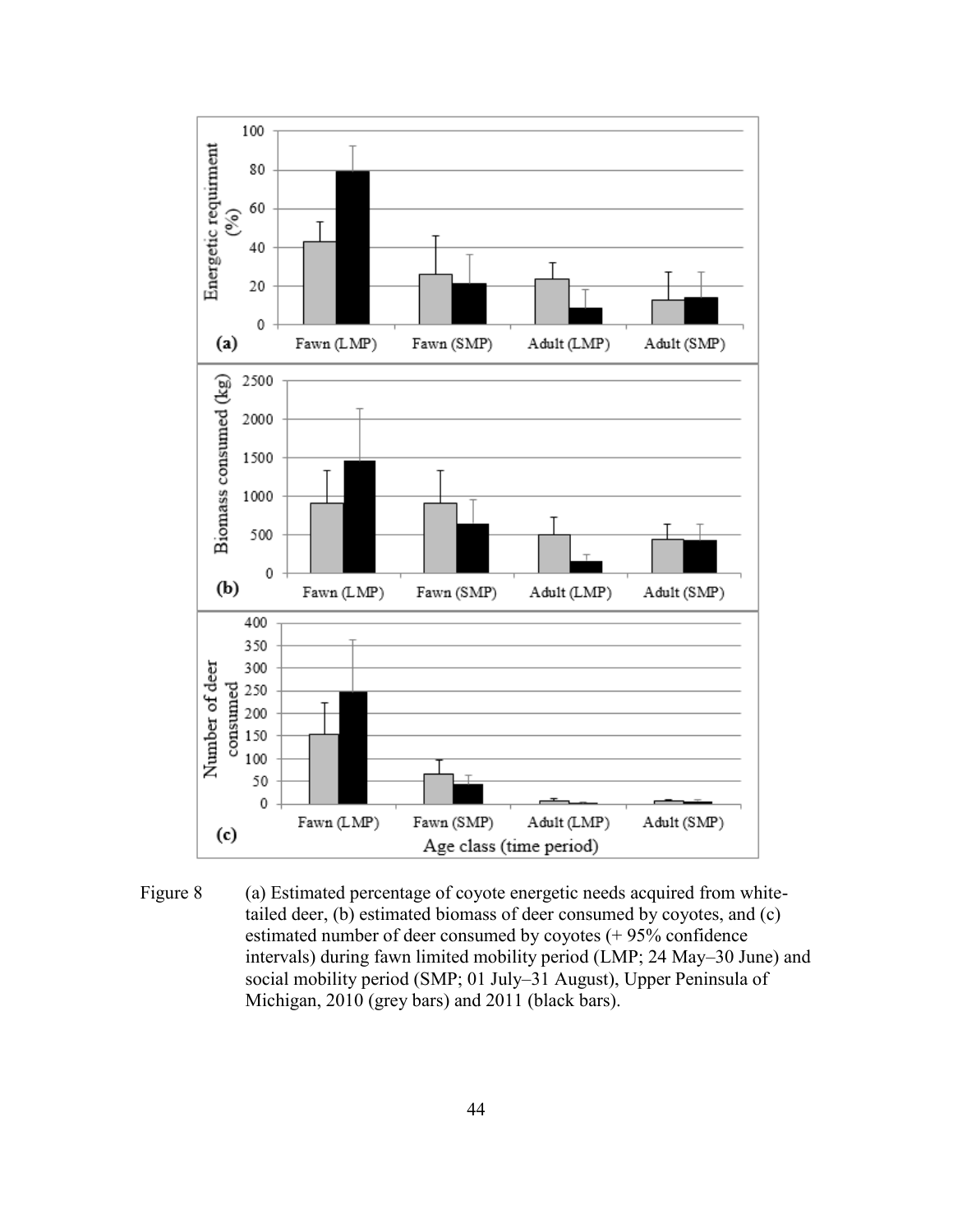# **References**

- <span id="page-56-0"></span>Adorjan AS, Kolenosky GB (1969) A manual for the identification of hairs of selected Ontario mammals. Ontario Department of Lands and Forests Research Report 90:1–64
- Albert DA (1995) Regional landscape ecosystems of Michigan, Minnesota, and Wisconsin: a working classification. U. S. Forest Service. Northern Prairie Wildlife Research Center, North Dakota, USA
- Brose U, Ehnes RB, Rall BC, Vucic-Pestic O, Berlow EL, Scheu S (2008) Foraging theory predicts predator-prey energy fluxes. Journal of Animal Ecology 77:1072– 1078
- Bekoff M (1977) *Canis latrans*. Mammalian Species 79:1–9
- Bekoff M, Gese EM (2003) Coyote (*Canis latrans*). In: Feldhamer GA, Thompson BC, Chapman JA (eds) Wild Mammals of North America: Biology, Management, and Conservation. Johns Hopkins University Press. Baltimore, pp 467–481
- Boutin S, Cluff HD (1989) Coyote prey choice: Optimal or opportunistic foraging? A comment. Journal of Wildlife Management 53:663–666
- Brundige GC (1993) Predation ecology of the eastern coyote (*Canis latrans*) in the Adirondacks, New York. Ph.D. thesis, State University of New York, Syracuse
- Burnham KP, Anderson DR (2002) Model selection and multimodel inference, a practical information-theoretic approach. Colorado State University, Fort Collins, Colorado, USA
- Carbone CG, Mace M., Roberts SC, Macdonald DW (1999) Energetic constraints on the diet of terrestrial carnivores. Nature 402:286–288
- Careau V, Lecomte N, Bety J, Giroux J-F, Gauthier G, Berteaux D (2008) Hording of pulsed resources: temporal variations in egg-caching by arctic fox. Ecoscience 15:268–276
- Creel S, Creel NM (1995) Communal hunting and pack size in African wild dogs, *Lycaon pictus.* Animal Behavior 50:1325–1339
- Darimont CT, Reimchen TE (2002) Intra-hair stable isotope analysis implies seasonal shift to salmon in gray wolf diet. Canadian Journal of Zoology 80:1638–1642
- Duquette JF, Belant JL, Beyer Jr. DE, Svoboda NS (*In review*) Using occupancy to estimate white-tailed deer population dynamics. Journal of Wildlife Management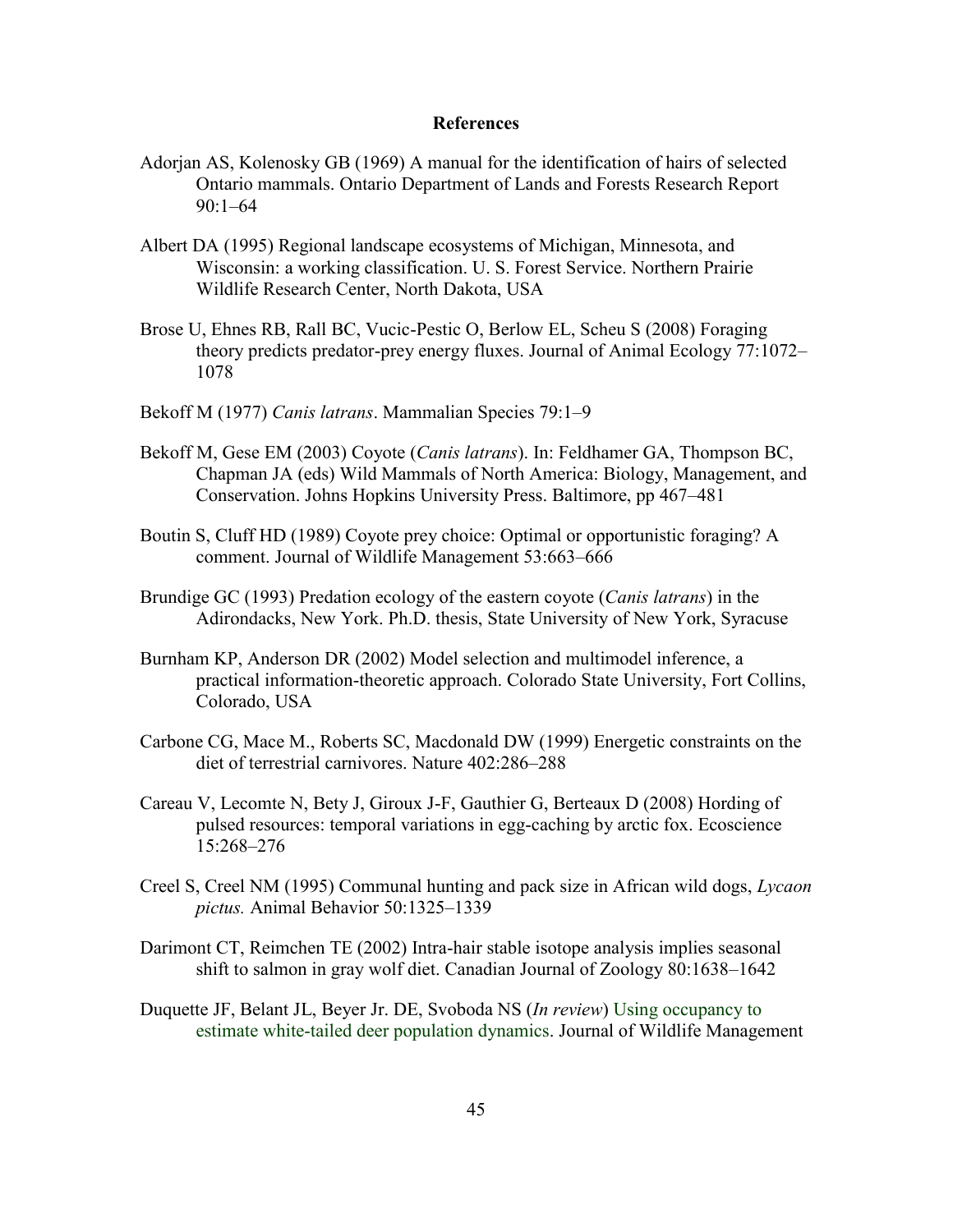- Duquette JF, Svoboda NS, Ayers CR, Petroelje TP, Belant JL (2011) Role of predators, winter weather, and habitat on white-tailed deer fawn survival in Michigan. Annual Report, Mississippi State University. Accessible at: [http://fwrc.msstate.edu/carnivore/predatorprey/docs/Annual%20Report%202011\\_](http://fwrc.msstate.edu/carnivore/predatorprey/docs/Annual%20Report%202011) %20final.pdf
- Eide NE, Eid PM, Prestrud P, Swenson JE (2005) Dietary responses of arctic foxes *Alopex lagopus* to changing prey availability across and Arctic landscape. Journal of Wildlife Biology 11:109–121
- Etter DR, Belant JL (2011) Evaluation of 2 cable restraints with minimum loop stops to capture coyotes. Wildlife Society Bulletin 35:403–408
- Fiske I, Chandler R (2011) unmarked: An R package for fitting hierarchical models of wildlife occurrence and abundance. Journal of Statistical Software 43:1–23
- Fry J, Xian G, Jin S, Dewitz J, Homer C, Yang L, Barnes C, Herold N, Wickham J (2011) Completion of the 2006 National Land Cover Database for the Conterminous United States. Photogrammetric Engineering and Remote Sensing 77:858–864
- Fuller TK, Sampson BA (1988) Evaluation of a simulated howling survey for wolves. Journal of Wildlife Management 52:60–63
- Gese EM, Rongstad OJ, Mytton WR (1988) Relationship between coyote group size and diet in southeastern Colorado. Journal of Wildlife Management 52:647–653
- Green JS, Flinders JT (1981) Diameter and pH comparisons of coyote and red fox scats. Journal of Wildlife Management 45:765–767
- Griffin PC, Scott Mills L (2009) Skinks without borders: snowshoe hare dynamics in a complex landscape. Oikos 118:1487–1498
- Griffiths D (1980) Foraging costs and relative prey size. American Naturalist 116:743– 752
- Grovenburg TW, Swanson CC, Jacques CN, Klaver RW, Brinkman TJ, Burris BM, Deperno CS, Jenks JJ (2011) Survival of white-tailed deer neonates in Minnesota and South Dakota. Journal of Wildlife Management 75:213–220
- Harrington FH, Mech LD (1982) An analysis of howling response parameters useful for wolf pack censusing. Journal of Wildlife Management 46:686–693
- Holling CS (1959) The components of predation as revealed by a study of small-mammal predation of the European pine sawfly. Canadian Entomologist 91:293–320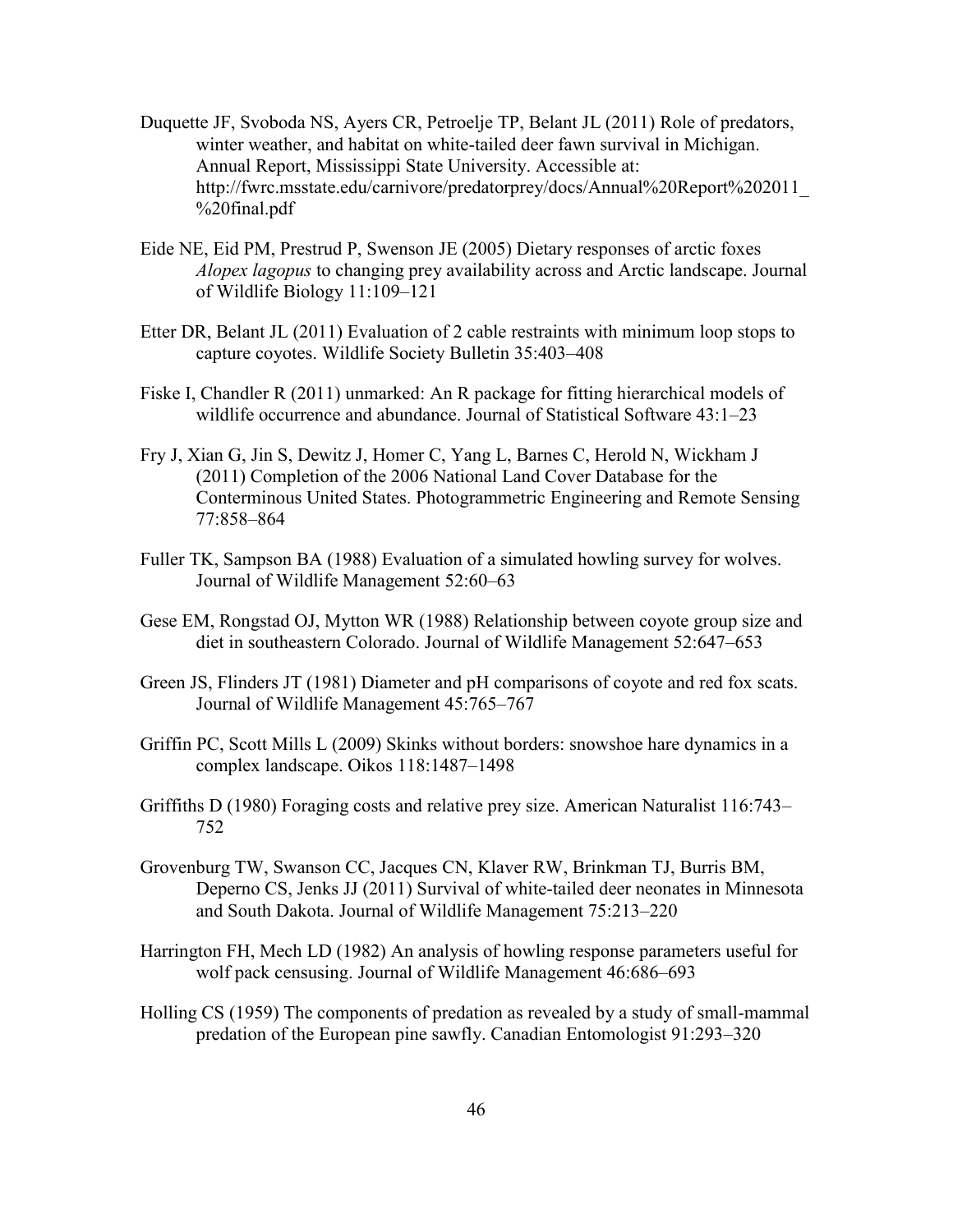- Johnson MK, Hansen RM (1979) Estimating coyote food intake from undigested residues in scats. American Midland Naturalist 102:363–367
- Karanth KU, Sunquist ME (1995) Prey selection by tiger, leopard and dhole in tropical forests. Journal of Animal Ecology 64:439–450
- Knowlton FF (1972) Preliminary interpretations of coyote population mechanics with some management implications. Journal of Wildlife Management 36:369–382
- Krebs JR (1978) Optimal foraging: decision rules for predators. In: Krebs JR, Davies NB (eds) Behavioral Ecology: An Evolutionary Approach, Blackwell, Oxford
- Laundré JW, Hernández L (2003) Total energy budget and prey requirements of freeranging coyotes in the Great Basin desert of the western United States. Journal of Arid Environments 55:675–689
- Lehner PN (1982) Differential vocal response of coyotes to "group howl" and "group yiphowl" playbacks. Journal of Mammalogy 63:675–679
- Lingle S (2000) Seasonal variation in coyote feeding behavior and mortality of whitetailed deer and mule deer. Canadian Journal of Zoology 78:85–99
- Lode T (2000) Functional response and area-restricted search in a predator: seasonal exploitation of anurans by the European polecat, *Mustela putorius*. Austral Ecology 25:223–231
- McGinnes BS, Downing RL (1977) Factors affecting white-tailed deer fawning in Virginia. Journal of Wildlife Management 41:715–719
- Mech LD (1970) The wolf: ecology and behavior of an endangered species. University of Minnesota Press, Minneapolis
- Middlemas SJ, Barton TR, Armstrong JD, Thompson PM (2006) Functional and aggregative responses of harbor seals to changes in salmonid abundance. Proceedings of the Royal Society 273:193–198
- Morey PS, Gese EM, Gehrt S (2007) Spatial and temporal variation in the diet of coyotes in the Chicago metropolitan area. American Midland Naturalist 158:147–161
- National Weather Service (2011) Automated Surface Observation System, KESC. <<http://www.nws.noaa.gov/asos>/>. Accessed 23 Jan 2012
- Nelson TA, Woolf A (1987) Mortality of white-tailed deer fawns in southern Illinois. Journal of Wildlife Management 51:326–329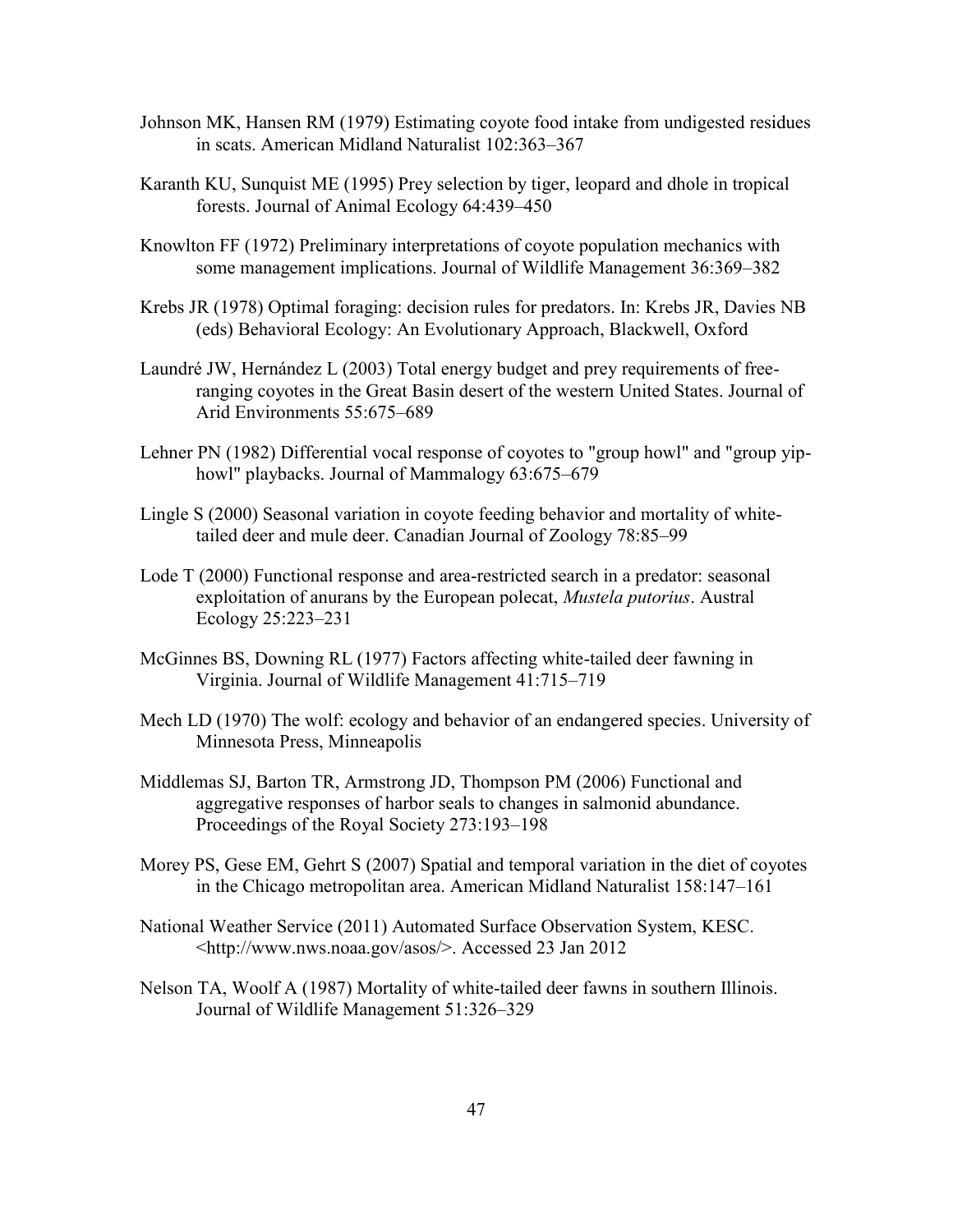- O'Donoghue M, Boutin S, Krebs CJ, Hofer EJ (1997) Numerical responses of coyote and lynx to the snowshoe hare cycle. Oikos 80:150–162
- O'Donoghue M, Boutin S, Krebs CJ, Zuleta G, Murray DL, Hofer EJ (1998) Functional responses of coyote and lynx to the snowshoe hare cycle. Ecology 79:1193–1208
- Ozoga JJ, Harger EM (1966) Winter activities and feeding habits of Northern Michigan coyotes. Journal of Wildlife Management 30:809–818
- Ozoga JJ, Verme LJ, Bienz CS (1982) Parturition behavior and territoriality in whitetailed deer: impact on neonatal mortality. Journal of Wildlife Management 46:1– 11
- Patterson BR, Benjamin LK, Messier F (1998) Prey switching and feeding habits of eastern coyotes in relation to snowshoe hare and white-tailed deer densities. Canadian Journal of Zoology 76:1885–1897
- Peterson RO (1974) Wolf ecology and prey relationships on Isle Royale. PhD Dissertation, Purdue University, Lafayette, Louisiana, USA
- Petroelje TR, Belant JL, Beyer Jr. DE (2013) Factors affecting elicitation of vocal responses from coyotes. Wildlife Biology 19:In Press
- Prugh LR, Ritland CE (2005) Molecular testing of observer identification of carnivore feces in the field. Wildlife Society Bulletin 33:189–194
- R Development Core Team (2011) R: A language and environment for statistical computing. R Foundation for Statistical Computing, Vienna, Austria. Available at <http://www.R-project.org>
- Reimchen TE (2000) Some ecological and evolutionary aspects of bear-salmon interactions in coastal British Columbia. Canadian Journal of Zoology 78:448– 457
- Rose MD, Polis GA (1998) The distribution and abundance of coyotes: The effects of allochthonous food subsidies from the sea. Ecology 79:998–1007
- Royle JA, Nichols JD (2003) Estimating abundance from repeated presence-absence data or point counts. Ecology 84:777–790
- Sauer PR (1984) Physical characteristics. In: Halls, L.K. (eds) White-tailed deer: ecology and management. Stackpole Books, Harrisburg, Pennsylvania, pp 73-90
- Schmidt PA, Mech LD (1997) Wolf pack size and food acquisition. American Naturalist 150:513–517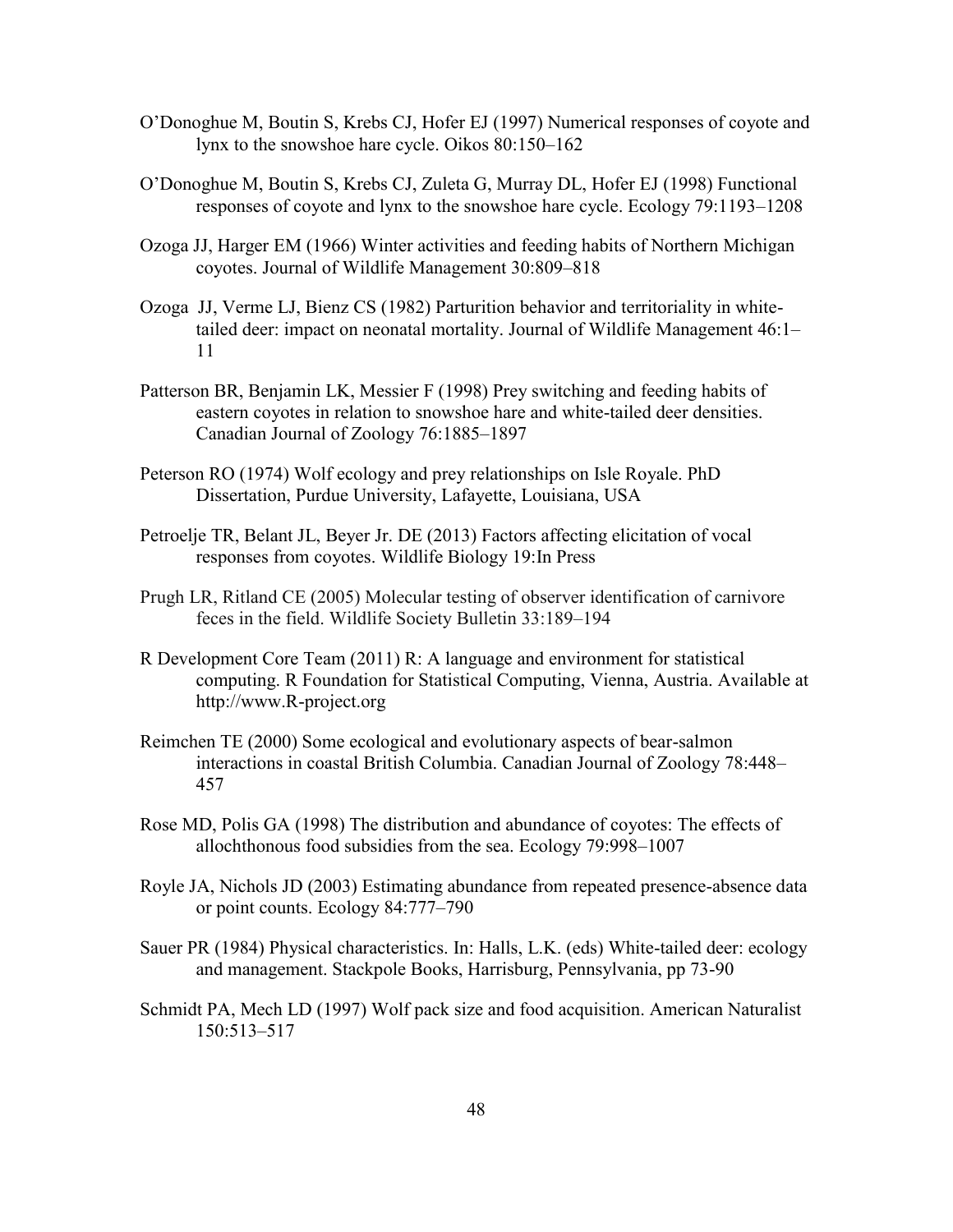- Thompson DQ (1952) Travel, range, and food habits of timber wolves in Wisconsin. Journal of Mammalogy 33:429–442
- Van Ballenberghe V, Erickson AW, Byman D (1975) Ecology of the timber wolf in northeastern Minnesota. Wildlife Monograph 43
- Verme LJ, Ozoga JJ, Nellist JT (1987) Induced early estrus in penned white-tailed deer does. Journal of Wildlife Management 51:54–58
- Verme LJ, Ullrey DE (1984) Physiology and nutrition. In: Halls, L.K. (eds) White-tailed deer ecology and management. Stackpole Books, Harrisonburg, Pennsylvania, pp 91–118
- Wenger CR, Cringan AT (1978) Siren-elicited coyote vocalizations: an evaluation of a census technique. Wildlife Society Bulletin 6:73–76
- Whittaker DG, Lindzey FG (1999) Effect of coyote predation on early fawn survival in sympatric deer species. Wildlife Society Bulletin 27:256–262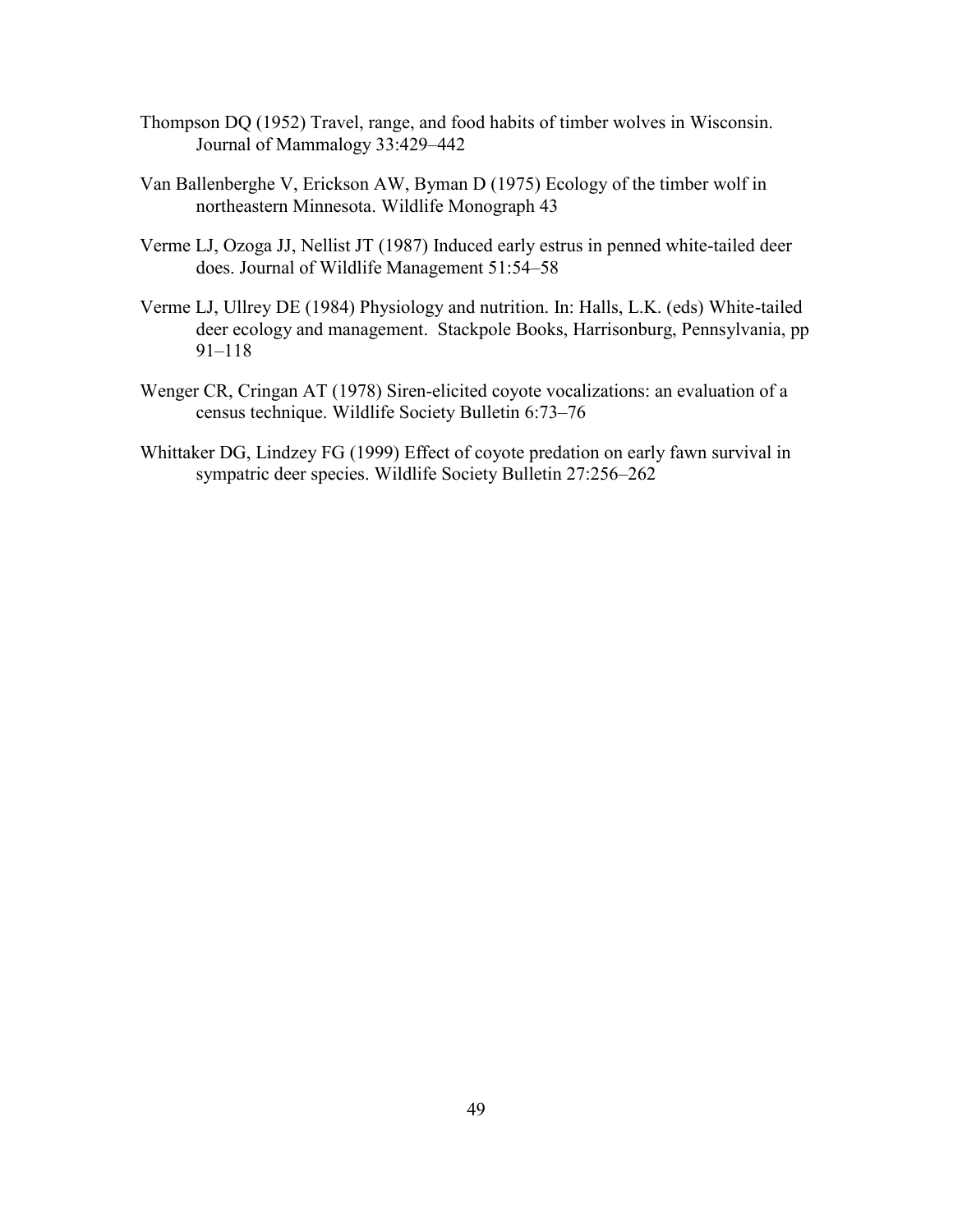# CHAPTER IV

# CONCLUSIONS

<span id="page-61-0"></span> occupancy modeling (Royle and Nichols 2003) howl surveys can provide population Few techniques to estimate abundance of large terrestrial carnivores are available (Patterson et al. 2004). As a management technique, howl surveys are not commonly used to assess canid abundance (Gains et al. 1995). However, with advances in estimates for coyotes (*Canis latrans*) over a large area that are cost effective, and surveys conducted during July–September  $\geq 4.0$  km apart that account for non-responding transient population will be most effective. In areas where coyotes and wolves (*Canis spp.*) are sympatric, a single broadcasted call may allow monitoring both species simultaneously, further enhancing cost effectiveness and applicability for estimating abundance. As coyote abundance indices have been increasing in the Upper Peninsula of Michigan (Fig. 1), it will become increasingly important for managers to survey and monitor coyote populations, as they can have the potential to effect recruitment of prey populations such as white-tailed deer (*Odocoileus virginianus*).

Just as monitoring coyote populations is important, understanding their effect on prey populations, such as white-tailed deer, also is of interest to managers. In Michigan's Upper Peninsula, white-tailed deer have considerable ecological, social, and economic value as sport hunters spend >\$600 million in Michigan annually. In my study coyotes consumed significantly less adult deer than fawns during May–August, thus during this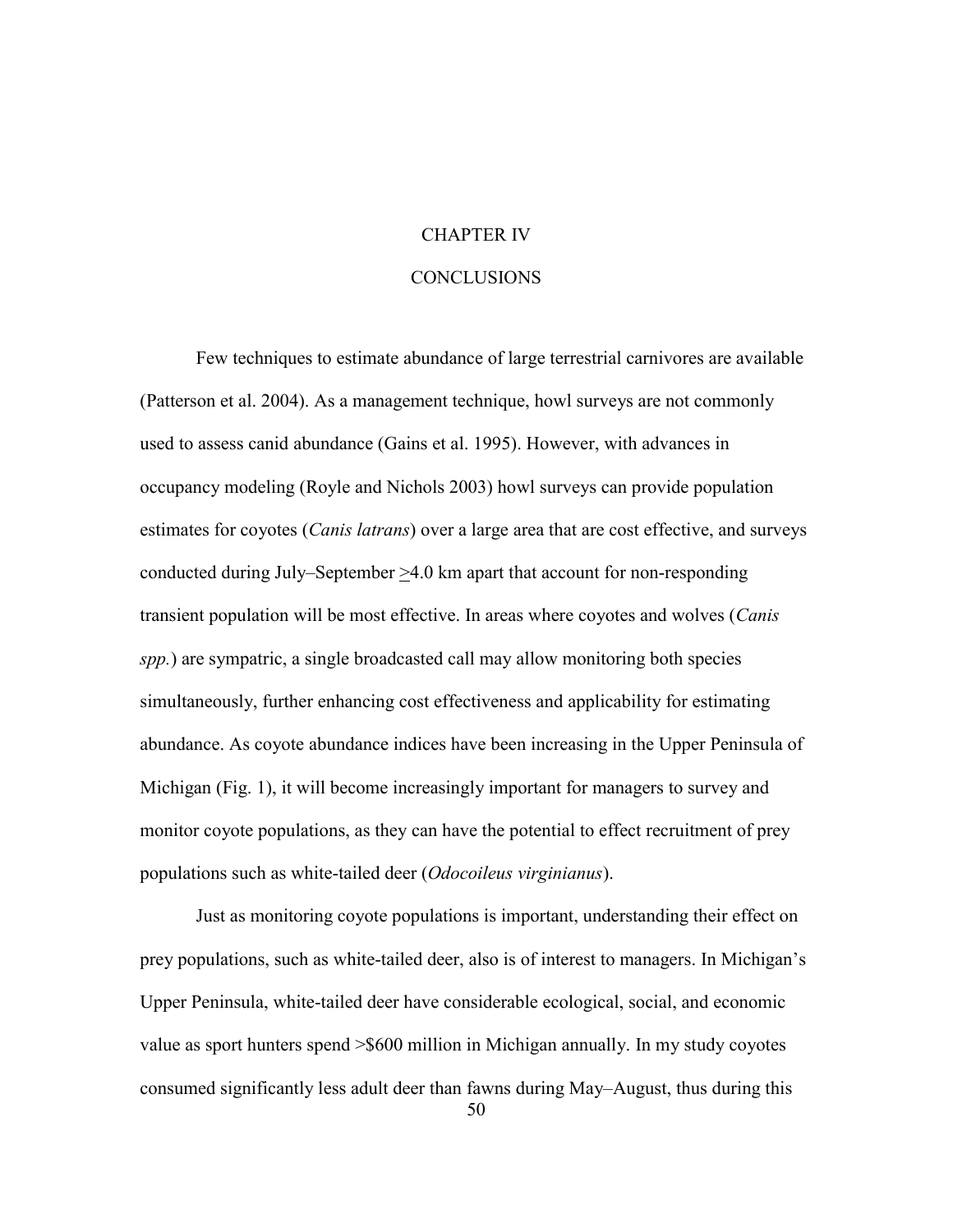time they likely effected potential recruitment more than adult survival. Further, coyotes responded functionally to white-tailed deer parturition, by increasing consumption of a readily-available resource (i.e., fawns) whereas adult deer consumption remained constant. However, to better understand the magnitude of coyotes effect on recruitment of white-tailed deer, alternative prey densities and their proportion in coyote diet also is needed (Patterson et al. 1998). In Michigan's Upper Peninsula it appears coyotes have the greatest potential to affect white-tailed deer recruitment soon after parturition, and reduce their consumption of neonates as fawns mature.